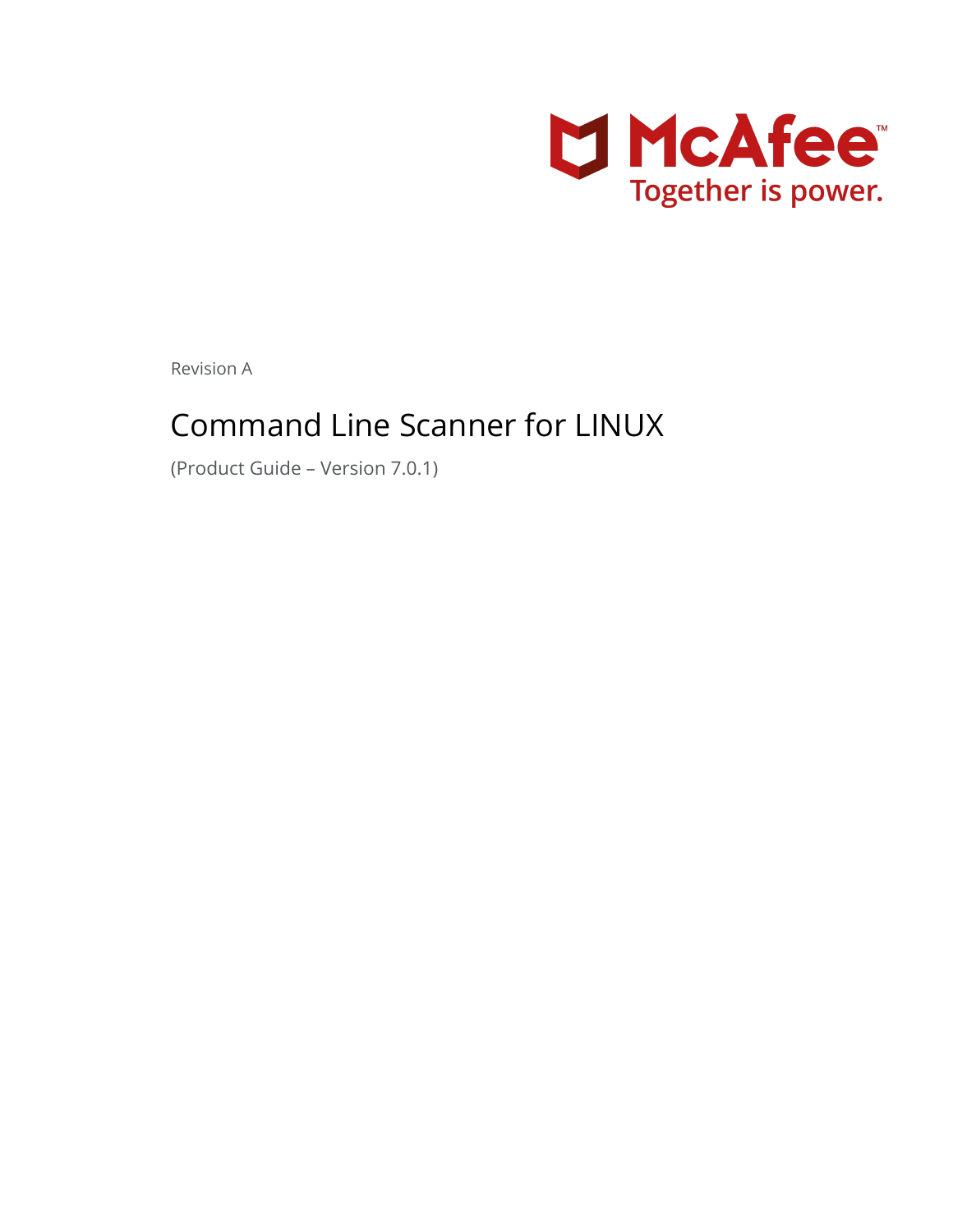### **COPYRIGHT**

Copyright © 2021 Musarubra US LLC.

#### **TRADEMARK ATTRIBUTIONS**

McAfee and the McAfee logo, McAfee Active Protection, McAfee DeepSAFE, ePolicy Orchestrator, McAfee ePO, McAfee EMM, McAfee Evader, Foundscore, Foundstone, Global Threat Intelligence, McAfee LiveSafe, Policy Lab, McAfee QuickClean, Safe Eyes, McAfee SECURE, McAfee Shredder, SiteAdvisor, McAfee Stinger, McAfee TechMaster, McAfee Total Protection, TrustedSource, VirusScan are registered trademarks or trademarks of McAfee, LLC. or its subsidiaries in the US and other countries. Other marks and brands may be claimed as the property of others.

### **LICENSE INFORMATION**

#### **License Agreement**

NOTICE TO ALL USERS: CAREFULLY READ THE APPROPRIATE LEGAL AGREEMENT CORRESPONDING TO THE LICENSE YOU PURCHASED, WHICH SETS FORTH THE GENERAL TERMS AND CONDITIONS FOR THE USE OF THE LICENSED SOFTWARE. IF YOU DO NOT KNOW WHICH TYPE OF LICENSE YOU HAVE ACQUIRED, PLEASE CONSULT THE SALES AND OTHER RELATED LICENSE GRANT OR PURCHASE ORDER DOCUMENTS THAT ACCOMPANY YOUR SOFTWARE PACKAGING OR THAT YOU HAVE RECEIVED SEPARATELY AS PART OF THE PURCHASE (AS A BOOKLET, A FILE ON THE PRODUCT CD, OR A FILE AVAILABLE ON THE WEBSITE FROM WHICH YOU DOWNLOADED THE SOFTWARE PACKAGE). IF YOU DO NOT AGREE TO ALL OF THE TERMS SET FORTH IN THE AGREEMENT, DO NOT INSTALL THE SOFTWARE. IF APPLICABLE, YOU MAY RETURN THE PRODUCT TO MCAFEE OR THE PLACE OF PURCHASE FOR A FULL REFUND.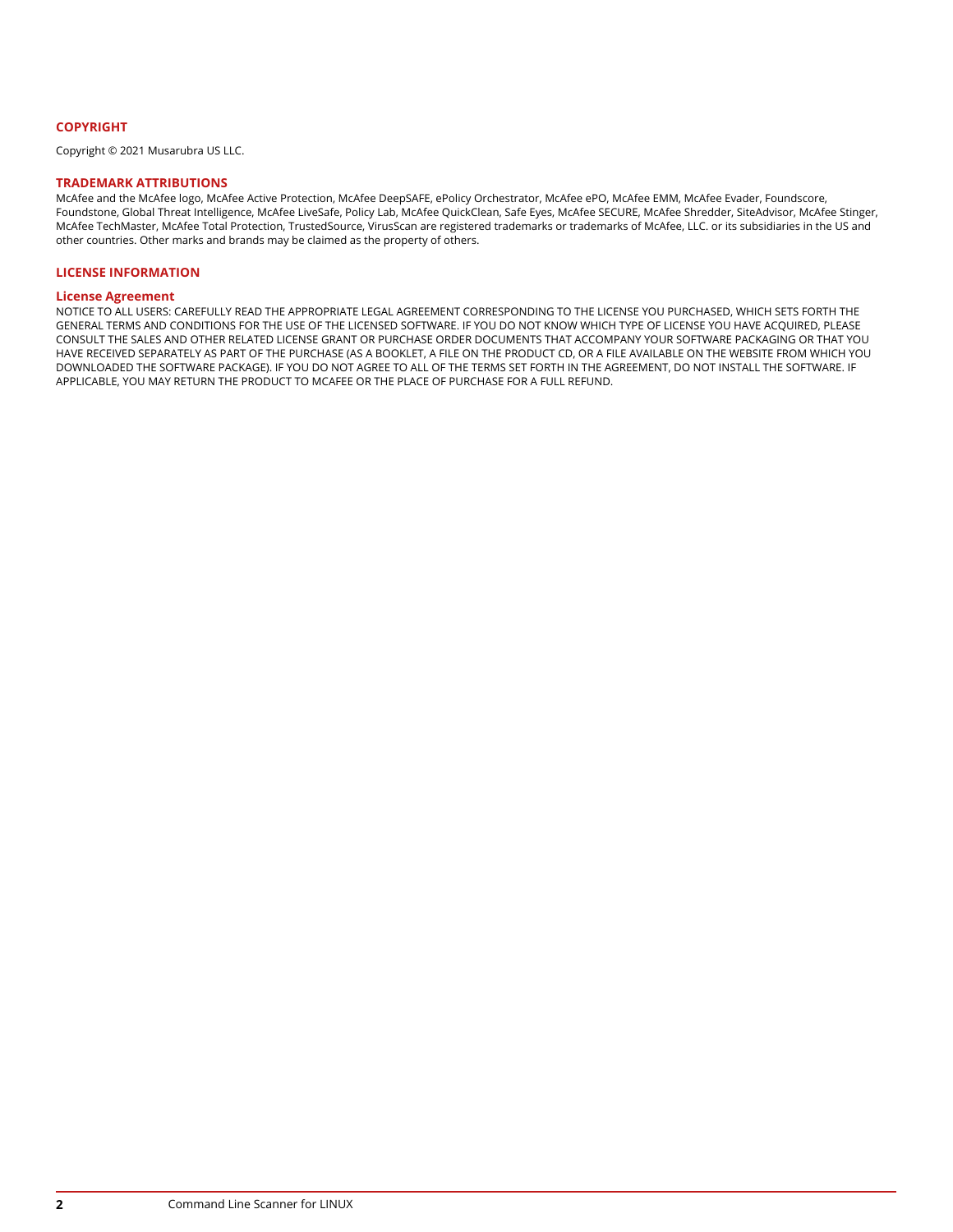# **Contents**

|   | <b>Preface</b>                                   | 5  |
|---|--------------------------------------------------|----|
|   |                                                  |    |
|   |                                                  |    |
|   |                                                  |    |
|   |                                                  |    |
|   |                                                  |    |
| 1 | <b>Introducing Command Line Scanner for UNIX</b> | 7  |
|   |                                                  |    |
|   |                                                  |    |
|   |                                                  |    |
| 2 | <b>Installing Command Line Scanner for UNIX</b>  | 9  |
|   |                                                  |    |
|   |                                                  | 10 |
|   |                                                  | 10 |
|   |                                                  | 10 |
|   |                                                  |    |
|   |                                                  |    |
|   |                                                  |    |
|   |                                                  |    |
| 3 | <b>Using Command Line Scanner for UNIX</b>       | 15 |
|   |                                                  |    |
|   |                                                  |    |
|   |                                                  |    |
|   |                                                  |    |
|   |                                                  |    |
|   |                                                  |    |
|   |                                                  |    |
|   |                                                  |    |
|   |                                                  |    |
|   |                                                  |    |
|   |                                                  |    |
|   |                                                  |    |
|   |                                                  |    |
|   |                                                  |    |
|   |                                                  |    |
|   |                                                  |    |
|   |                                                  |    |
|   |                                                  | 21 |
|   |                                                  |    |
|   |                                                  |    |
|   |                                                  | 22 |
|   |                                                  |    |
|   |                                                  |    |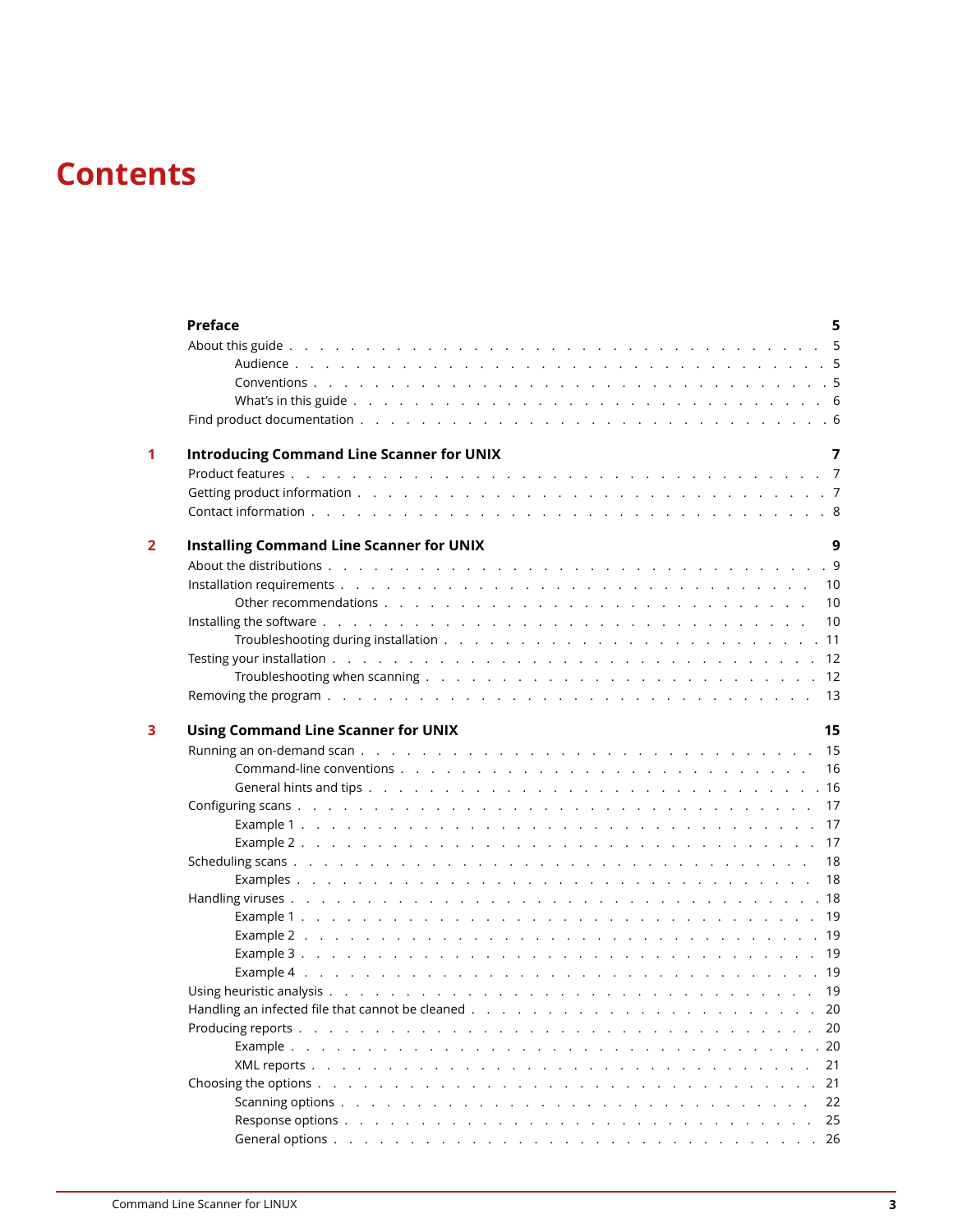<span id="page-3-0"></span>

| 4 | <b>Preventing Infections</b>                                                                                                             | 31 |
|---|------------------------------------------------------------------------------------------------------------------------------------------|----|
|   |                                                                                                                                          |    |
|   | Why do I need new DAT files? $\ldots$ , $\ldots$ , $\ldots$ , $\ldots$ , $\ldots$ , $\ldots$ , $\ldots$ , $\ldots$ , $\ldots$ , $\ldots$ |    |
|   |                                                                                                                                          |    |
| A | Schema for the XML reports                                                                                                               | 37 |
|   | Index                                                                                                                                    |    |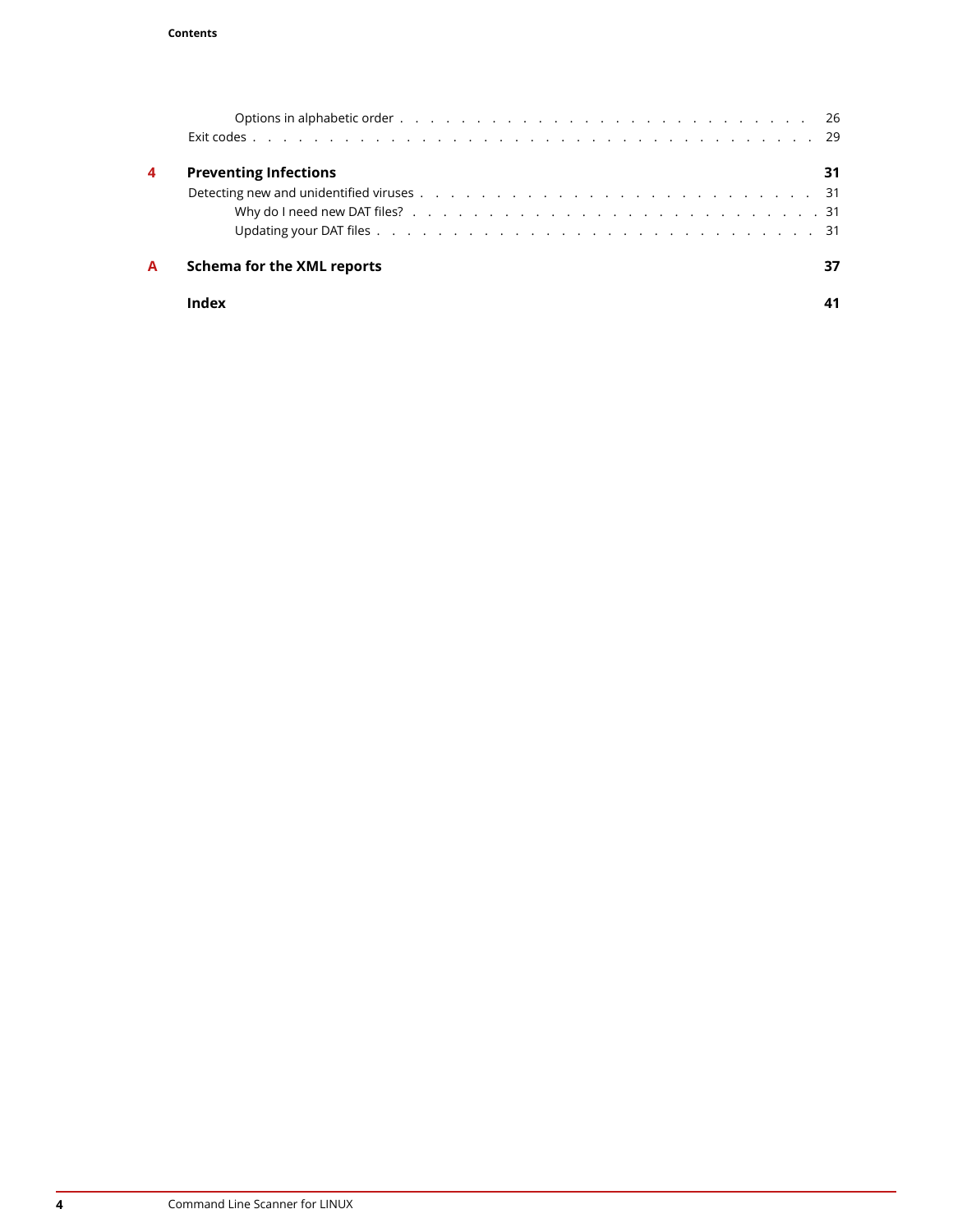# <span id="page-4-0"></span>**Preface**

### **Contents**

- *About this guide*
- *[Find product documentation](#page-5-0)*

# **About this guide**

This information describes the guide's target audience, the typographical conventions and icons used in this guide, and how the guide is organized.

### **Audience**

McAfee documentation is carefully researched and written for the target audience.

The information in this guide is intended primarily for:

- **Administrators** People who implement and enforce the company's security program.
- **Users** People who use the computer where the software is running and can access some or all of its features.

### **Conventions**

This guide uses these typographical conventions and icons.

| <b>Bold</b><br>Text that is emphasized<br>Commands and other text that the user types; a code sample; a displayed message<br>Monospace<br>Words from the product interface like options, menus, buttons, and dialog boxes<br><b>Narrow Bold</b><br>Hypertext blue A link to a topic or to an external website<br>$\bf (i)$<br>alternative method<br>$\boxed{Q}$<br><b>Tip:</b> Best practice information<br>$\bigodot$<br>business, or data<br><b>Warning:</b> Critical advice to prevent bodily harm when using a hardware product<br>$\boldsymbol{\mathbb{\Lambda}}$ | Italic | Title of a book, chapter, or topic; a new term; emphasis                                    |
|------------------------------------------------------------------------------------------------------------------------------------------------------------------------------------------------------------------------------------------------------------------------------------------------------------------------------------------------------------------------------------------------------------------------------------------------------------------------------------------------------------------------------------------------------------------------|--------|---------------------------------------------------------------------------------------------|
|                                                                                                                                                                                                                                                                                                                                                                                                                                                                                                                                                                        |        |                                                                                             |
|                                                                                                                                                                                                                                                                                                                                                                                                                                                                                                                                                                        |        |                                                                                             |
|                                                                                                                                                                                                                                                                                                                                                                                                                                                                                                                                                                        |        |                                                                                             |
|                                                                                                                                                                                                                                                                                                                                                                                                                                                                                                                                                                        |        |                                                                                             |
|                                                                                                                                                                                                                                                                                                                                                                                                                                                                                                                                                                        |        | Note: Extra information to emphasize a point, remind the reader of something, or provide an |
|                                                                                                                                                                                                                                                                                                                                                                                                                                                                                                                                                                        |        |                                                                                             |
|                                                                                                                                                                                                                                                                                                                                                                                                                                                                                                                                                                        |        | Caution: Important advice to protect your computer system, software installation, network,  |
|                                                                                                                                                                                                                                                                                                                                                                                                                                                                                                                                                                        |        |                                                                                             |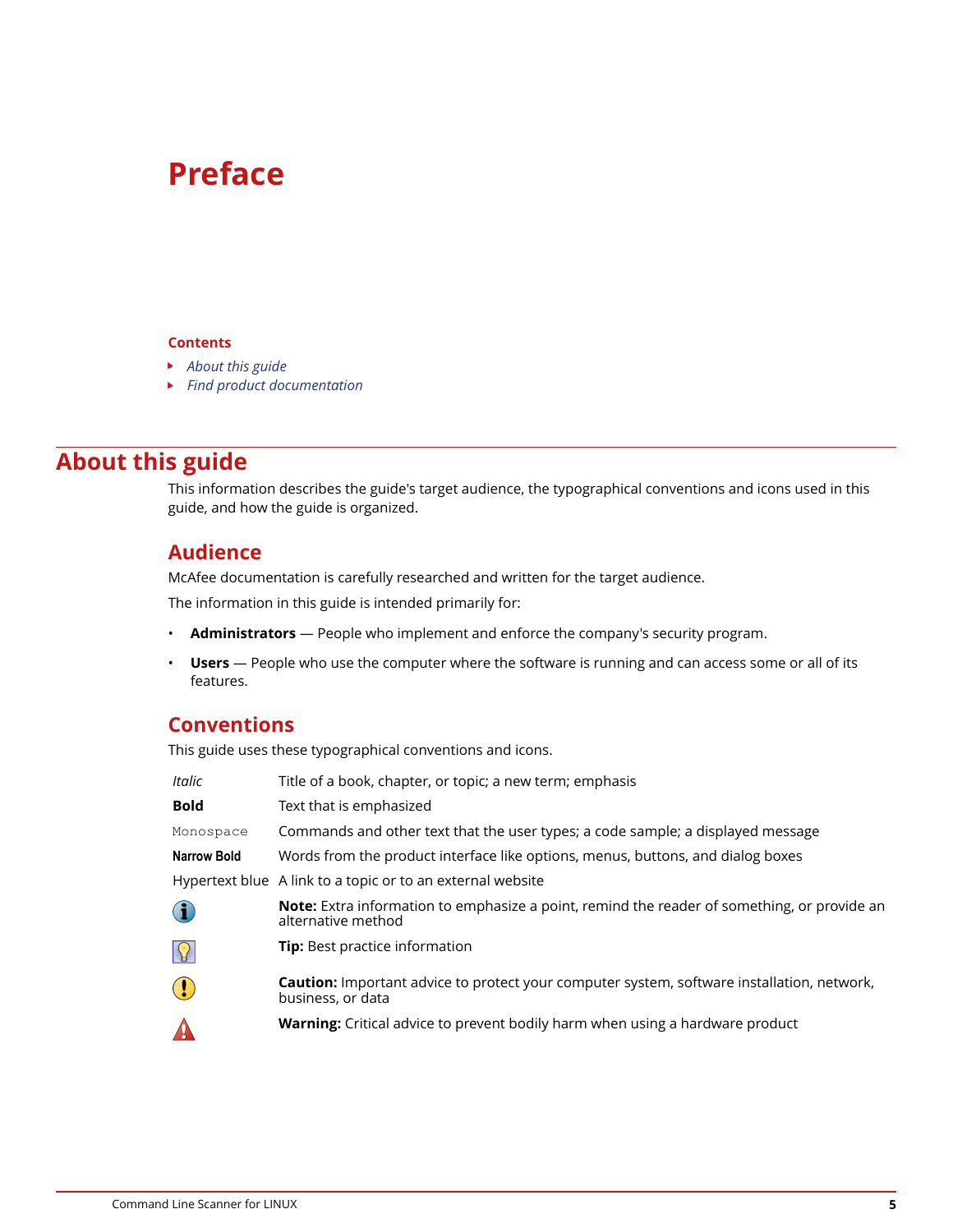# <span id="page-5-0"></span>**What's in this guide**

This guide is organized to help you find the information you need.

This release of Command Line Scanner for UNIX includes the following new features or enhancements:

- McAfee Anti-Malware Scan Engine version 6400.
- Base reporting supports JSON format.

# **Find product documentation**

On the **ServicePortal**, you can find information about a released product, including product documentation, technical articles, and more.

### **Task**

- **1** Go to the **ServicePortal** at <https://support.mcafee.com> and click the **Knowledge Center** tab.
- **2** In the **Knowledge Base** pane under **Content Source**, click **Product Documentation**.
- **3** Select a product and version, then click **Search** to display a list of documents.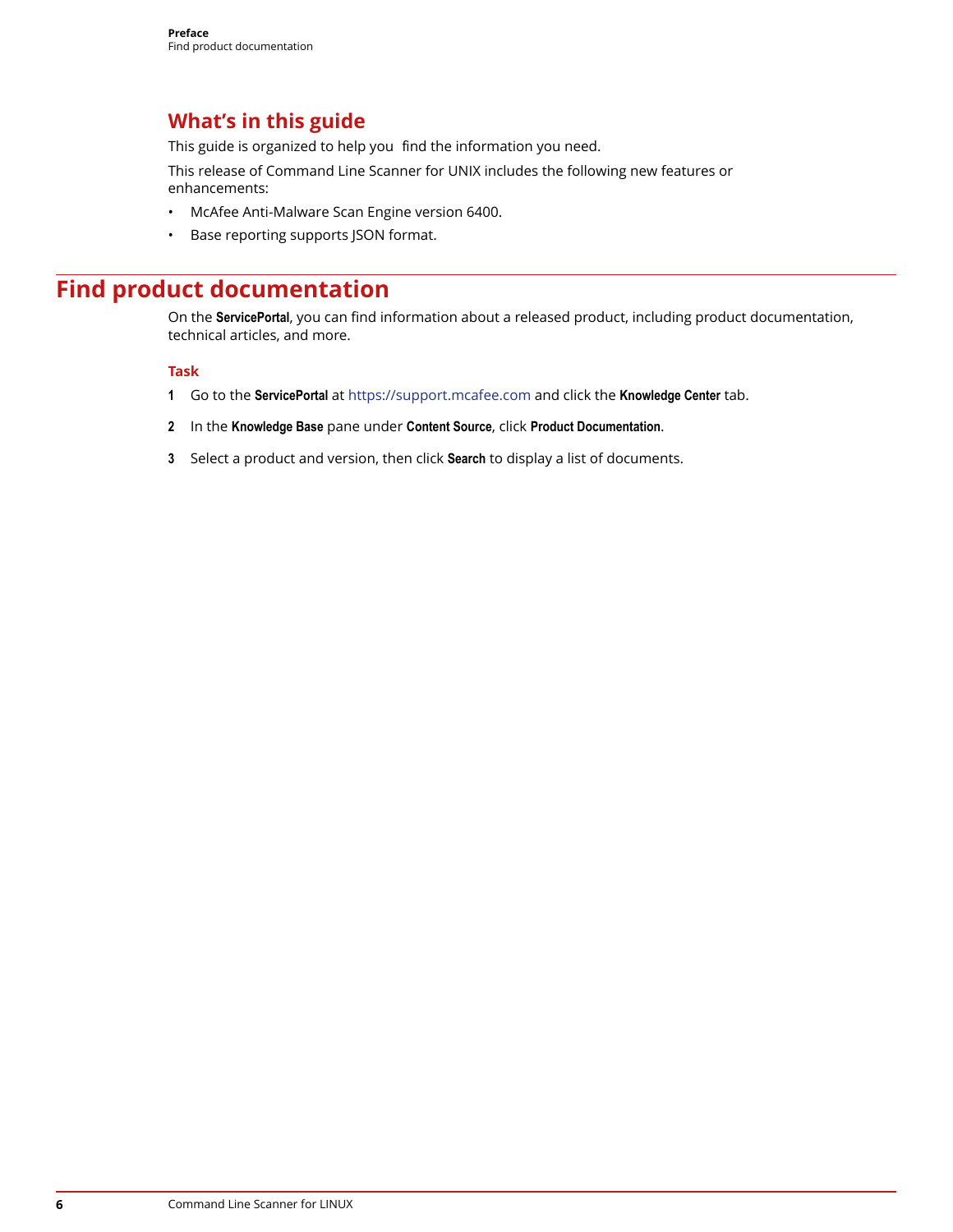# <span id="page-6-0"></span>1 **Introducing Command Line Scanner for UNIX**

Command Line Scanner for UNIX detects and removes viruses on UNIX-based systems. This section describes:

- Product features
- Getting product information
- Contact information

### **Contents**

- *Product features*
- *Getting product information*
- *[Contact information](#page-7-0)*

# **Product features**

The scanner runs from a command-line prompt, and provides an alternative to scanners that use a graphical user interface (GUI. Both types of scanner use the same anti-virus software. The scanner acts as an interface to the powerful scanning engine — the engine common to all our security products.

Although a few years ago, the UNIX operating system was considered a secure environment against potentially unwanted software, it is now seeing more occurrences of software specifically written to attack or exploit security holes in UNIX-based systems. Increasingly, UNIX-based systems interact with Windows-based computers, and although viruses written to attack Windows-based systems do not directly attack UNIX systems, the UNIX system can unknowingly harbor these viruses, ready to infect any client that connects to it.

When installed on your UNIX systems, Command Line Scanner for UNIX becomes an effective solution against viruses, Trojan-horse programs, and other types of potentially unwanted software.

The command-line scanner enables you to search for viruses in any directory or file in your computer on demand — in other words, at any time. The command-line scanner also features options that can alert you when the scanner detects a virus or that enable the scanner to take a variety of automatic actions.

When kept up-to-date with the latest virus-definition (dat files, the scanner is an important part of your network security. We recommend that you set up a security policy for your network, incorporating as many protective measures as possible.

# **Getting product information**

Unless otherwise noted, product documentation comes as Adobe Acrobat .PDF files, or from the McAfee download site.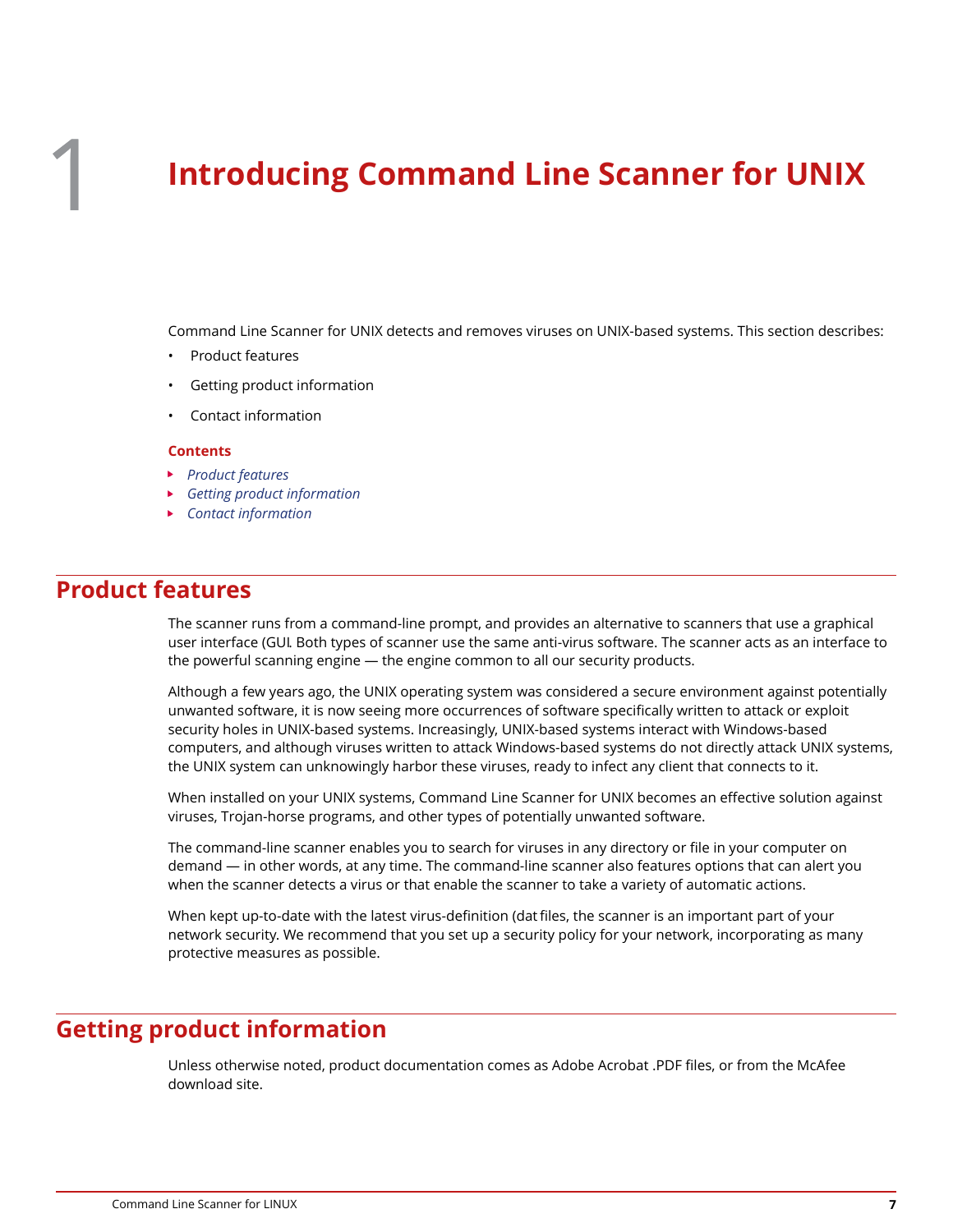- **Product Guide** Introduction to the product and its features; detailed instructions for configuring the software; information on deployment, recurring tasks, and operating procedures.
- **Help** Product information in the Help system that is accessed from within the application on its man pages.
- **Release Notes** ReadMe. Product information, resolved issues, any known issues, and last-minute additions or changes to the product or its documentation.
- **License Agreement** The McAfee License Agreement booklet that includes all of the license types you can purchase for your product. The License Agreement presents general terms and conditions for use of the licensed product.
- **Contacts** Contact information for McAfee services and resources: technical support, customer service, Security Headquarters (McAfee Labs), beta program, and training.

### **See also**

*Contact information* on page 8

# **Contact information**

<span id="page-7-0"></span>1

| <b>Threat Center:</b><br><b>McAfee Labs</b> | <b>McAfee Labs Threat Library</b>                                                                                                     |
|---------------------------------------------|---------------------------------------------------------------------------------------------------------------------------------------|
|                                             | http://www.mcafee.com/us/mcafee-labs/threat-intelligence.aspx                                                                         |
|                                             | <b>McAfee Labs DAT Notification Service</b>                                                                                           |
|                                             | https://sns.secure.mcafee.com/signup_login                                                                                            |
| <b>Download Site</b>                        | http://www.mcafee.com/us/downloads/                                                                                                   |
|                                             | <b>Product Upgrades (Valid grant number required)</b>                                                                                 |
|                                             | <b>Security Updates (DATs, engine)</b>                                                                                                |
|                                             | <b>HotFix and Patch Releases</b>                                                                                                      |
|                                             | • For Security Vulnerabilities (Available to the public)                                                                              |
|                                             | • For Products (ServicePortal account and valid grant number required)                                                                |
|                                             | <b>Product Evaluation</b>                                                                                                             |
|                                             | <b>McAfee Beta Program</b>                                                                                                            |
| <b>Technical Support</b>                    | http://www.mcafee.com/us/support.aspx                                                                                                 |
|                                             | <b>KnowledgeBase Search</b>                                                                                                           |
|                                             | https://kc.mcafee.com/                                                                                                                |
|                                             | McAfee Technical Support ServicePortal (Logon credentials required)                                                                   |
|                                             | https://mysupport.mcafee.com/Eservice/Default.aspx                                                                                    |
|                                             | https://platinum.mcafee.com                                                                                                           |
| <b>Customer Service</b>                     | Web                                                                                                                                   |
|                                             | https://secure.mcafee.com/apps/support/customer-service/request-form.aspx?region=us                                                   |
|                                             | Phone - US, Canada, and Latin America toll-free: +1-888-VIRUS NO or +1-888-847-8766<br>Monday - Friday, 8 a.m. - 8 p.m., Central Time |
| Professional                                | <b>Enterprise:</b> http://www.mcafee.com/us/services.aspx                                                                             |
| <b>Services</b>                             | Small and Medium Business:http://www.mcafee.com/us/small/index.aspx                                                                   |
|                                             | http://www.mcafee.com/us/medium/index.aspx                                                                                            |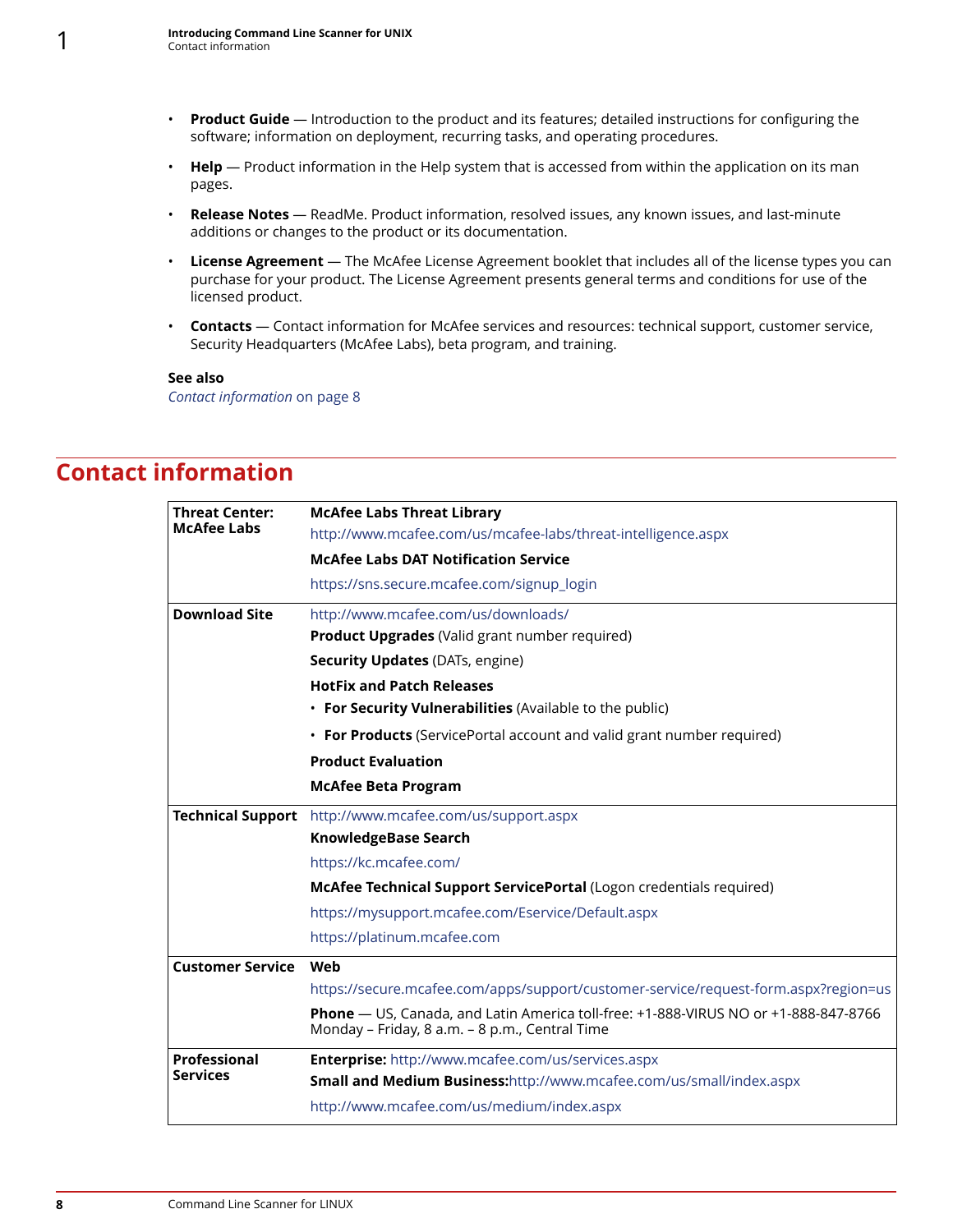# <span id="page-8-0"></span>2 **Installing Command Line Scanner for UNIX**

We distribute the Command Line Scannerfor UNIX software as an archived ile that you can download from our website or from other electronic services.

Review the Installation requirements in this chapter to verify that the software will run on your system, then follow the installation steps.

### **Contents**

- *About the distributions*
- *[Installation requirements](#page-9-0)*
- *P* [Installing the software](#page-9-0)
- *[Testing your installation](#page-11-0)*
- *[Removing the program](#page-12-0)*

# **About the distributions**

Command Line Scannerfor UNIX software comes in several distribution versions, one for each supported operating system.

- Linux for Intel 32-bit distributions shipping with version 2.6, 3.x or 4.x production kernels with libstdc++.so. 5.0.5 or later installed.
- Linux for Intel 64-bit distributions shipping with version 2.6, 3.x or 4.x production kernels, with libstdc++.so.6 installed.

For current information about the distribution versions, refer to the Release Notes.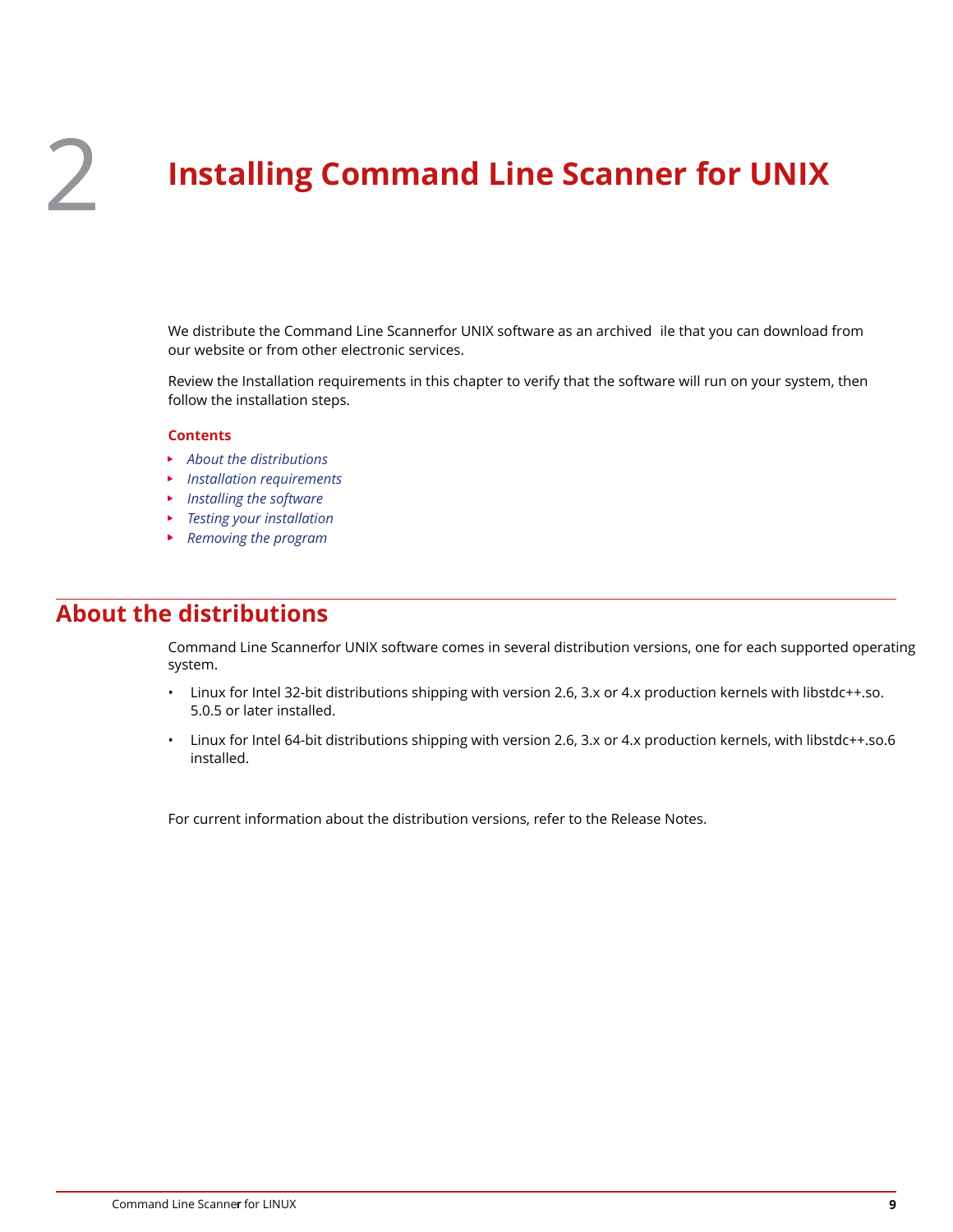# <span id="page-9-0"></span>**Installation requirements**

To install and run the software, you need the following:

- The correct version of the UNIX distribution that you require, installed and running correctly on the target computer.
- At least 512 MB of free hard disk space
- At least an additional 512 MB of free hard disk space reserved for temporary files
- At least 512 MB of RAM for scanning operations (1024 MB recommended)
- At least 1024 MB of RAM for updating operations

### **See also**

*[About the distributions](#page-8-0)* on page 9

### **Other recommendations**

- To install the software and perform on-demand scan operations of your file system, we recommend that you have root account permissions.
- To take full advantage of the regular updates to DAT files from our website, you need an Internet connection, either through your local area network, or via a high-speed modem and an Internet Service Provider.

# **Installing the software**

This section shows how to install the software on any distribution. To install a specific distribution, substitute the correct file name for the distribution file.

To start the installation script:

### **Task**

- **1** Download the appropriate Command Line Scannerfor UNIX software distribution from our website.
- **2** Copy the distribution file to a directory on your system.



We recommend that you use a separate (possibly a temporary) directory — not the directory where you intend to install the software.

- **3** Change the directory to that containing the distribution file. Use cd.
- **4** Type this line at the command prompt to decompress the file:

```
gunzip distribution-file | tar -xf -
```
Here, *distribution-file* is the file you copied in Step 2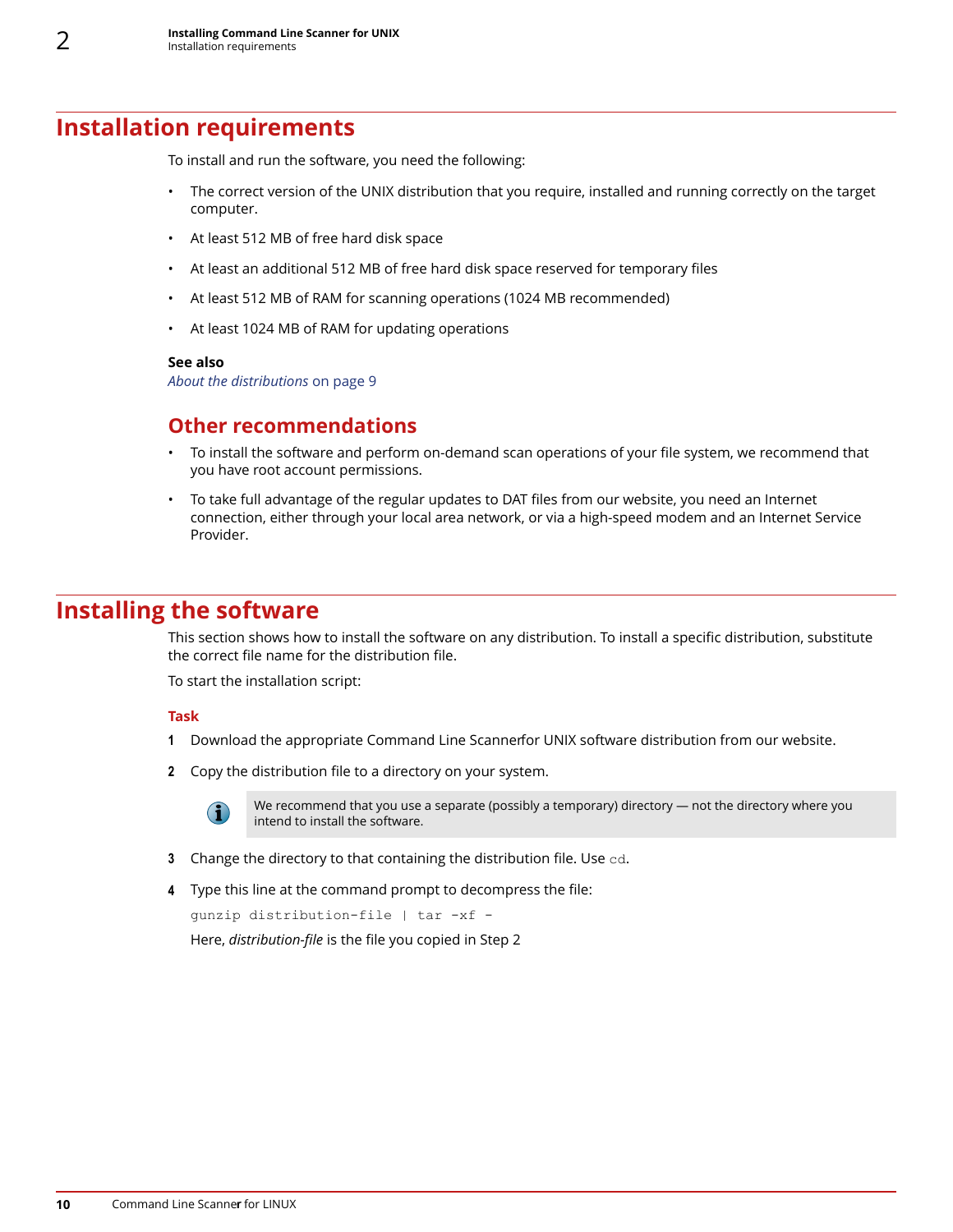<span id="page-10-0"></span>**5** Type this line at the command prompt to execute the installation script:

./install-uvscan *installation-directory*

If you do not specify an installation directory, the software is installed in /usr/local/uvscan.

If the installation directory does not exist, the installation script asks whether you want to create it. If you do not create the installation directory, the installation cannot continue.

**6** The installation script asks whether you want to create symbolic links to the executable, the shared library and the man page. Type **Y** to create each link, or **N** to skip the step.

We recommend that you create these links. Otherwise, you will need to set one of the following environment variables to include the installation directory:

| <b>Distribution</b> | Variable        |
|---------------------|-----------------|
| Linux               | LD LIBRARY PATH |
| Linux 64-bit        | LD LIBRARY PATH |

 $|\Omega|$ 

The program also looks in the /usr/lib or /lib directory or the current directory for the shared library.

The installation program copies the program files to your hard disk, then scans your home directory.

### **See also**

*[Handling viruses](#page-17-0)* on page 18 *Troubleshooting during installation* on page 11

# **Troubleshooting during installation**

The following table lists the most common error messages returned if the installation fails. The table also suggests a likely reason for the error and recommends any solutions.

### **Table 2-1 Error messages**

| Error                                                                                       | <b>Cause or action</b>                                                                                 |
|---------------------------------------------------------------------------------------------|--------------------------------------------------------------------------------------------------------|
| Failed to create install dir                                                                | Verify that you have permission to create the installation directory.                                  |
| Cannot write to install dir                                                                 | Verify that you have permission to write to the installation directory.                                |
| The install dir exists, but is Choose another installation directory.<br>not a subdirectory |                                                                                                        |
| <file> is missing</file>                                                                    | The file might not exist.                                                                              |
| <file> is not correct</file>                                                                | The file did not install correctly.                                                                    |
| Bad string                                                                                  | The error is generated by the $tr$ command used by the<br>install-uvscan and uninstall-uvscan scripts. |
|                                                                                             | For more information, see KB52240.                                                                     |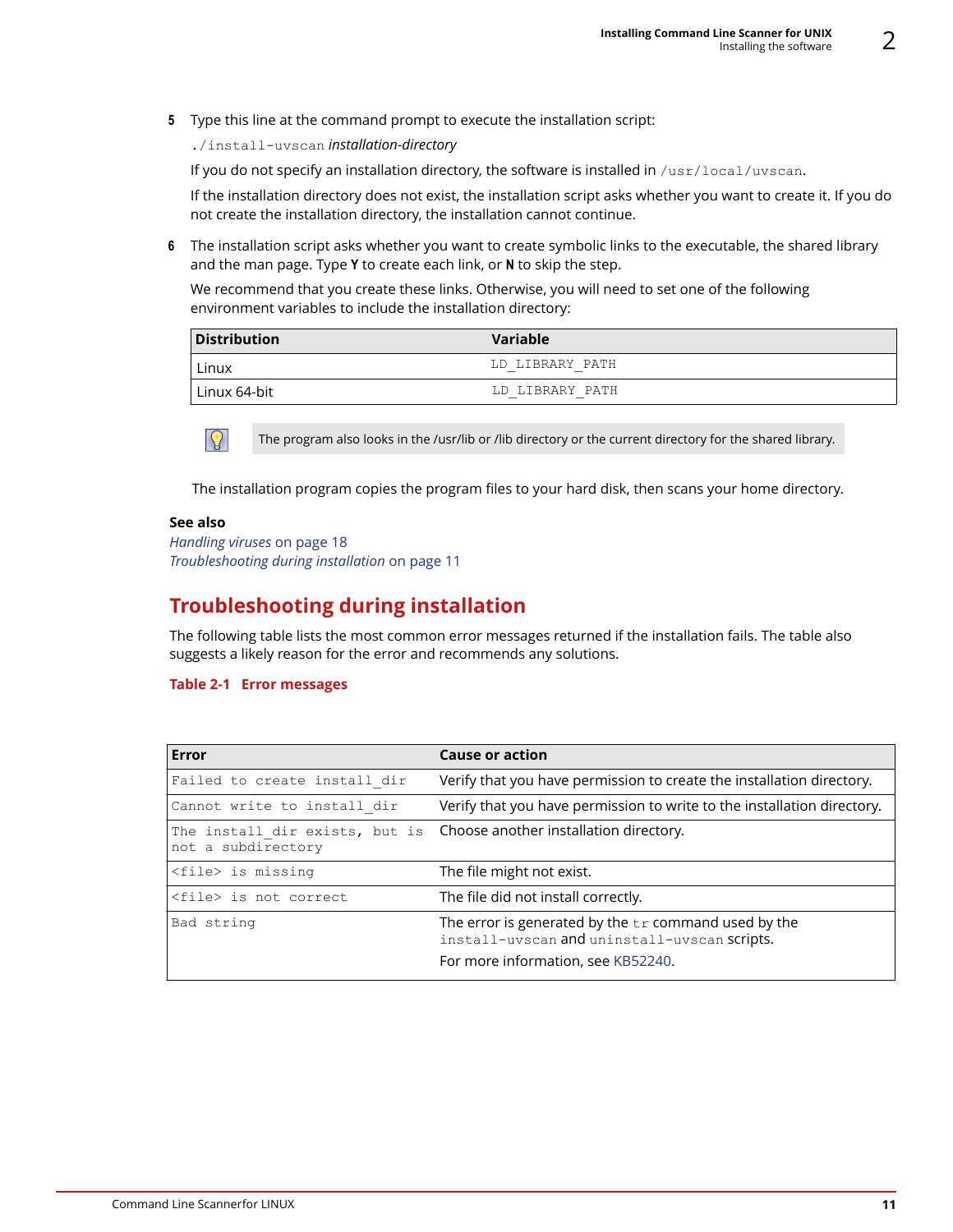# **Testing your installation**

<span id="page-11-0"></span>2

After it is installed, the program is ready to scan your computer for infected files. You can run a test to determine that the program is installed correctly and can properly scan for viruses. The test was developed by the European Institute of Computer Anti-virus Research (EICAR), a coalition of anti-virus vendors, as a method of testing any anti-virus software installation.

To test your installation:

### **Task**

**1** Open a standard text editor, then type the following line:

X5O!P%@AP[4\PZX54(P^)7CC)7}\$EICAR-STANDARD-ANTIVIRUS-TEST-FILE!\$H+H\*



The line must appear as one line in the window of your text editor.

- **2** Save the file with the name EICAR.COM. The file size will be 68 or 70 bytes.
- **3** Type the following command to scan the EICAR.COM file:

```
uvscan -v EICAR.COM
```
When the program examines this file, it reports finding the EICAR test file, but you will not be able to clean or rename it.



This file is *not a virus* — it cannot spread or infect other files, or otherwise harm your computer. Delete the file when you have finished testing your installation to avoid alarming other users. Please note that products that operate through a graphical user interface do not return this same EICAR identification message.

**4** When you have finished testing your installation, delete the test file to avoid alarming other users.

If the software appears not to be working correctly, check that you have Read permissions on the test file.

# **Troubleshooting when scanning**

The following table lists the most common error messages returned if the uvscan program fails when scanning. The table also suggests a likely reason for the error and recommends possible solutions.

| Program message                      | Remedy                                                                                                                                                                                                                                                                                 |
|--------------------------------------|----------------------------------------------------------------------------------------------------------------------------------------------------------------------------------------------------------------------------------------------------------------------------------------|
| Unable to find shared library        | Set the appropriate environment variable:                                                                                                                                                                                                                                              |
|                                      | • For Linux, use LD LIBRARY PATH.                                                                                                                                                                                                                                                      |
| Cannot execute: permission<br>denied | Check the file permissions. Incorrect file permissions can prevent the<br>program running correctly. All executables (including the shared libraries)<br>must have read and execute permissions $(x \ x)$ , but we recommend<br>YWXY XY X<br>All DAT files must have read permissions. |

**Table 2-2 Program messages**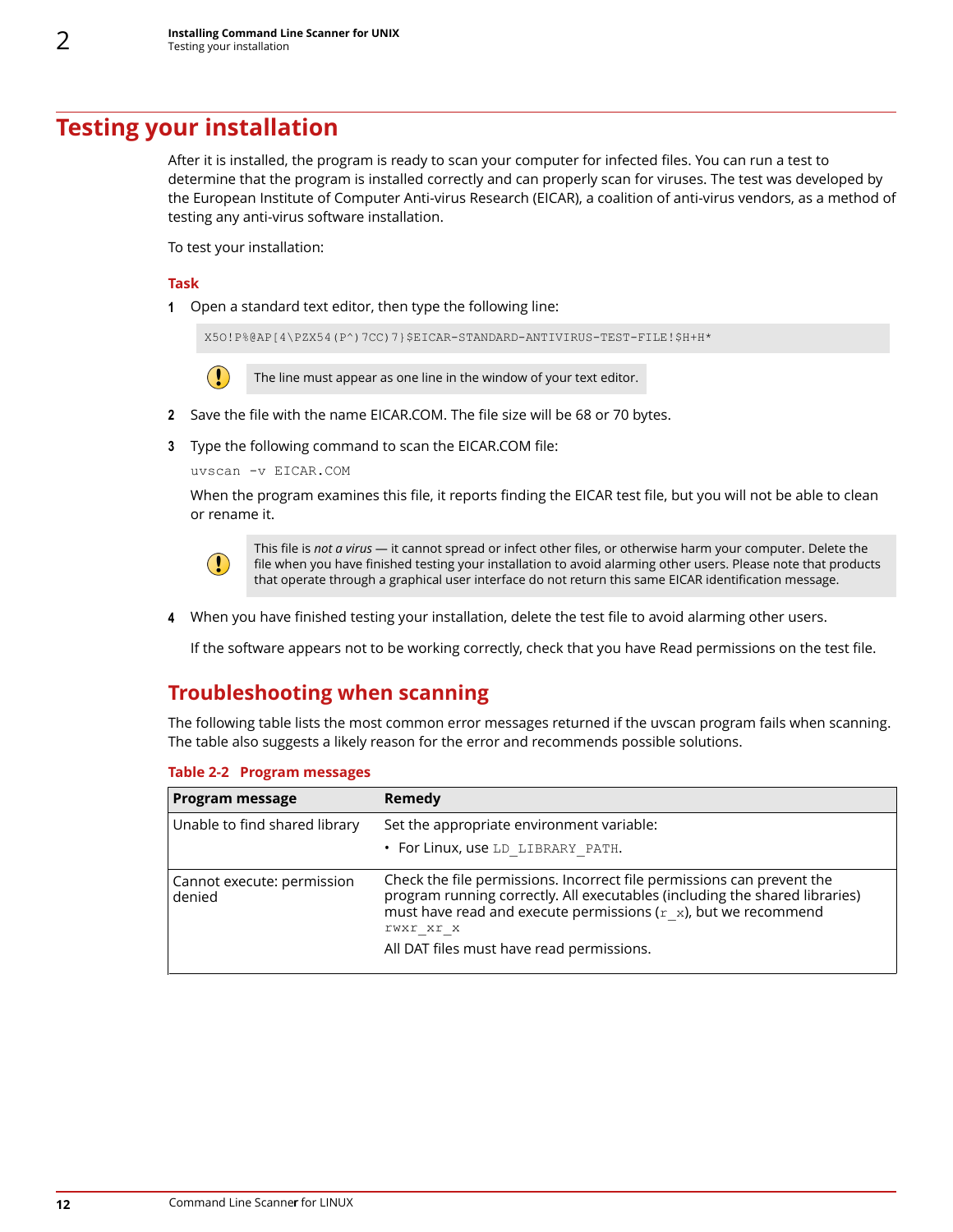### <span id="page-12-0"></span>**Table 2-2 Program messages** *(continued)*

| Program message                    | Remedy                                                                                           |
|------------------------------------|--------------------------------------------------------------------------------------------------|
| Missing or invalid DAT files       | Re-install the DAT files.                                                                        |
| please replace with a good<br>copy | The program has been altered; Re-install from the original media; the program might be infected. |

# **Removing the program**

A script is installed at the same time as the Command Line Scanner for UNIX software, which enables you to remove the product quickly and easily.

To remove the product from your system:

### **Task**

**1** Run the script uninstall-uvscan, which is in the Command Line Scanner for UNIX program directory. For

example, type the following command at the command prompt:

/usr/local/uvscan/uninstall-uvscan

**2** Delete the script uninstall-uvscan from the program directory to remove the program completely from your system.

If you created your own links to the program and a shared library path when you installed the software, you must remove those links yourself.

Removing the software leaves your computer unprotected against threats. Remove the product only when you are sure that you can upgrade quickly to a new version.



If you are an administrator, ensure that your users cannot accidentally remove their Command Line Scannerfor UNIX software.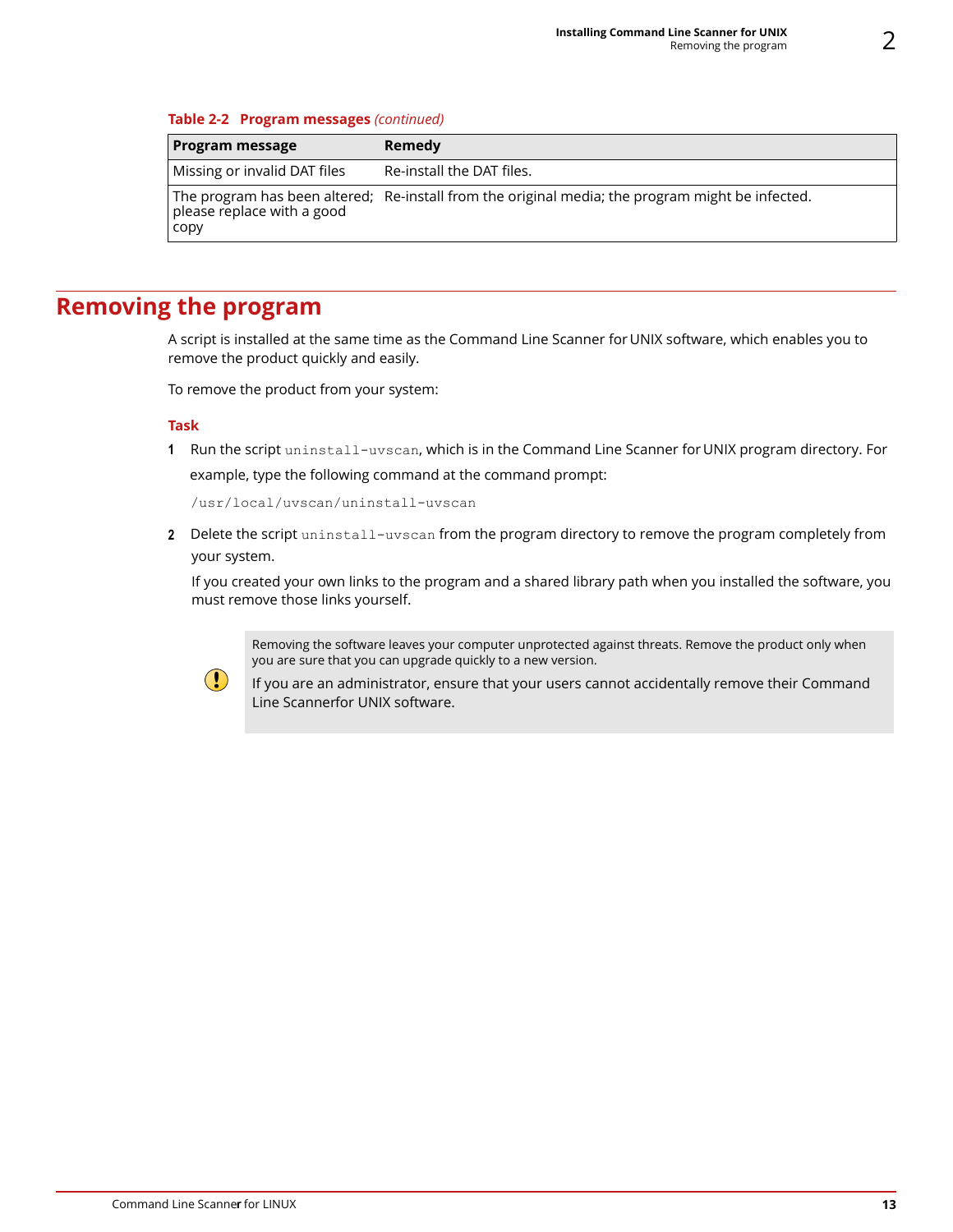**Installing Command Line Scanner for UNIX** Removing the program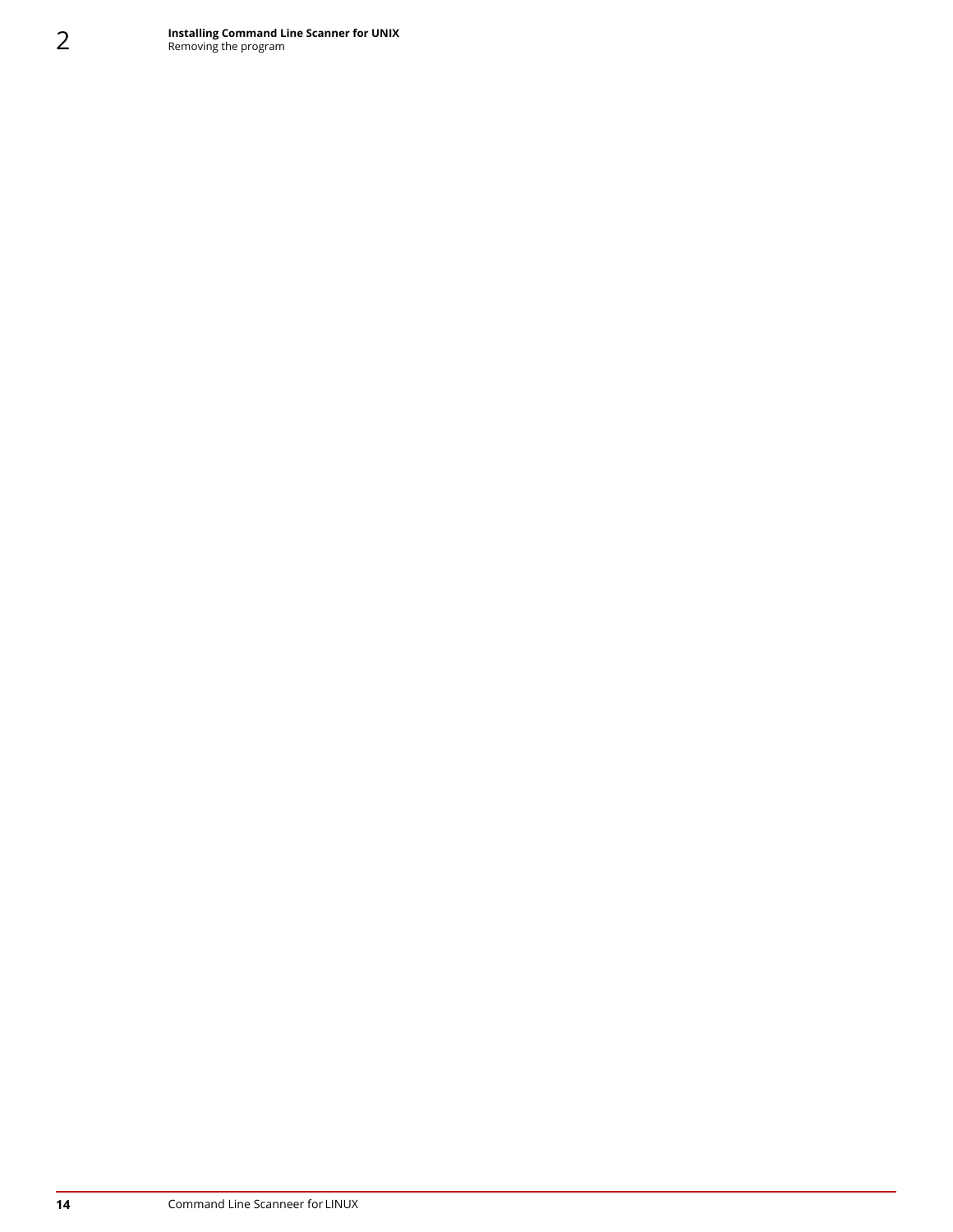# <span id="page-14-0"></span>3 **Using Command Line Scanner for UNIX**

Command Line Scanner for UNIX provides virus scanning from a command line. This section describes how to use its features and customize the program to meet your needs.

The following features offer optimum protection for your computer and network:

- On-demand scanning options let you start a scan immediately or schedule automatic scans.
- Advanced heuristic analysis detects previously unknown macro viruses and program viruses.
- Updates to virus definition files and to program components ensure that the program has the most current scanning technology to deal with viruses as they emerge.

Later sections in this guide describe each of these features in detail.

### **Contents**

- *Running an on-demand scan*
- *Configuring scans*
- *[Scheduling scans](#page-17-0)*
- *[Handling viruses](#page-17-0)*
- *[Using heuristic analysis](#page-18-0)*
- *P* Handling an infected file that cannot be cleaned
- *[Producing reports](#page-19-0)*
- *[Choosing the options](#page-20-0)*
- *[Exit codes](#page-28-0)*

# **Running an on-demand scan**

You can scan any file or directory on your file system from the command line by adding options to the basic command.

Only the Intel-based Linux distributions of the Command Line Scanner for UNIX program can scan for boot-sector viruses.

When executed without options, the program displays a brief summary of its options. When executed with only a directory name speci ied, the program scans every ile in that directory only, and issues a message if any infected iles are found. The options fall into the following main groups:

- Scanning options determine how and where the scanner looks for infected files.
- **Response options** determine how the scanner responds to any infected files.
- **General options** determine how the scanner reports its activities.

Each group of options appears in its own table with a description of its function.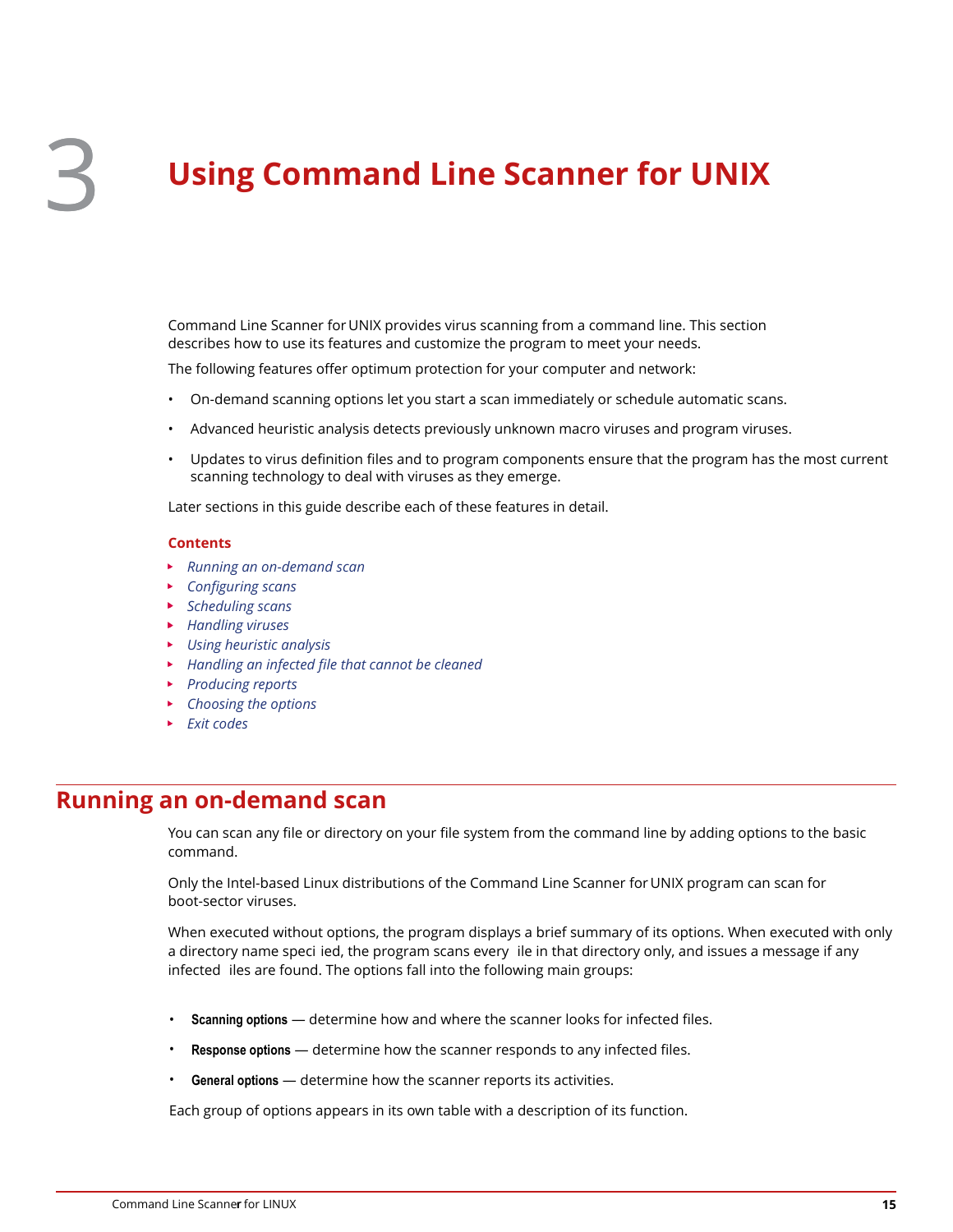### <span id="page-15-0"></span>**See also**

*[Scanning options](#page-21-0)* on page 22 *[Response options](#page-24-0)* on page 25 *[General options](#page-25-0)* on page 26 *[Choosing the options](#page-20-0)* on page 21

### **Command-line conventions**

Use the following conventions to add options to the command line:

- Follow the syntax correctly. The UNIX operating system is case-sensitive.
- Type each option in lower case and separate each with spaces.
- Do not use any option more than once on the command line.
- Type single consecutive options as one option. For example, instead of typing this:

```
-c -r --one-file-system
```
you can type this:

-cr --one-file-system

• To start the program, at the command prompt, type:

uvscan

(This example assumes that the scanner is available in your search path.)

• To have the program examine a specific file or list of files, add the target directories or files to the command line after uvscan. You can also create a text file that lists your target files, then add the name of the text file to the command line.

By default, the program examines all files, no matter what their extensions. You can limit your scan by adding only those extensions you want to examine to the command line after the --extensions option, or you may exclude certain files from scans with the --exclude option.

### **See also**

**Configuring scans on page 17** *[Choosing the options](#page-20-0)* on page 21

# **General hints and tips**

The following examples assume that the scanner is available in your search path.

- To display a list of all options, with a short description of their features, type the command: uvscan --help
- To display a list of all the viruses that the program detects, type the command: uvscan --virus-list
- To display information about the version of the program, type the command: uvscan --version
- To scan all subdirectories within a directory with maximum security, type the command: uvscan -r --secure *target*
- To ensure maximum protection from virus attack, you must regularly update your DAT files.

### **See also**

*[Preventing Infections](#page-3-0)* on page 4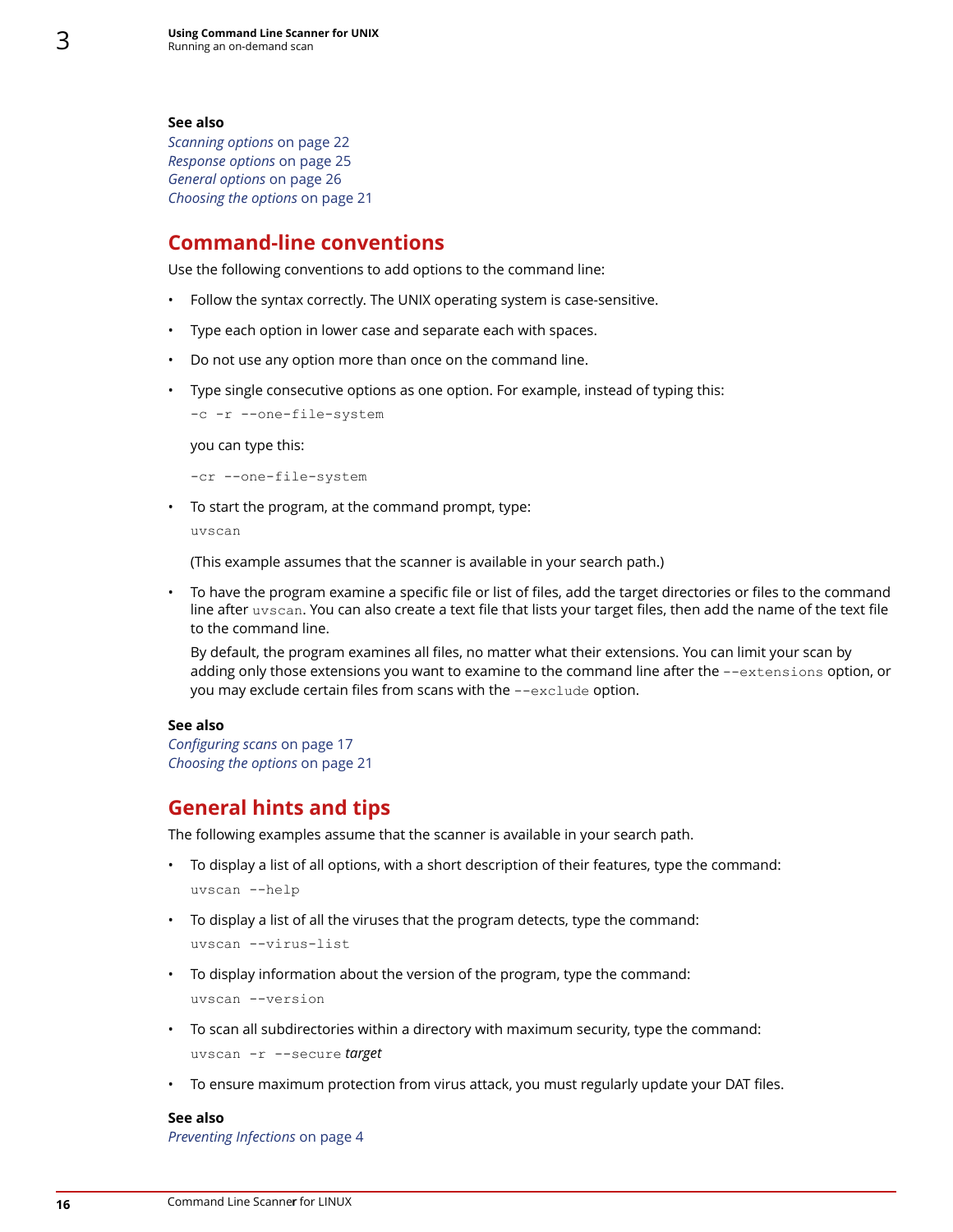# <span id="page-16-0"></span>**Configuring scans**

Instead of running each scan with all its options directly from the command line, you can keep the options in a separate text file, known as a *task file*. In the file, you can specify the actions that the scanner must take when a virus is detected. This allows you to run complete scans with ease, and at any time; you need only specify the files or directories that you want to scan.

To configure a scan:

### **Task**

- **1** Choose the command options that you want to use.
- **2** Type the command options into a text editor just as you might on the command line.
- **3** Save the text as a file the task file.
- **4** Type one of these lines at the command prompt:

uvscan --load *file target* 

uvscan --config *file target* 

Here, *file* is the name of the task file you created, and *target* is the file or directory you want to scan.

If the scanner detects no virus infections, it displays no output.

The following examples show how you can configure scans using task files. The examples assume the scanner is available in the search path.

### **See also**

*[Choosing the options](#page-20-0)* on page 21 *[Command-line conventions](#page-15-0)* on page 16

# **Example 1**

To scan files in the /usr/docs directory according to the settings you stored in the task file, /usr/local/ config1, type the command:

uvscan --load /usr/local/config1 /usr/docs

The contents of the task file  $/usr/local/config1$ , are:

-m /viruses --ignore-compressed --maxfilesize 4

They instruct the scan to move any infected files to /viruses, to ignore any compressed files in the target directory, and to examine only files smaller than 4mb.

As an alternative, you can arrange the contents of the task file as separate lines:

```
-m /usr/local/viruses
```
--ignore-compressed

--maxfilesize 4

# **Example 2**

To scan only files smaller than 4mb and to ignore any compressed files in three separate directories, type the command:

```
uvscan --load /usr/local/config1 --file mylist
```
The contents of the task file  $/usr/local/confiq1$ , are: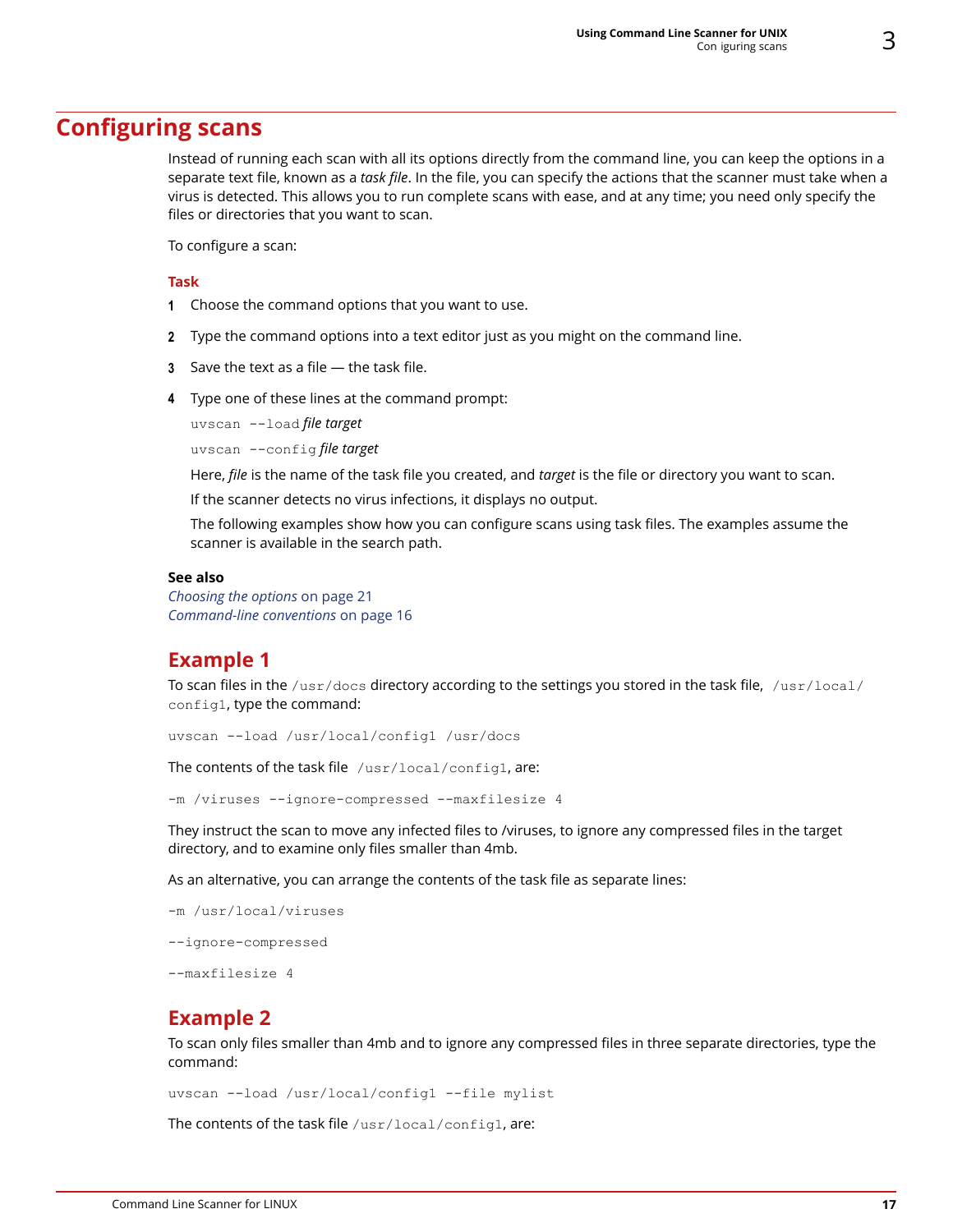```
--ignore-compressed
--maxfilesize 4
The contents of the other file, mylist, are:
/usr/local/bin
/tmp
/etc
```
# **Scheduling scans**

You can use the UNIX cron scheduler to run automated scans. Cron stores the scheduling commands in its crontab files. For further information about cron and crontab, refer to your UNIX documentation or view the Help text, using the commands, man cron or man crontab.

### **Examples**

To schedule a scan to run at 18:30 (6:30 p.m.) every weekday, add the following to your crontab file:

```
30 18 * * 1-5 /usr/local/bin/uvscan
```
To schedule a scan to run and produce a summary at 11:50 p.m. every Sunday, add the following to your crontab file:

```
50 23 * * 0 /usr/local/bin/uvscan --summary
```
To schedule a scan to run on the work directory at 10:15 a.m. every Saturday in accordance with options specified in a configuration file conf1, add the following to your crontab file:

15 10 \* \* 6 /usr/local/bin/uvscan --load conf1 /work

To schedule a scan to run at 8:45 a.m. every Monday on the files specified in the file mylist, add the following to your crontab file:

45 8 \* \* 1 /usr/local/bin/uvscan --f /usr/local/mylist

# **Handling viruses**

If the scanner discovers a virus while scanning, it returns exit code number 13.

To clean infected files or directories, or move them to a quarantine location on your network, you can configure your scanner using one or more response options, which are described in Response options.

The following examples show how you can use these options to respond to a virus attack. The examples assume that the scanner is available in your search path.

### **See also**

*Exit codes* [on page 29](#page-28-0) *[Response options](#page-24-0)* on page 25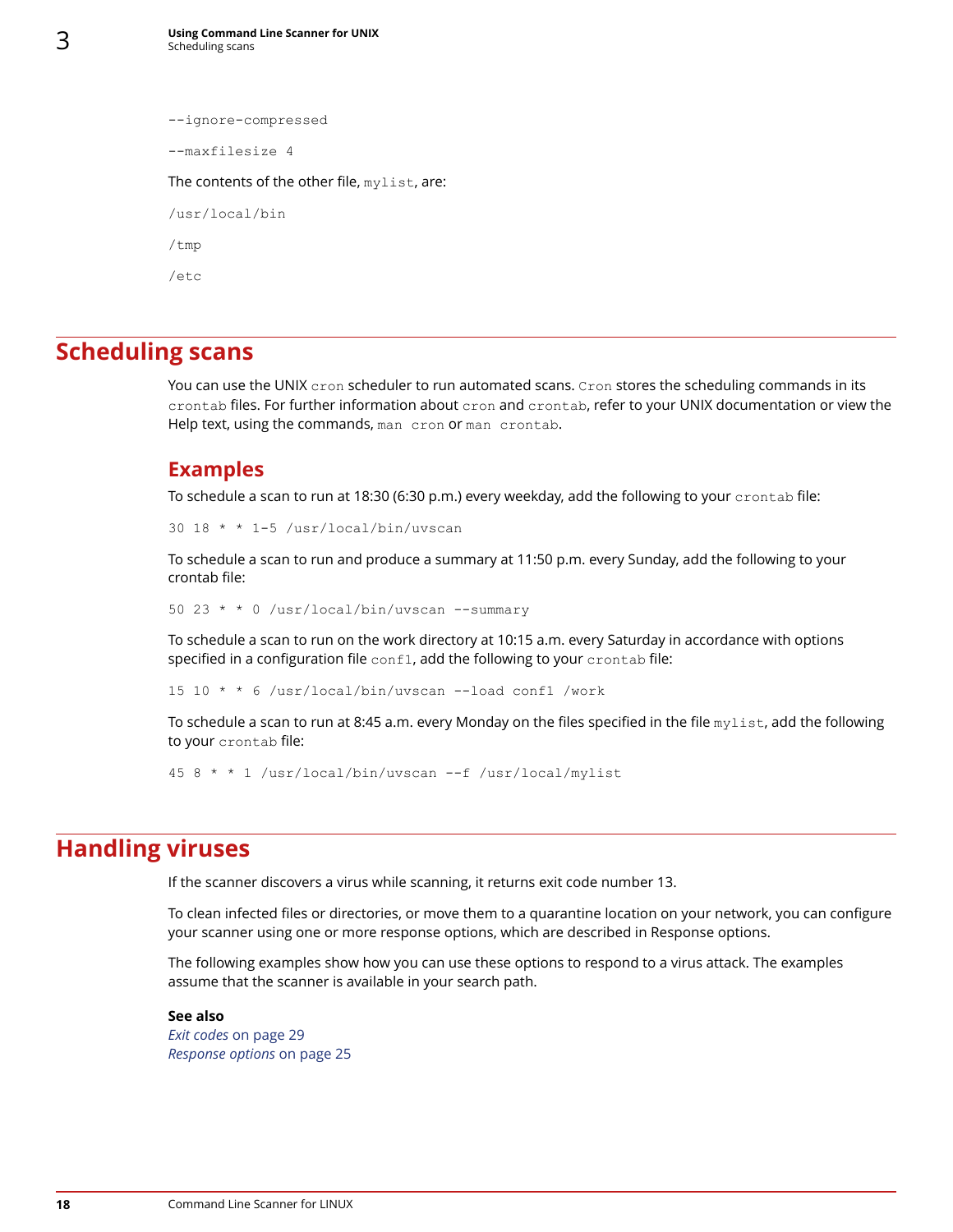# <span id="page-18-0"></span>**Example 1**

To scan and clean all files in the /usr/docs directory and all of its subdirectories, type the command:

uvscan -cr /usr/docs

# **Example 2**

To scan and clean all files in the  $/$ usr $/$ docs directory and its subdirectories, but ignore any other file systems that are mounted, type the command:

uvscan -cr --one-file-system /usr/docs

# **Example 3**

To scan all files except compressed files in the  $/usr/docs$  directory and its subdirectories, and to move any infected files to  $\sqrt{v}$ iruses, type the command:

uvscan -m /viruses -r --ignore-compressed /usr/docs

# **Example 4**

To scan a file with a name prefixed with "-", type the command:

uvscan -c -v - -myfile

The program scans the named file. It cleans any detected viruses and issues a progress message. This format avoids confusion between the names of the options and the name of the target. Without the "-" option, the uvscan command appears to have three options and no target:

uvscan -c -v -myfile

# **Using heuristic analysis**

A scanner uses two techniques to detect viruses: signature matching and heuristic analysis.

A *virus* signature is simply a binary pattern that is found in a virus-infected ȴle. Using information in the DAT files, the scanner searches for those patterns. However, this approach cannot detect a new virus because its signature is not yet known, therefore the scanner uses another technique — *heuristic analysis*.

Programs, documents or e-mail messages that carry a virus often have distinctive features. They might attempt unprompted modification of files, invoke mail clients, or use other means to replicate themselves. The scanner analyzes the program code to detect these kinds of computer instructions. The scanner also searches for legitimate non-virus-like behavior, such as prompting the user before taking action, and thereby avoids raising false alarms.

In an attempt to avoid being detected, some viruses are encrypted. Each computer instruction is simply a binary number, but the computer does not use all the possible numbers. By searching for unexpected numbers inside a program file, the scanner can detect an encrypted virus. By using these two techniques, the scanner can detect both known viruses and many new viruses and variants. Options that use heuristic analysis include ---analyze, --manalyze, --panalyze.

#### **See also**

*[Scanning options](#page-21-0)* on page 22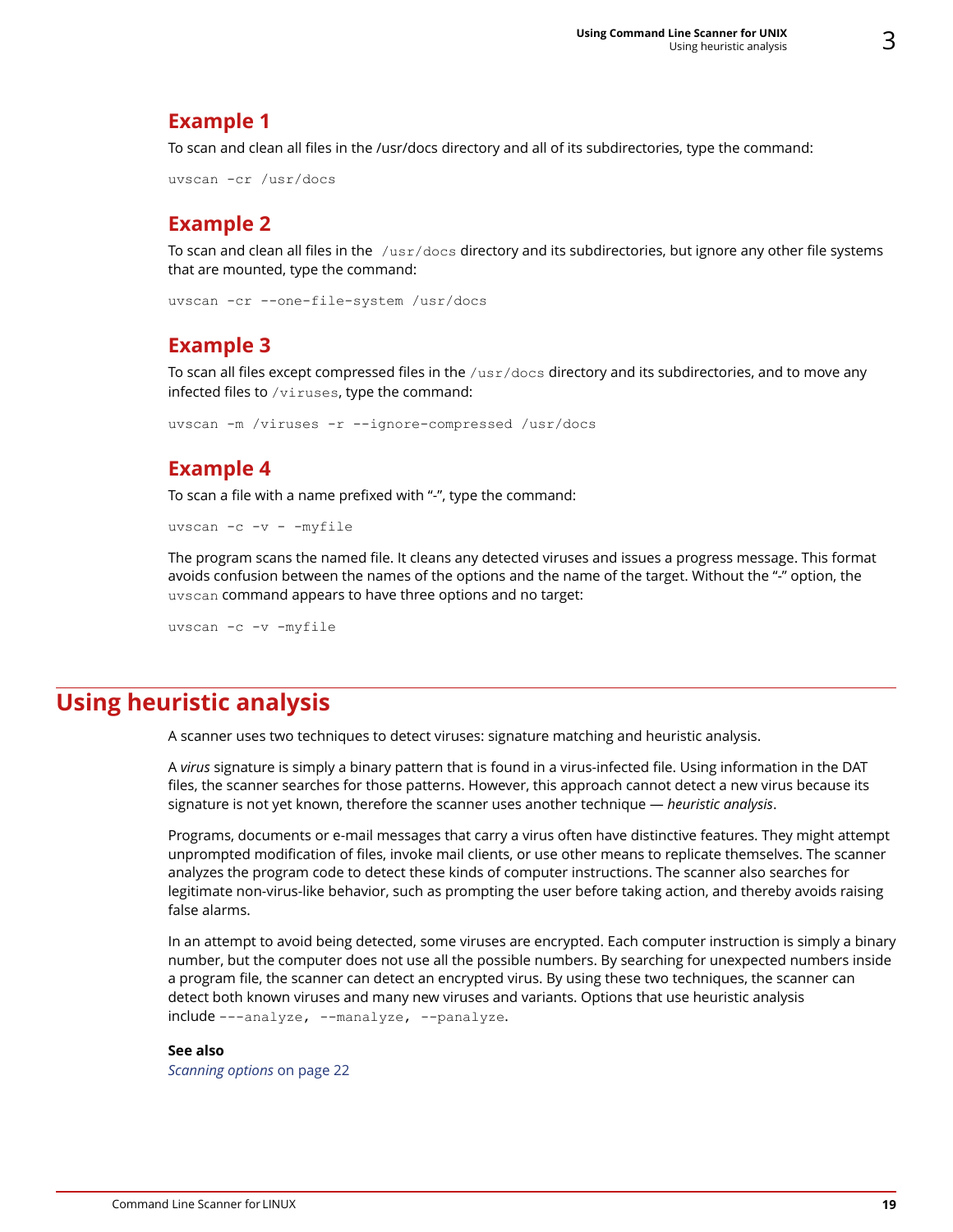# <span id="page-19-0"></span>**Handling an infected file that cannot be cleaned**

If the scanner cannot clean an infected file, it renames the file to prevent its use. When a file is renamed, only the file extension (typically three letters) is changed. The following table shows the method of renaming.

|             |     | <b>Original Renamed Description</b>                                                                                                                     |
|-------------|-----|---------------------------------------------------------------------------------------------------------------------------------------------------------|
| Not v?? v?? |     | File extensions that do not start with y are renamed with y as the initial letter of the file<br>extension. For example, myfile.doc becomes myfile.voc. |
| V??         | vir | File extensions that start with v are renamed as .vir. For example, myfile.vbs becomes<br>myfile.vir.                                                   |
| vir,        |     | These files are recognized as already infected, and are not renamed again.                                                                              |
| $v(01-v99)$ |     |                                                                                                                                                         |
| $h$         | vir | Files with no extensions are given the extension, .vir.                                                                                                 |

### **Table 3-1 Renaming infected files**

For example, if an infected file called bad.com is found, the scanner attempts to rename the file to bad.vom. However, if a file of that name already exists in the directory, the scanner attempts to rename the file to bad.vir, bad.v01, bad.v02, and so on.

For file extensions with more than three letters, the name is usually not truncated. For example, notepad.class becomes notepad.vlass. However, an infected file called water.vapor becomes water.vir.

# **Producing reports**

The program might take some time to complete a scan, particularly over many directories and files. However, the scanner can keep you informed of its progress, any viruses it finds, and its response to them.

The program displays this information on your screen if you add the --summary or --verbose option to the command line.

The  $-\text{vertices}$  option tells you which files the program is examining.

When the scan finishes, the  $-$ -summary option identifies the following:

- How many files were scanned.
- How many files were cleaned.
- How many files were not scanned.
- How many infected files were found.

### **See also**

*[Response options](#page-24-0)* on page 25

# **Example**

In the report below, both the  $--$ summary and  $--$ verbose options were used for scanning files in the /usr/ data directory.

```
$ uvscan --summary --verbose /usr/data
Scanning /usr/data/*
Scanning file /usr/data/command.com
Scanning file /usr/data/grep.com
Summary report on /usr/data/*
```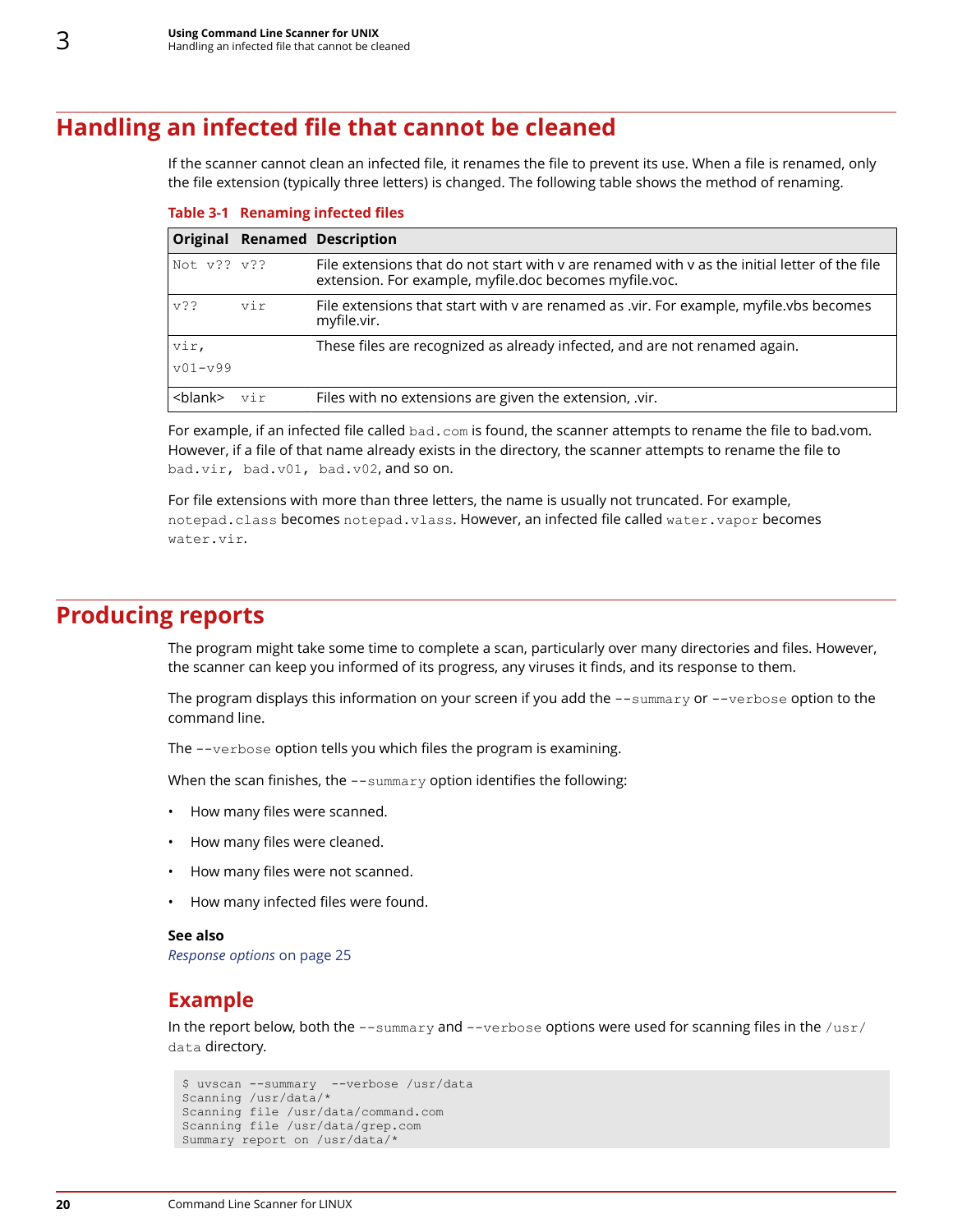```
File(s)
   Total files: ........... 2
   Clean: ................. 2
   Not scanned: ........... 0
   Possibly Infected: .....
```
To determine the time taken for the scan, you may use the UNIX  $\tt time$  command.

# **XML reports**

You can generate an XML format report using the XMLPATH switch. For example, run the following command from the install directory:

```
uvscan . --XMLPATH=report.xml --RPTALL
```
This will generate a file called **report.xml** with the following content.

```
<?xml version="1.0" encoding="utf-8"?>
<!-- Scan Results -->
<uvscan>
<Preamble>
<Product_name value="McAfee Command Line Scanner Command Line for Linux32" />
<Version value="6.0.4.564" />
<License_info value="(408) 988-3832 LICENSED COPY - May 09 2013" />
<AV_Engine_version value="5600.1067" />
<Dat_set_version value="7057" />
</Preamble>
<Date_Time value="2013-May-09 13:38:16" />
<Options value=". --XMLPATH=report.xml --RPTALL " />
<File name="/usr/local/uvscan/avvclean.dat" status="ok" />
<File name="/usr/local/uvscan/avvnames.dat" status="ok" />
<File name="/usr/local/uvscan/avvscan.dat" status="ok" />
<File name="/usr/local/uvscan/config.dat" status="ok" />
<File name="/usr/local/uvscan/liblnxfv.so.4" status="ok" />
<File name="/usr/local/uvscan/report.xml" status="ok" />
<File name="/usr/local/uvscan/runtime.dat" status="ok" />
<File name="/usr/local/uvscan/uvscan" status="ok" />
<File name="/usr/local/uvscan/vcl604upg.pdf" status="ok" />
<summary On-Path="/usr/local/uvscan/" Total-files="14" Clean="10" Not-Scanned="4"
Possibly-Infected="0" />
<Time value="00:00.01" />
</uvscan>
```
### **See also**

*[Schema for the XML reports](#page-3-0)* on page 4

# **Choosing the options**

The following sections describe the options you can use to target your scan:

- Scanning options.
- Response options.
- General options.
- Options in alphabetic order.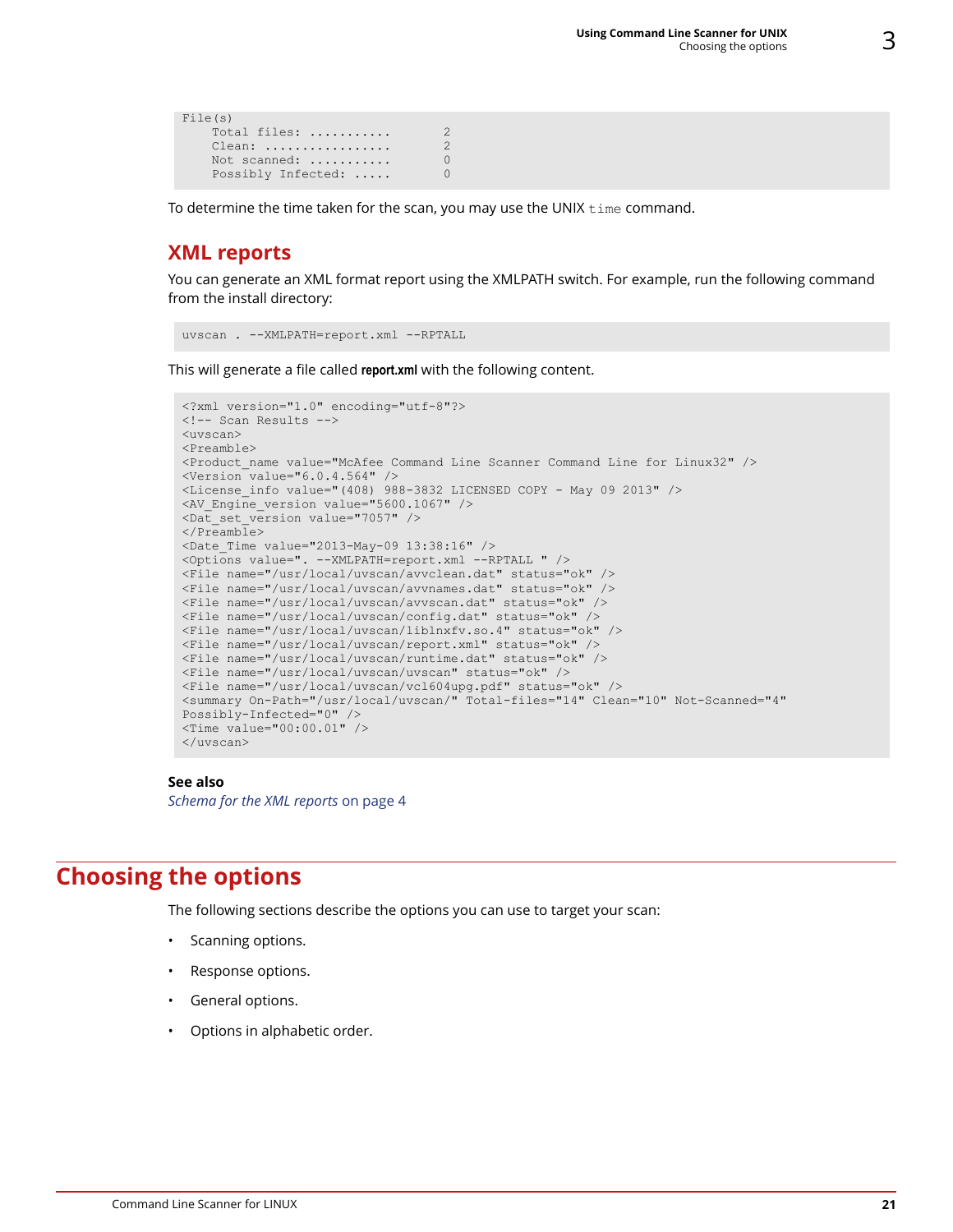<span id="page-21-0"></span>The descriptions use the following conventions to identify the options or required parameters:

- Short versions of each command option appear after a single dash (-).
- Long versions of each command option, if any, appear after two dashes (--).
- Variables, such as file names or paths, appear in italics within brackets  $\left\langle \cdot \right\rangle$ .

### **See also**

*Scanning options* on page 22 *[Response options](#page-24-0)* on page 25 *[General options](#page-25-0)* on page 26 *[Options in alphabetic order](#page-25-0)* on page 26 *[Command-line conventions](#page-15-0)* on page 16

# **Scanning options**

Scanning options describe how and where each scan looks for infected files. You can use a combination of these options to customize the scan to suit your needs.

### **Table 3-2 Scanning options**

| <b>Option</b>                            | <b>Description</b>                                                                                                                                                                                                                                                                                                                                                                                                                                                     |
|------------------------------------------|------------------------------------------------------------------------------------------------------------------------------------------------------------------------------------------------------------------------------------------------------------------------------------------------------------------------------------------------------------------------------------------------------------------------------------------------------------------------|
| --afc <size></size>                      | Specify the file cache size.                                                                                                                                                                                                                                                                                                                                                                                                                                           |
|                                          | By default, the cache size is 12MB. A larger cache size can improve scanning<br>performance in some cases, unless the computer has low memory. The range of<br>sizes allowed is 8mb to 512mb. Specify the size in megabytes. For example, --afc 64<br>specifies 64MB of cache.                                                                                                                                                                                         |
| --allole                                 | Check every file for OLE objects.                                                                                                                                                                                                                                                                                                                                                                                                                                      |
| --analyze                                | Use heuristic analysis to find possible new viruses in clean files.                                                                                                                                                                                                                                                                                                                                                                                                    |
| --analyse                                | This step occurs after the program has checked the file for other viruses.                                                                                                                                                                                                                                                                                                                                                                                             |
|                                          | For macro viruses only, use --manalyze.                                                                                                                                                                                                                                                                                                                                                                                                                                |
|                                          | For program viruses only, use --panalyze.                                                                                                                                                                                                                                                                                                                                                                                                                              |
| --ascii                                  | Displays filenames as ASCII text.                                                                                                                                                                                                                                                                                                                                                                                                                                      |
| --atime-preserve                         | Preserve the last-accessed time and date for files that are scanned.                                                                                                                                                                                                                                                                                                                                                                                                   |
| --p<br>--plad                            | Some backup software archives only changed files, and determines this information<br>from each file's last-accessed date (or 'a-time'). Normally, scanning changes that date.<br>This option will preserve the date, enabling the backup software to work as intended.<br>Sometimes when this option is used, the file date is not preserved; if a file contains a<br>virus, or the scan was started by a user who does not own the file, the file date is<br>changed. |
| --config <file></file>                   | un the options specified in <file>.</file>                                                                                                                                                                                                                                                                                                                                                                                                                             |
|                                          | You cannot nest configuration files within other configuration files.                                                                                                                                                                                                                                                                                                                                                                                                  |
| --d <directory></directory>              | Specify the location of the DAT files - avvscan.dat, avvnames.dat, and avvclean.dat.                                                                                                                                                                                                                                                                                                                                                                                   |
| --dat <directory></directory>            | If you do not use this option in the command line, the program looks in the same                                                                                                                                                                                                                                                                                                                                                                                       |
| --data-directory <directory></directory> | directory from where it was executed.                                                                                                                                                                                                                                                                                                                                                                                                                                  |
|                                          | If it cannot find these data files, the program issues exit code 6.                                                                                                                                                                                                                                                                                                                                                                                                    |
| --decompress                             | Decompress DAT files after an update.                                                                                                                                                                                                                                                                                                                                                                                                                                  |
| --exclude <file></file>                  | Exclude the directories or files from the scan as specified in <file>.</file>                                                                                                                                                                                                                                                                                                                                                                                          |
|                                          | List the complete path to each directory or file on its own line. You may use<br>wildcards, $*$ and ?.                                                                                                                                                                                                                                                                                                                                                                 |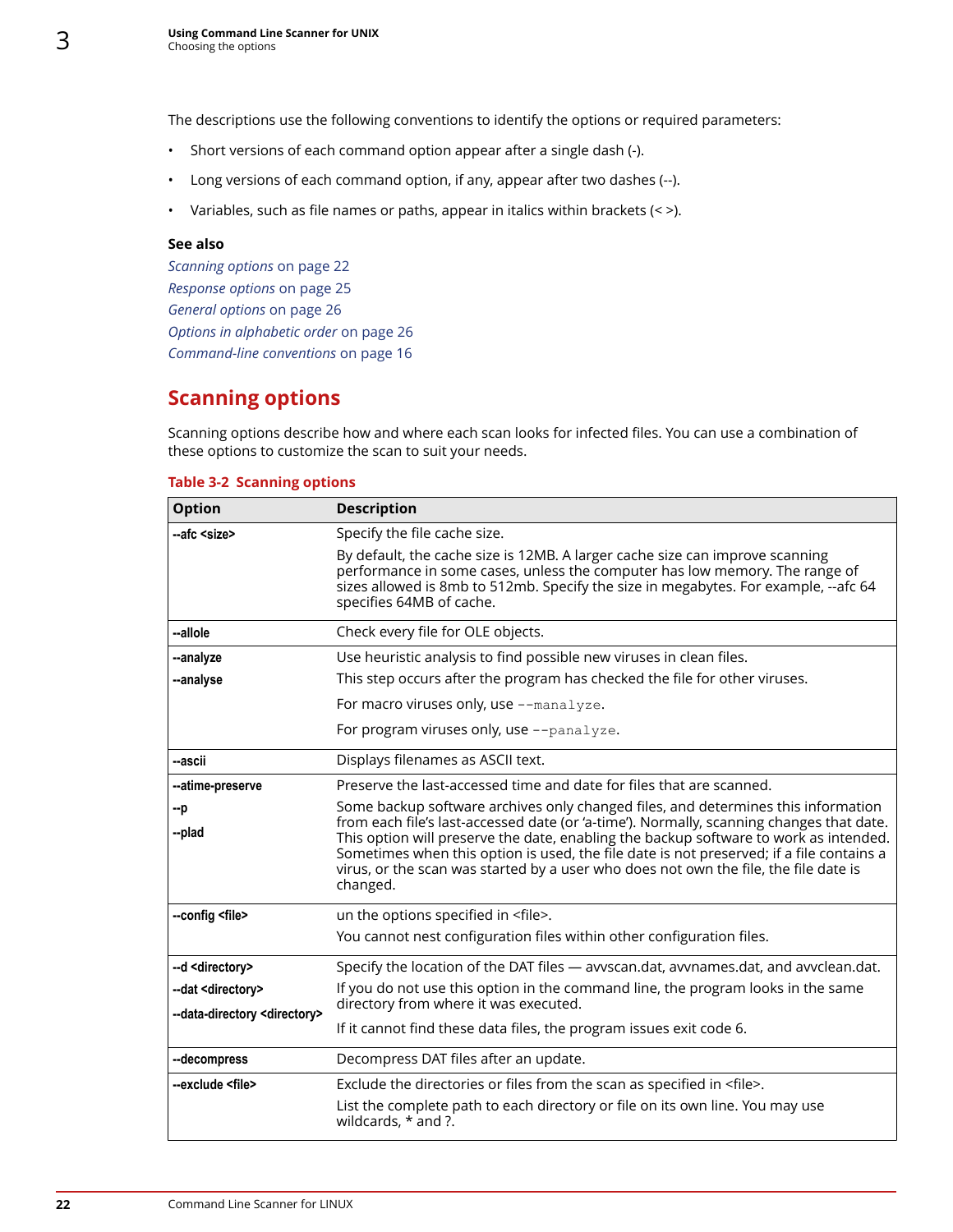### **Option Description --e --exit-on-error** Quit and display an error message if an error occurs. The error message indicates the severity of the error. **--extensions <EXT1[,EXT2,...]>** Examine files that have the specified extensions. You can specify as many extensions as you want. Separate each with a comma, but without a space. If you choose this option, the program scans only susceptible files, files with execute permissions, and those you specify here. To see the list of susceptible files, use the --extlist option. **-extra <file>** Specify the full path and file name of any extra.dat file. If you do not specify this option in the command line, the program looks in the same directory from where it was executed. If it cannot find this file, the program issues exit code 6. **--fam** Find all macros, not just macros suspected of being infected. The scanner treats any macro as a possible virus and reports that the file contains macros. However, the macros are not removed. If you suspect that you have an infection in a file, you can remove all macros from the file using the --fam and --cleandocall or --dam options (listed under response options) together, although you should only do this with caution. **--f <file> --file <file>** Scan the directories or files as specified in <file>. **--floppya --floppyb** Scan the boot sector of the disk in drive A or B. This option is only for Intel-based Linux systems. -**hidemd5** This option allows the display of MD5 checksum of infected files to be hidden, if required. **--ignore-compressed --nocomp** Ignore compressed executables created with file-compression programs. Although this option reduces the scanning time, it increases the threat because these file types are not scanned. **--ignore-links** Do not resolve any symbolic links and do not scan the link targets. Normally, the program follows each symbolic link and scans the linked file. **--load <file>** See --config option. **--mailbox** Scan plain-text mailboxes. These include Eudora, PINE, and Netscape. Most mailboxes will be in MIME format, and therefore the --mime option is also required. This option does not clean or rename infected mail items; you must first extract them from the mailbox. **--manalyze --manalyse --macro-heuristics** Use heuristic analysis to identify potential macro viruses. (In Microsoft Word, you can automate a task by using a macro - a group of Word commands that run as a single command.) This is a subset of --analyze. **-maxfilesize <size>** Examine only those files smaller than the specified size. Specify the file size in megabytes. For example, maxfilesize 5 means scan only files that are smaller than 5MB. **-memsize** Set maximum size of file that will be cached in memory for scanning, in Kb.

### **Table 3-2 Scanning options** *(continued)*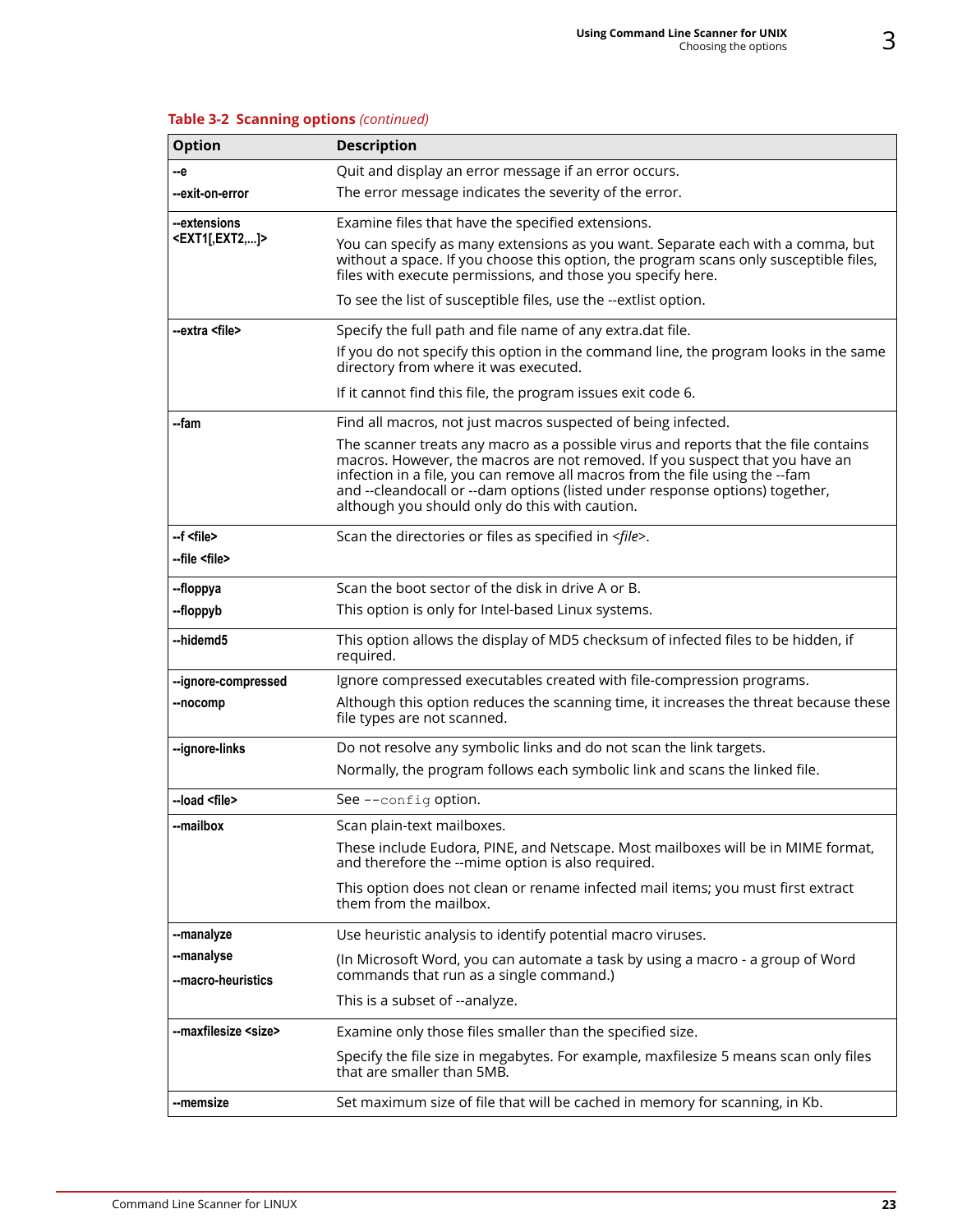### **Table 3-2 Scanning options** *(continued)*

| <b>Option</b>     | <b>Description</b>                                                                                                                                                                                                                                                                                                       |
|-------------------|--------------------------------------------------------------------------------------------------------------------------------------------------------------------------------------------------------------------------------------------------------------------------------------------------------------------------|
| --mime            | Scan MIME-encoded files.                                                                                                                                                                                                                                                                                                 |
|                   | This type of file is not scanned by default.                                                                                                                                                                                                                                                                             |
| --noboot          | Do not scan the boot sector.                                                                                                                                                                                                                                                                                             |
| --nodecrypt       | Do not decrypt Microsoft Office compound documents that are password-protected.                                                                                                                                                                                                                                          |
|                   | By default, macros inside password-protected compound documents are scanned by<br>employing password cracking techniques. If, for reasons of security, you do not<br>require these techniques, use this option. Password cracking does not render the file<br>readable.                                                  |
| --nocomp          | See ignore-compressed.                                                                                                                                                                                                                                                                                                   |
| --nodoc           | Do not scan Microsoft Office document files.                                                                                                                                                                                                                                                                             |
|                   | This includes Microsoft Office documents, OLE2, CorelDraw, PowerPoint,<br>WordPerfect, RTF, Visio, Adobe PDF 5, Autodesk Autocad 2000, and Corel PhotoPaint<br>9 files.                                                                                                                                                  |
| --noexpire        | Do not issue a warning if the DAT files are out of date.                                                                                                                                                                                                                                                                 |
| --nojokes         | Do not scan files that contain HTML, JavaScript, Visual Basic, or Script Component<br>Type Libraries.                                                                                                                                                                                                                    |
|                   | This type of file is normally scanned by default. Stand-alone Javascript and Visual<br>Basic Script files will still be scanned.                                                                                                                                                                                         |
| --one-file-system | Scan an entire directory tree without scanning mounted file systems, if you use this<br>option in conjunction with the --sub option.                                                                                                                                                                                     |
|                   | Normally, the program treats a mount point as a subdirectory and scans that file<br>system. This option prevents the scan from running in subdirectories that are on a<br>different file system to the original directory.                                                                                               |
| --panalyze        | Use heuristic analysis to identify potential program viruses.                                                                                                                                                                                                                                                            |
| --panalyse        | By default, the program scans only for known viruses. The --panalyze option is a<br>subset of --analyze.                                                                                                                                                                                                                 |
| --program         | Scan for potentially unwanted applications.                                                                                                                                                                                                                                                                              |
|                   | Some widely available applications, such as "password crackers" can be used<br>maliciously or can pose a security threat.                                                                                                                                                                                                |
| --r               | Examine any subdirectories in addition to the specified target directory.                                                                                                                                                                                                                                                |
| --recursive       | By default, the scanner examines only the files within the specified directory.                                                                                                                                                                                                                                          |
| --sub             |                                                                                                                                                                                                                                                                                                                          |
| --secure          | Examine all files, unzip archive files and use heuristic analysis.                                                                                                                                                                                                                                                       |
|                   | This option activates the --analyze and --unzip options. If the --selected<br>and --extensions options are in the command line, they are ignored.                                                                                                                                                                        |
| --showcomp        | Report any files that are packaged.                                                                                                                                                                                                                                                                                      |
| --showencrypted   | Display encrypted documents.                                                                                                                                                                                                                                                                                             |
|                   | This switch retains the 5800 reporting behavior while scanning encrypted MS Office<br>and PDF documents (without this parameter, the 5900 engine by default reverts to<br>5700 reporting behavior). The reporting of encrypted files is performed by using this<br>parameter as these files are not reported by default. |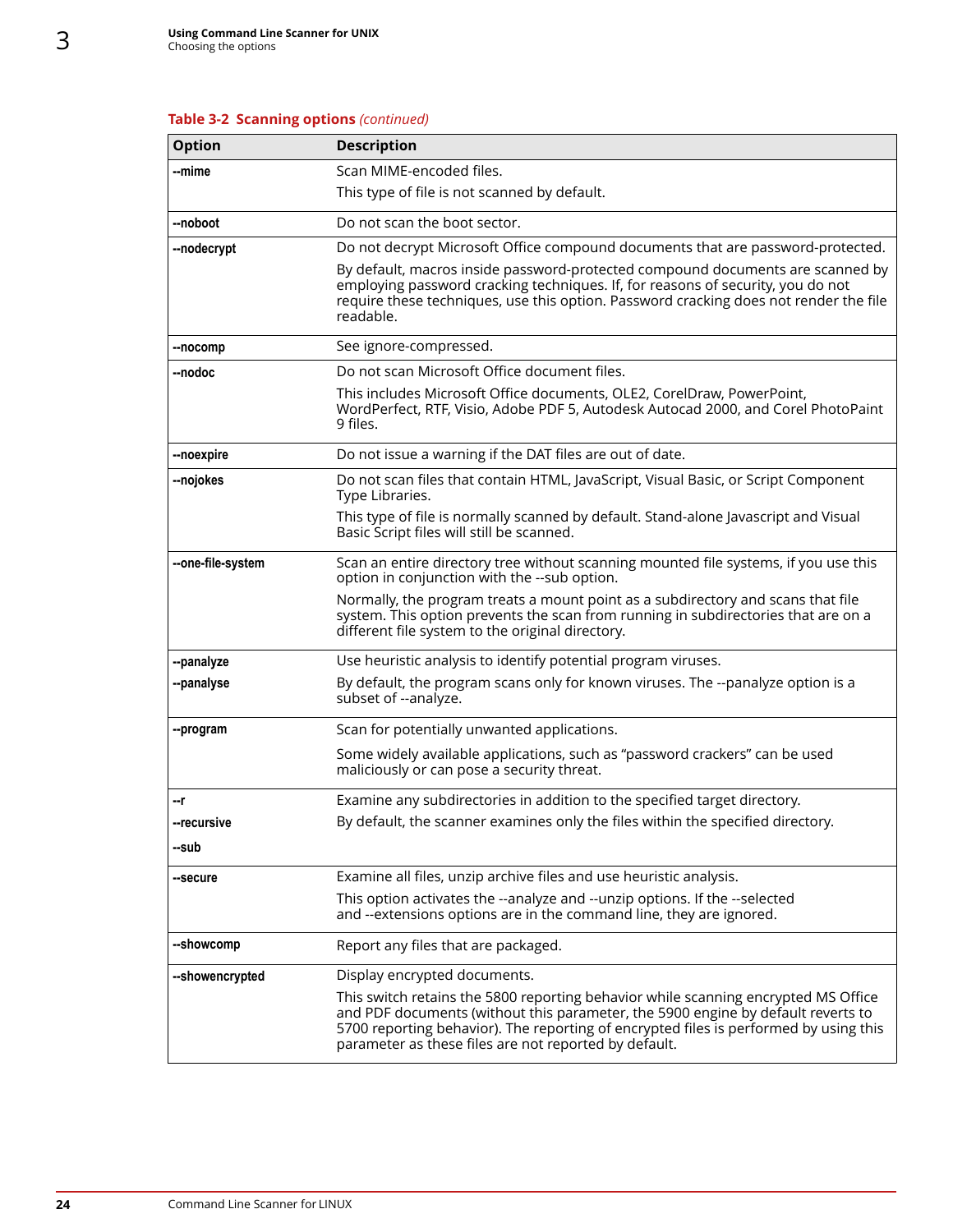| <b>Option</b>                    | <b>Description</b>                                                                                                                             |
|----------------------------------|------------------------------------------------------------------------------------------------------------------------------------------------|
| --S<br>--selected                | Look for viruses in any file that has execute permissions, and in all files that are<br>susceptible to virus infection.                        |
|                                  | By default, all files are scanned. By scanning only files that are susceptible to virus<br>infection, the program can scan a directory faster. |
|                                  | To see the list of susceptible files, use the --extlist option.                                                                                |
| --sub                            | See -r.                                                                                                                                        |
| --threads <nthreads></nthreads>  | Scan multithreaded with specified number of threads.                                                                                           |
| --timeout <seconds></seconds>    | Set the maximum time to scan any one file.                                                                                                     |
| --unzip                          | Scan inside archive files, such as those saved in ZIP, LHA, PKarc, ARJ, TAR, CHM, and<br>RAR formats.                                          |
|                                  | If used with --clean, this option attempts to clean non-compressed files inside .ZIP<br>files only. No other archive formats can be cleaned.   |
|                                  | The program cannot clean infected files found within any other archive format; you<br>must first extract them manually from the archive file.  |
| --xmlpath <filename></filename>  | Create XML report                                                                                                                              |
| --jsonpath <filename></filename> | Create (SON report)                                                                                                                            |

### <span id="page-24-0"></span>**Table 3-2 Scanning options** *(continued)*

### **See also**

*[Using heuristic analysis](#page-18-0)* on page 19 Configuring scans on page 17 *[Scheduling scans](#page-17-0)* on page 18 *[Exit codes](#page-28-0)* on page 29 *[General options](#page-25-0)* on page 26 *Response options* on page 25

# **Response options**

Response options determine how your scanner responds to an infection. You can use a combination of these options to customize the scan. None of the options in Table 3-3 occur automatically. To activate each option, specify it in the command line.

| <b>Option</b> | <b>Definition</b>                                                                                                                                                                                                                                                                                                                                                                                              |
|---------------|----------------------------------------------------------------------------------------------------------------------------------------------------------------------------------------------------------------------------------------------------------------------------------------------------------------------------------------------------------------------------------------------------------------|
| .нC           | Automatically remove any viruses from infected files.                                                                                                                                                                                                                                                                                                                                                          |
| --clean       | By default, the program states only that infections were found but does not try to clean the<br>infected file. If the program cannot clean the file, it displays a warning message. If you use<br>this option, repeat the scan to ensure that there are no more infections.                                                                                                                                    |
| --cleandocall | Delete all macros in a file if an infected macro is found.                                                                                                                                                                                                                                                                                                                                                     |
| --dam         | If you suspect that a file is infected, you can choose to remove all macros from the file to<br>prevent any exposure to a virus. To pre-emptively delete all macros in a file, use this option<br>with --fam (listed under scanning options), although you should do this with caution. If you<br>use these two options together, all found macros are deleted, regardless of the presence of<br>an infection. |
| --delete      | Automatically delete any infected files that are found.                                                                                                                                                                                                                                                                                                                                                        |

### **Table 3-3 Response options**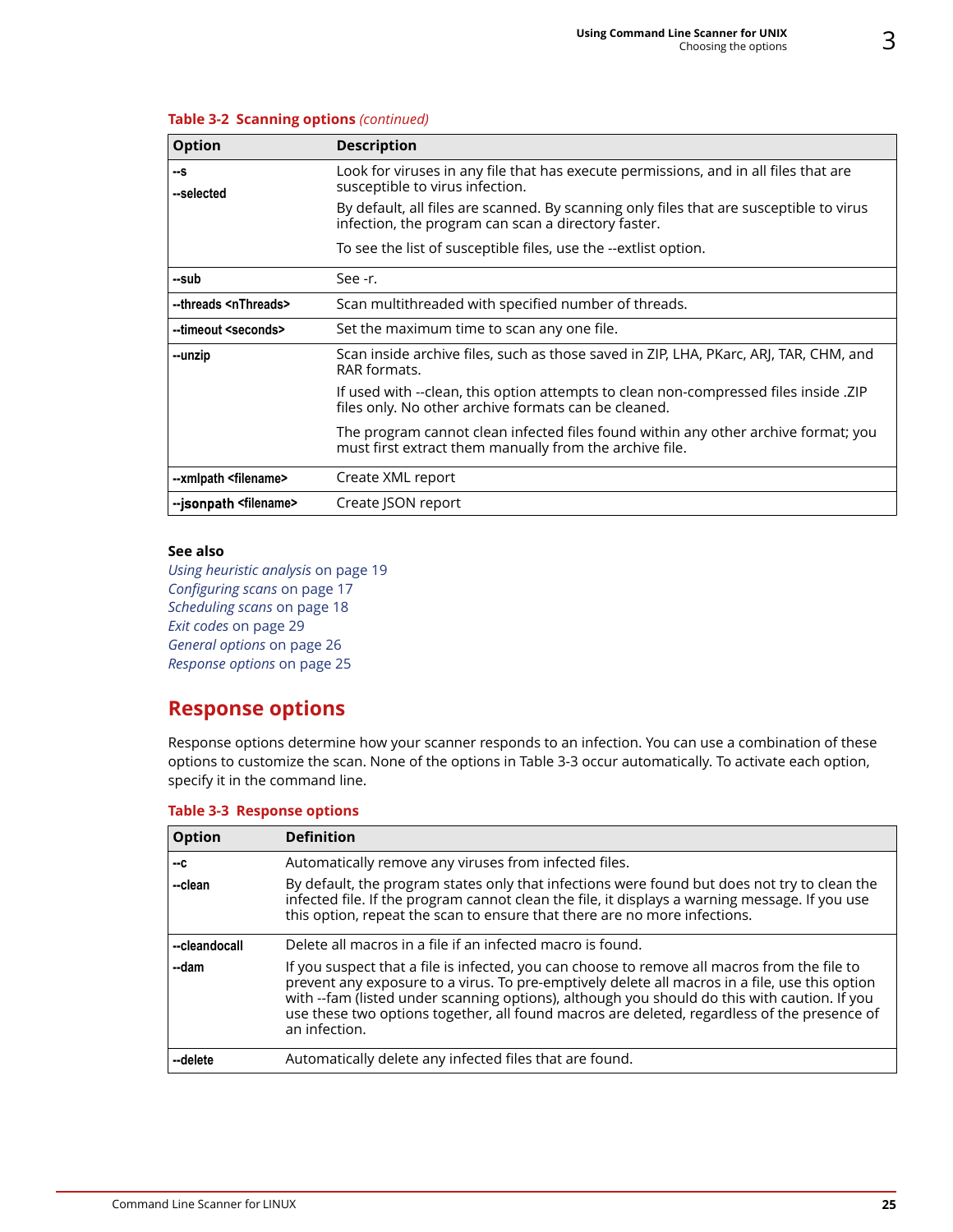### <span id="page-25-0"></span>**Table 3-3 Response options** *(continued)*

| <b>Option</b>                  | <b>Definition</b>                                                                                                                                                                                          |
|--------------------------------|------------------------------------------------------------------------------------------------------------------------------------------------------------------------------------------------------------|
| --m <directory></directory>    | Move any infected files to a quarantine location as specified.                                                                                                                                             |
| --move <directory></directory> | When the program moves an infected file, it replicates the full directory path of the infected<br>file inside the quarantine directory so you can determine the original location of the infected<br>file. |
|                                | If you use this option with --clean, the program copies the infected files to a quarantine<br>location and tries to clean the original. If the program cannot clean the original, it deletes the<br>file.  |
| --norename                     | Do not rename an infected file that cannot be cleaned.                                                                                                                                                     |

### **See also**

*[Scanning options](#page-21-0)* on page 22 *Handling an infected file that cannot be cleaned* on page 20

# **General options**

General options provide help or give extra information about the scan. You may use a combination of these options to customize the scan. None of the options in Table 3-4 occur automatically. To activate each option, specify it as part of the command line.

### **Table 3-4 General options**

| <b>Option</b> | <b>Definition</b>                                                                                                                  |
|---------------|------------------------------------------------------------------------------------------------------------------------------------|
| --extlist     | Display a list of all file extensions that are susceptible to infection.                                                           |
|               | In other words, those file extensions that are scanned when --selected is set.                                                     |
| --h           | List the most commonly used options, with a short description.                                                                     |
| --help        | For a full description, use man uvscan.                                                                                            |
|               | -- html <filename> Create a file containing the results in HTML format.</filename>                                                 |
| --summary     | Produce a summary of the scan.                                                                                                     |
|               | This includes the following:                                                                                                       |
|               | • How many files were examined.                                                                                                    |
|               | • How many infected files were found.                                                                                              |
|               | • How many viruses were removed from infected files.                                                                               |
| <b>v</b>      | Display a progress summary during the scan.                                                                                        |
| --verbose     |                                                                                                                                    |
| --version     | Display the scanner's version number.                                                                                              |
| --virus-list  | Display the name of each virus that the scanner can detect.                                                                        |
|               | This option produces a long list, which is best viewed from a text file. To do this, redirect the<br>output to a file for viewing. |

### **See also**

*[Producing reports](#page-19-0)* on page 20 *[Contact information](#page-7-0)* on page 8

# **Options in alphabetic order**

For convenience, the options are repeated in this section in alphabetic order. For fuller descriptions, see the previous sections.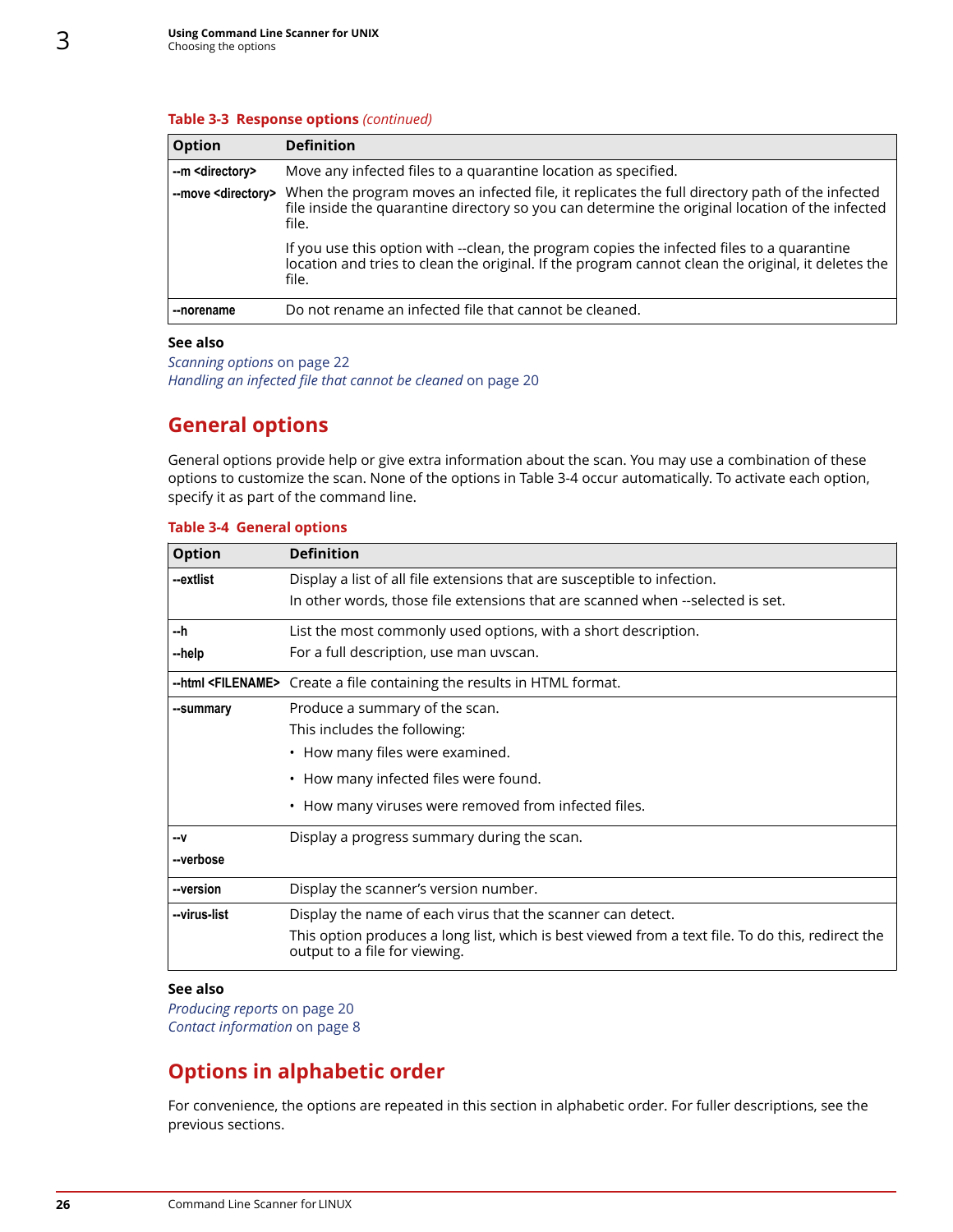| <b>Option</b>                            | <b>Definition</b>                                                                            |
|------------------------------------------|----------------------------------------------------------------------------------------------|
| --afc <size></size>                      | Specify the file cache size.                                                                 |
| --allole                                 | Check every file for OLE objects.                                                            |
| --analyse                                | Same as --analyze.                                                                           |
| --analyze                                | Use heuristic analysis to find possible new viruses in clean files.                          |
| --ascii                                  | Displays filenames as ASCII text.                                                            |
| --atime-preserve                         | Preserve the last-accessed time and date for files that are scanned.                         |
| --C                                      | Same as -- clean.                                                                            |
| --clean                                  | Automatically remove any viruses from infected files.                                        |
| --cleandocall                            | Same as -- dam.                                                                              |
| --config <file></file>                   | Run the options specified in <file>.</file>                                                  |
| --d <directory></directory>              | Same as -- dat < directory>.                                                                 |
| --dam                                    | Delete all macros in a file if an infected macro is found.                                   |
| --dat <directory></directory>            | Specify the location of the DAT files - avvscan.dat, avvnames.dat, and avvclean.dat.         |
| --data-directory <directory></directory> | Same as -- dat < directory>.                                                                 |
| --decompress                             | Decompress DAT files after an update.                                                        |
| --delete                                 | Automatically delete any infected files that are found.                                      |
| --е                                      | Same as --exit-on-error.                                                                     |
| --exclude <file></file>                  | Exclude the directories or files from the scan as specified in <file>.</file>                |
| --exit-on-error                          | Quit and display an error message if an error occurs.                                        |
|                                          | --extensions <ext1[,ext2,]> Examine files that have the specified extensions.</ext1[,ext2,]> |
| --extlist                                | Display a list of all file extensions that are susceptible to infection.                     |
| --extra <file></file>                    | Specify the full path and file name of any extra.dat file.                                   |
| --f <file></file>                        | Same as -- file < file>.                                                                     |
| --fam                                    | Find all macros, not just macros suspected of being infected.                                |
| --file <file></file>                     | Scan the directories or files as specified in <file>.</file>                                 |
| --floppya --floppyb                      | Scan the boot sector of the disk in drive A or B.                                            |
| --h                                      | Same as --help.                                                                              |
| --help                                   | List the most commonly used options, with a short description.                               |
| --html <filename></filename>             | Create a file containing the results in HTML format.                                         |
| --ignore-compressed                      | Ignore compressed files.                                                                     |
| --ignore-links                           | Do not resolve any symbolic links and do not scan the link targets.                          |
| --jsonpath <filename></filename>         | Create JSON report.                                                                          |
| --load <file></file>                     | Same as -- config <file>.</file>                                                             |
| --m <directory></directory>              | Same as -- move < directory>.                                                                |
| --macro-heuristics                       | Same as --manalyze.                                                                          |
| --mailbox                                | Scan plain-text mailboxes.                                                                   |
| --manalyse                               | Same as --manalyze.                                                                          |
| --manalyze                               | Use heuristic analysis to identify potential macro viruses.                                  |
| --maxfilesize <size></size>              | Examine only those files smaller than the specified size.                                    |

### **Table 3-5 Option definitions**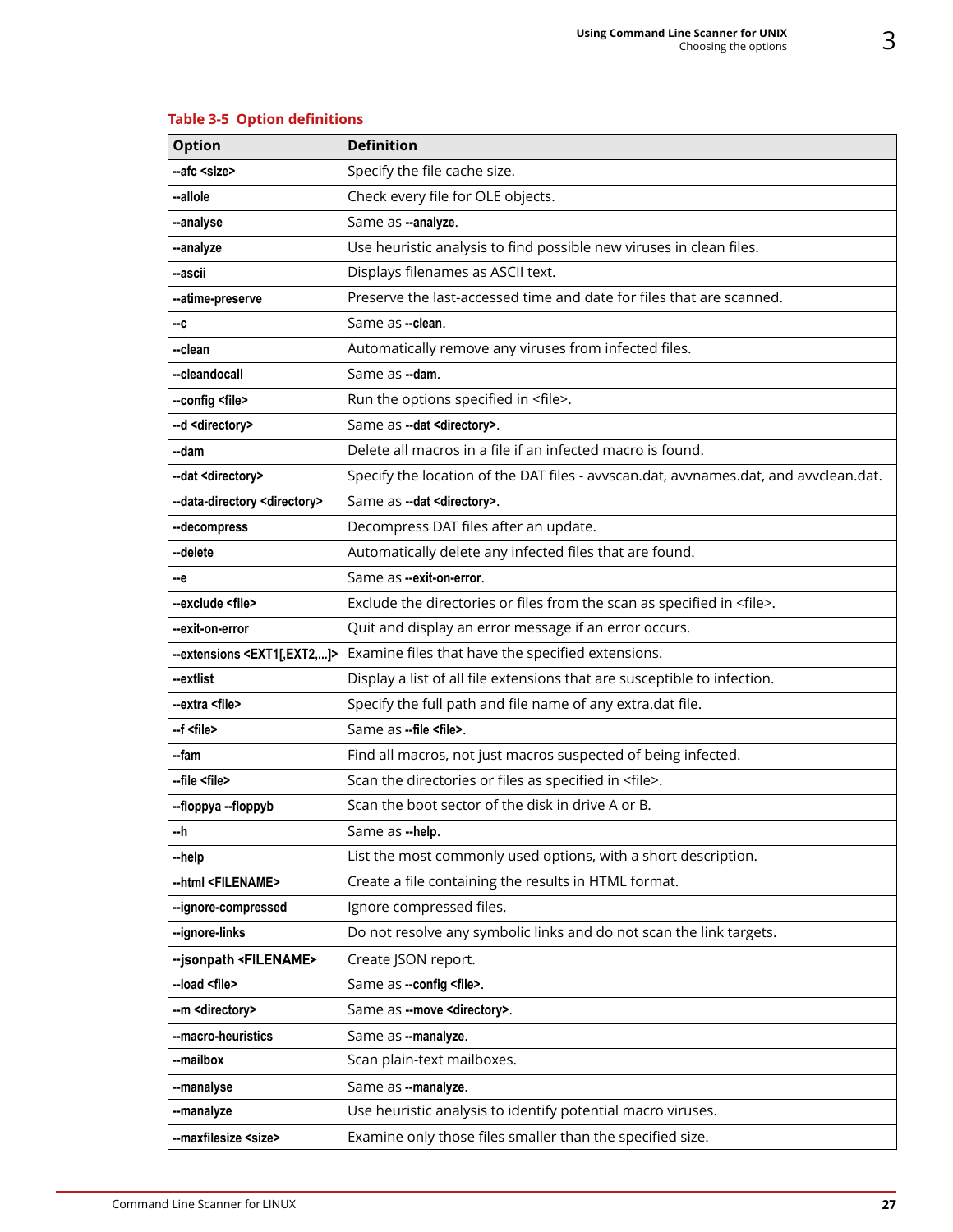### **Table 3-5 Option definitions** *(continued)*

| <b>Option</b>                   | <b>Definition</b>                                                                                                                    |
|---------------------------------|--------------------------------------------------------------------------------------------------------------------------------------|
| --memsize                       | Set maximum size of file that will be cached in memory for scanning, in Kb.                                                          |
| --mime                          | Scan MIME-encoded files.                                                                                                             |
| --move <directory></directory>  | Move any infected files to a quarantine location as specified.                                                                       |
| --noboot                        | Do not scan the boot sector.                                                                                                         |
| --nocomp                        | Same as --ignore-compressed.                                                                                                         |
| --nodecrypt                     | Do not decrypt Microsoft Office compound documents that are<br>password-protected.                                                   |
| --nodoc                         | Do not scan Microsoft Office document files.                                                                                         |
| --noexpire                      | Do not issue a warning if the DAT files are out of date.                                                                             |
| --nojokes                       | Do not report any joke programs.                                                                                                     |
| --norename                      | Do not rename an infected file that cannot be cleaned.                                                                               |
| --noscript                      | Do not scan files that contain HTML, JavaScript, Visual Basic, or Script Component<br>Type Libraries.                                |
| --one-file-system               | Scan an entire directory tree without scanning mounted file systems, if you use this<br>option in conjunction with the --sub option. |
| --p                             | Same as -- atime-preserve.                                                                                                           |
| --panalyse                      | Same as --panalyze.                                                                                                                  |
| --panalyze                      | Use heuristic analysis to identify potential program viruses.                                                                        |
| --plad                          | Same as -- atime-preserve.                                                                                                           |
| --program                       | Scan for potentially unwanted applications.                                                                                          |
| --r                             | Same as --sub.                                                                                                                       |
| --recursive                     | Same as <b>--sub</b> .                                                                                                               |
| --s                             | Same as --selected.                                                                                                                  |
| --secure                        | Examine all files, unzip archive files and use heuristic analysis.                                                                   |
| --selected                      | Look for viruses in any file that has execute permissions, and in all files that are<br>susceptible to virus infection.              |
| --showcomp                      | Report any files that are packaged.                                                                                                  |
| --showencrypted                 | Display encrypted documents.                                                                                                         |
| --sub                           | Examine any subdirectories in addition to the specified target directory.                                                            |
| --summary                       | Produce a summary of the scan.                                                                                                       |
| --threads <nthreads></nthreads> | Scan multithreaded with specified number of threads.                                                                                 |
| --timeout <seconds></seconds>   | Set the maximum time to scan any one file.                                                                                           |
| --unzip                         | Scan inside archive files, such as those saved in ZIP, LHA, PKarc, ARJ, TAR, CHM, and<br>RAR formats.                                |
| ⊷∨                              | Same as --verbose.                                                                                                                   |
| --verbose                       | Display a progress summary during the scan.                                                                                          |
| --version                       | Display the scanner's version number.                                                                                                |
| --virus-list                    | Display the name of each virus that the scanner can detect.                                                                          |
| --xmlpath <filename></filename> | Create XML report.                                                                                                                   |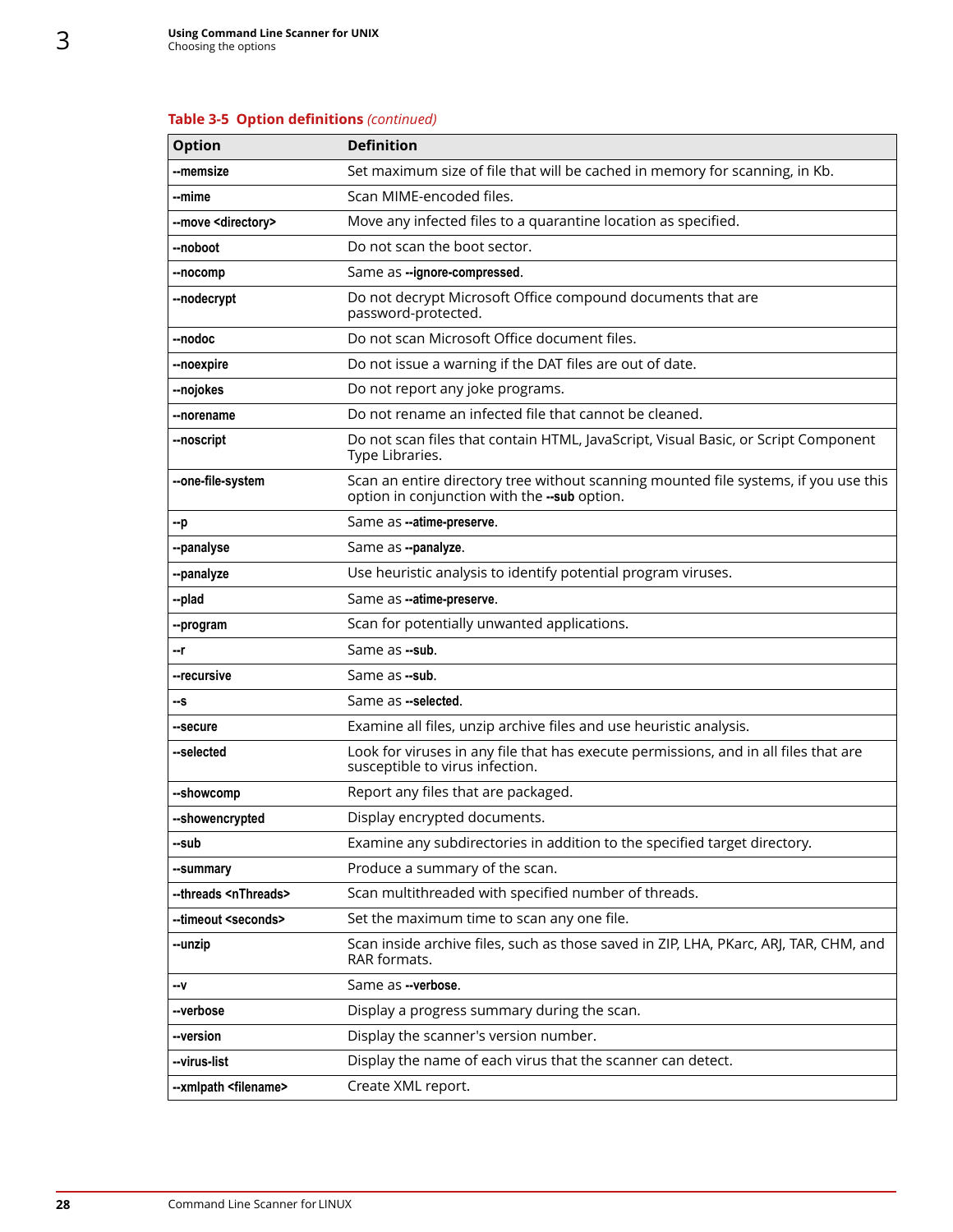### <span id="page-28-0"></span>**See also**

*[Scanning options](#page-21-0)* on page 22 *[Response options](#page-24-0)* on page 25 *[General options](#page-25-0)* on page 26

# **Exit codes**

When it exits, Command Line Scannerfor UNIX returns a code to identify any viruses or problems that were found during a scan.

| Table 3-6 Exit codes |                                                                                                                           |  |
|----------------------|---------------------------------------------------------------------------------------------------------------------------|--|
|                      | <b>Code Description</b>                                                                                                   |  |
| 0                    | The scanner found no viruses or other potentially unwanted software and returned no errors.                               |  |
| $\overline{2}$       | Integrity check on a DAT file failed.                                                                                     |  |
| 6                    | A general problem occurred.                                                                                               |  |
| 8                    | The scanner could not find a DAT file.                                                                                    |  |
| 12                   | The scanner tried to clean a file, and that attempt failed for some reason, and the file is still infected.               |  |
| 13                   | The scanner found one or more viruses or hostile objects - such as a Trojan-horse program, joke<br>program, or test file. |  |
| 15                   | The scanner's self-check failed; it may be infected or damaged.                                                           |  |
| 19                   | The scanner succeeded in cleaning all infected files.                                                                     |  |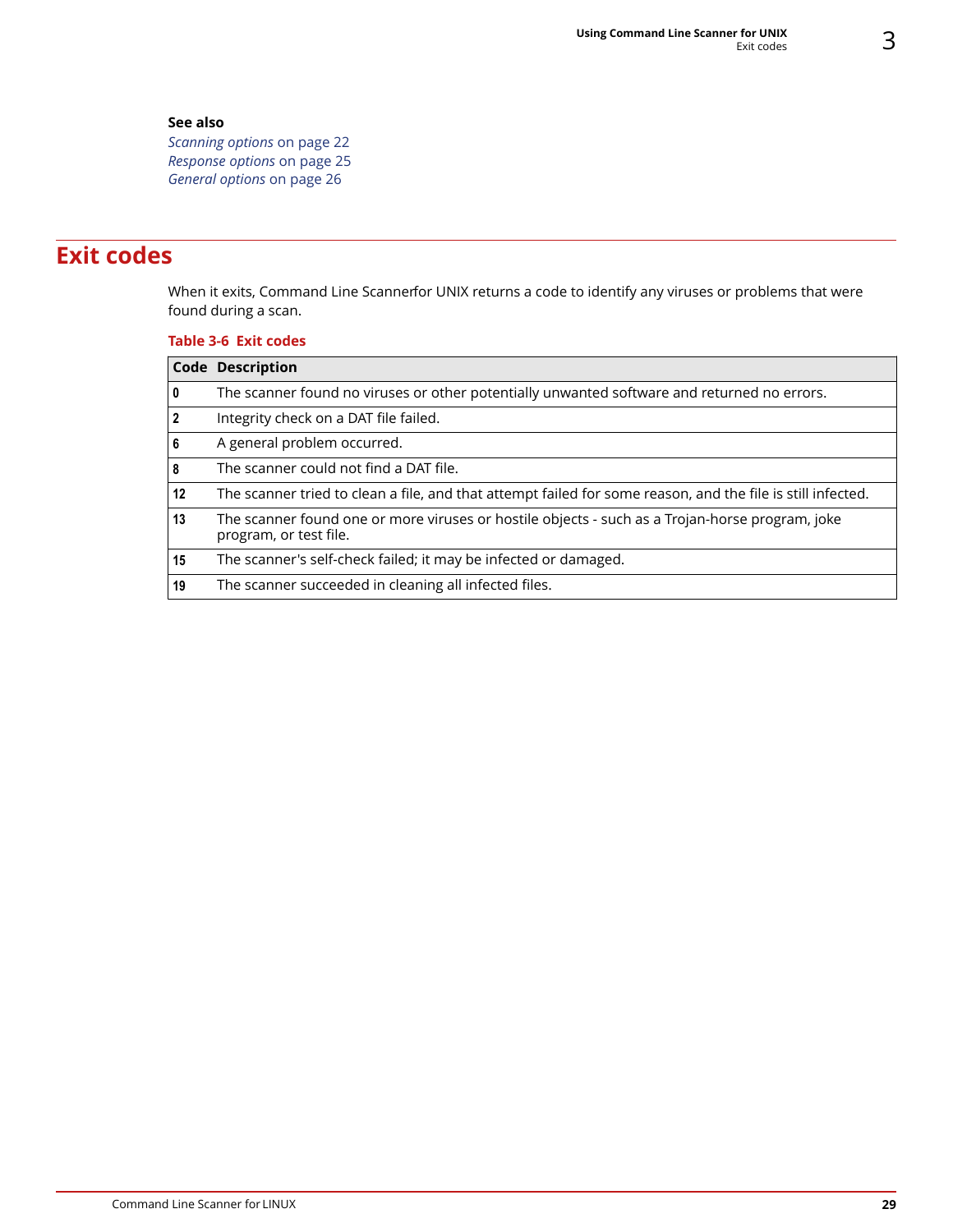**Using Command Line Scanner for UNIX** Exit codes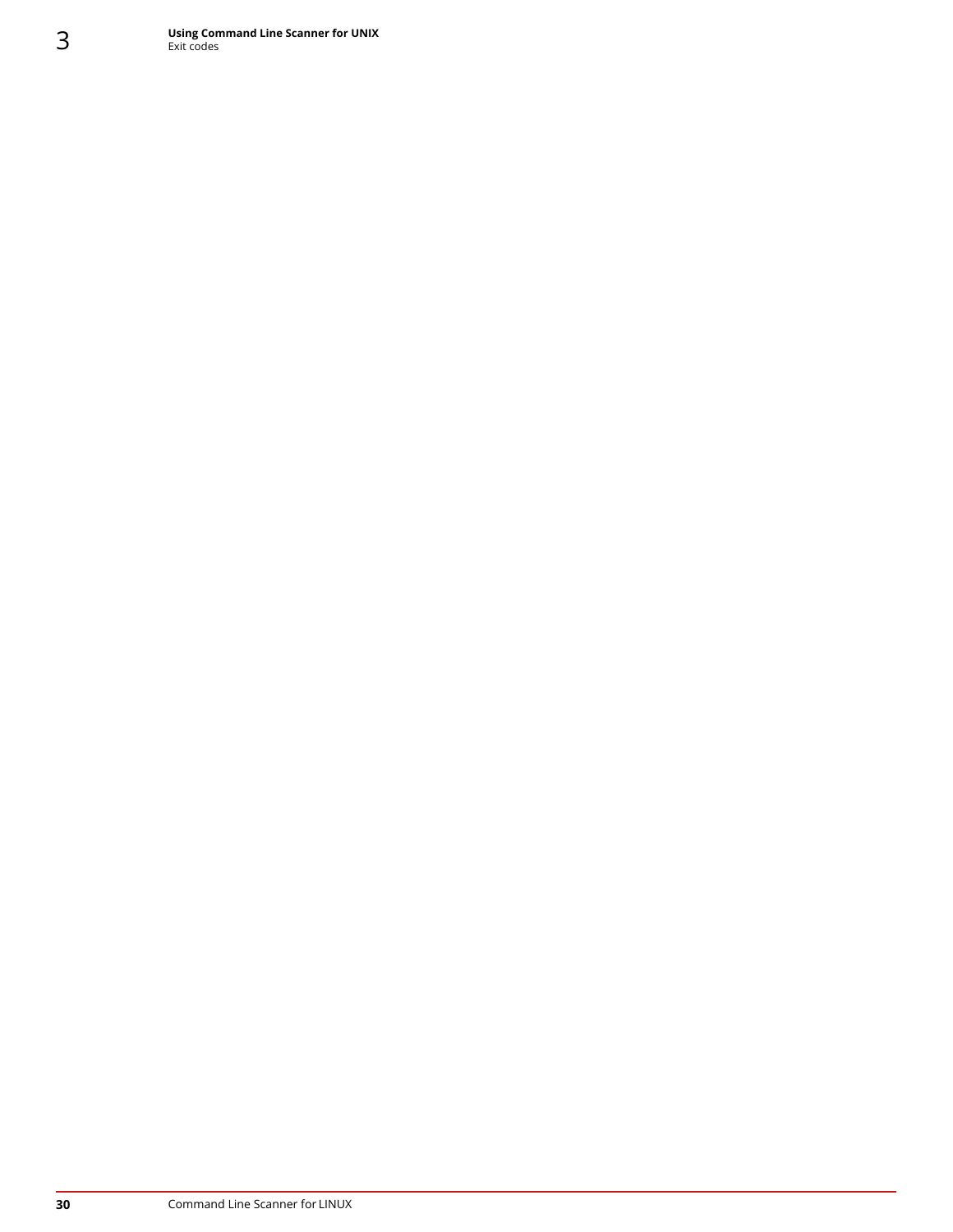# <span id="page-30-0"></span>4 **Preventing Infections**

Command Line Scannerfor UNIX is an effective tool for preventing infections, and it is most effective when combined with regular backups, meaningful password protection, user training, and awareness of threats from viruses and other potentially unwanted software.

To create a secure system environment and minimize the chance of infection, we recommend that you do the following:

- Install Command Line Scannerfor UNIX software and other McAfee anti-virus software where applicable.
- Include a uvscan command in a crontabile.
- Make frequent backups of important iles. Even if you have Command Line Scannerfor UNIX software to prevent infections, damage from ffre, theft, or vandalism can render your data unrecoverable without a recent backup.

# **Detecting new and unidentified viruses**

To offer the best virus protection possible, we continually update the de inition (DAT) iles that the Command Line Scannerfor UNIX software uses to detect viruses and other potentially unwanted software. For maximum protection, you should regularly retrieve these iles.

We offer free online DAT file updates for the life of your product, but cannot guarantee they will be compatible with previous versions. By updating your software to the latest version of the product and updating regularly to the latest DAT files, you ensure complete virus protection for the term of your software subscription or maintenance plan.

# **Why do I need new DAT files?**

Hundreds of new viruses appear each month. Often, older DAT iles cannot detect these new variations. For example, the DAT iles with your original copy of Command Line Scanner for UNIX might not detect a virus that was discovered after you bought the product.

If you suspect you have found a new virus, use McAfee Labs WebImmune.

### **See also**

*[Contact information](#page-7-0)* on page 8

# **Updating your DAT files**

DAT files are contained in a single compressed file that you can download from the internet.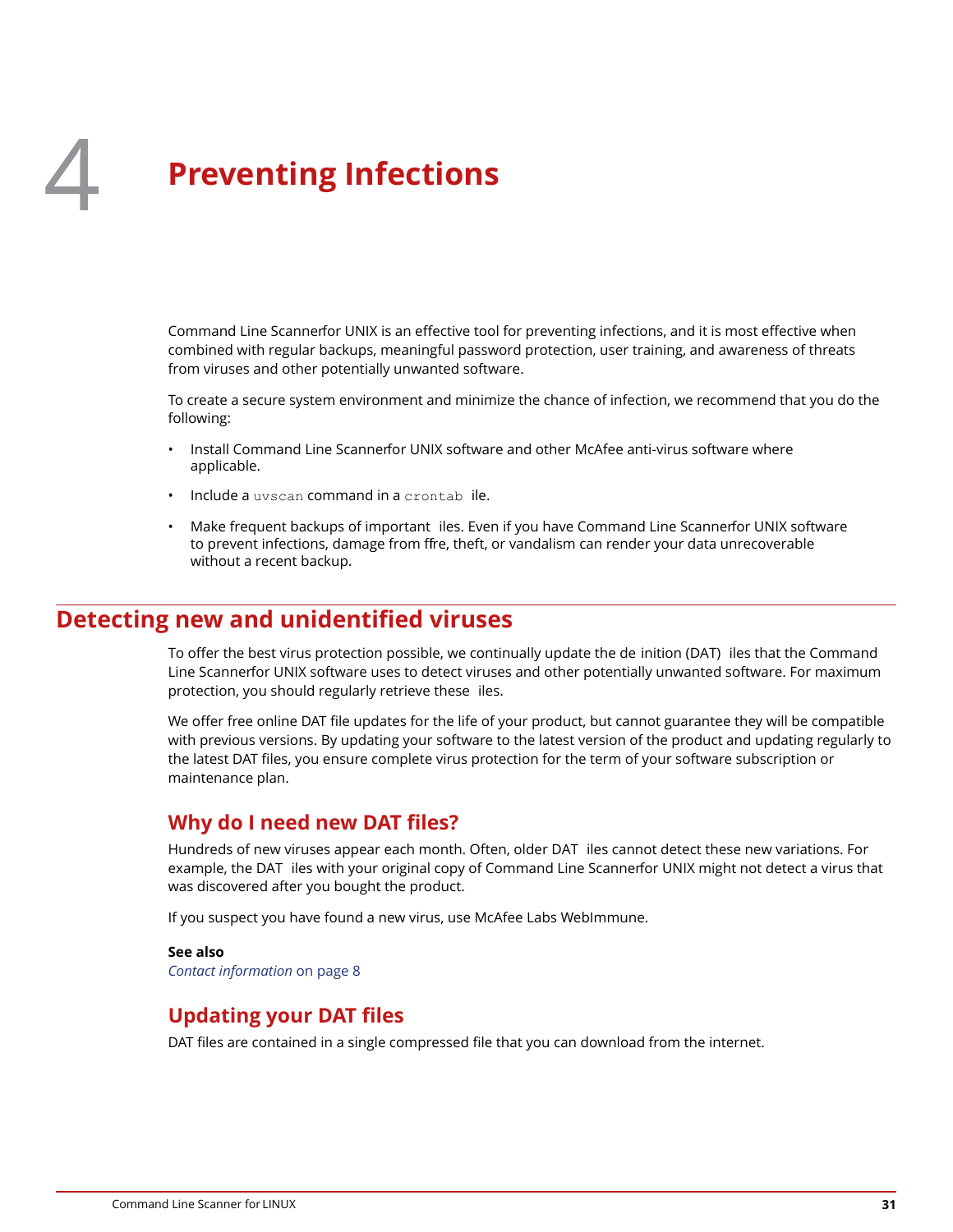### <span id="page-31-0"></span>**Task**

- **1** Navigate to the FTP location <ftp://ftp.mcafee.com/commonupdater/current/vscandat1000/dat/0000/>.
- **2** To gain access, type anonymous as your user name and your email address as your password when prompted.
- **3** Look for a filename that is of the format **avvdat-nnnn.zip**, where nnnn is the DAT version number.

### **Tasks**

• *Using the new DAT files:* on page 32

### **Using the new DAT files:**

### **Task**

- **1** Create a download directory.
- **2** Change to the download directory, and download the new compressed file from the source you have chosen.
- **3** Type this command to move the DAT files to the directory where your software is installed. Name the file using lower case.

mv \*.dat *installation-directory*

Here, *installation-directory* is the directory where you installed the software.

Your computer overwrites the old DAT files with the new files. Your anti-virus software will now use the new DAT files to scan for viruses.



After an update, run the following command once to decompress the newly downloaded DATs and accelerate the time for subsequent initializations: uvscan --decompress

This product is not suitable for on-access (single file) scanning.

### **Sample update script for UNIX**

The following script retrieves the most recent DAT files from the McAfee website. It is provided as an example, for you to use and modify for your environment. It has not been thoroughly tested.

 $|Q|$ 

This script should be excuted from the directory where uvscan has been installed. The EMAIL\_ADDRESS variable needs to be set to a valid email address.

```
#!/bin/sh
# Copyright (c) 2021 Musarubra US LLC.
# required programs: unzip, ftp, awk, echo, cut, ls, printf
### defaults: do not modify
unset md5checker leave files debug
#============================================================
### change these variables to match your information
# Set the following to your own e-mail address
EMAIL_ADDRESS=""
### change these variables to match your environment
# install dir must be a directory and writable
install dir=`dirname "$0"`
# tmp dir must be a directory and writable
tmp_dir="/tmp/dat-update"
# optional: this prg is responsible for calculating the md5 for a file
md5checker="md5sum"
```

```
### set your preferences
```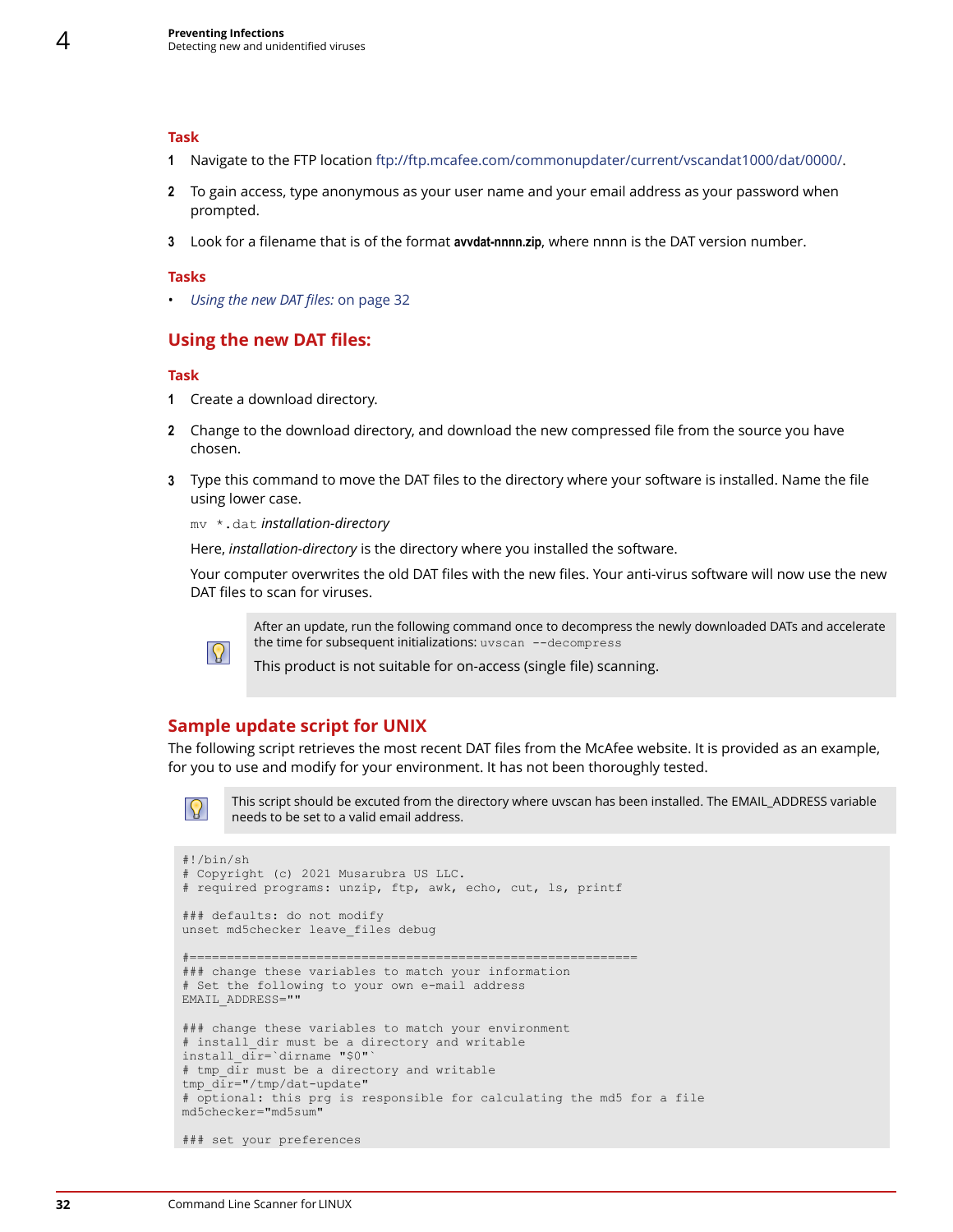```
# set to non-empty to leave downloaded files after the update is done
#leave_files="true"
# show debug messages (set to non-empty to enable)
debug=yes
# these variables are normally best left unmodified
UVSCAN_EXE="uvscan"
UVSCAN_SWITCHES=""<br>#==================
        #============================================================
Cleanup()
{
    if [ -z "$leave files" ] ; then
       for f in "$avvdat_ini" "$download" ; do
           [ -n "$f" -a -e "$f" ] && rm -f "$f"
        done
    f_i}
exit error()
{
    [ -n "$1" ] && printf "$prgname: ERROR: $1\n"
    Cleanup ; exit 1
\mathfrak{g}print_debug()
{
    [ -n "$debug" ] && printf "$prgname: [debug] $@\n"
}
# Function to parse avvdat.ini and return, via stdout, the
# contents of a specified section. Requires the avvdat.ini
# file to be available on stdin.
# $1 - Section name
FindINISection()
{
   unset section_found
    section_name="[$1]"
    while read line ; do
        if [ "$line" = "$section name" ] ; then
            section found="true"
        elif [ -n "$section_found" ] ; then
            if [ "`echo $line | cut -c1`" != "[" ] ; then
                [ -n "$line" ] && printf "$line\n"
            else
                unset section_found
            f_ifi
    done
}
# Function to return the DAT version currently installed for
# use with the command line scanner
# $1 - uvscan exe (including path)
# $2 - any extra switches for uvscan
GetCurrentDATVersion()
{
    dirname=`dirname "$1"`
   uvscan bin=`basename "$1"`
    output=`(cd "$dirname"; "./$uvscan bin" $2 --version )`
    [ $? -eq 0 ] || return 1
    lversion=`printf "$output\n" | grep "Dat set version:" |
       cut -d' ' -f4'
    printf "${lversion}.0\n"
    return 0
}
# Function to download a specified file from ftp.mcafee.com
# $1 - Path on ftp server
# $2 - name of file to download.
# $3 - download type (either bin or ascii)
```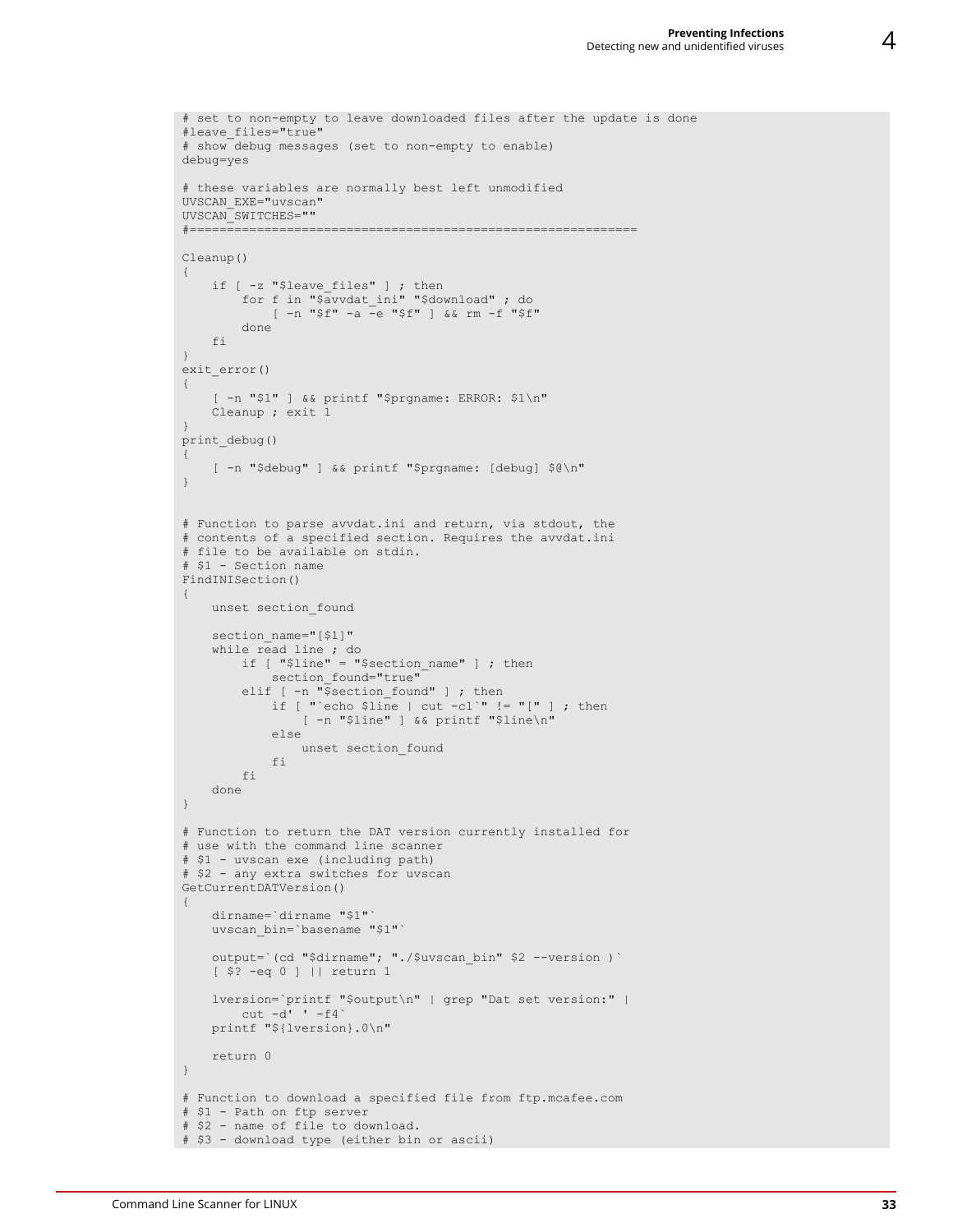4

```
# $4 - download directory
DownloadFile()
{
    [ "$3" = "bin" -o "$3" = "ascii" ] || return 1
   dtype="$3"
    # An e-mail address must be set in this environment variable
    [ -n "$EMAIL_ADDRESS" ] || return 1
    print debug "downloading file '$2' into '$4'"
    echo "
open ftp.mcafee.com
user anonymous $EMAIL_ADDRESS
cd $1
lcd $4
$dtype
get $2
" | ftp -i -n || return 1
    return 0
}
# Function to check the specified file against its expected size, checksum and MD5 checksum.
# $1 - File name (including path)
# $2 - expected size
# $3 - MD5 Checksum
ValidateFile()
{
    # Check the file size matches what we expect...
    size=`ls -l "$1" | awk ' { print $5 } '`
    [ -n "$size" -a "$size" = "$2" ] || return 1
    # make md5 check optional. return "success" if there's no support
    \lceil -z \rceil "$md5checker" -o "(" ! -x "`which $md5checker 2> /dev/null`" \
    ")" ] && return 0
    # Check the md5 checksum...
    md5 csum=`$md5checker "$1" 2>/dev/null | cut -d' ' -f1`
    [-n] "$md5 csum" -a "$md5_csum" = "$3" ] # return code
}
# Function to extract the listed files from the given zip file.
# $1 - directory to install to
# $2 - downloaded file.
# $3 - list of files to install
Update_ZIP()
{
    unset flist
    for file in $3 ; do
        fname=`printf "$file\n" | awk -F':' ' { print $1 } '`
        flist="$flist $fname"
    done
    # Backup any files about to be updated...
    [ ! -d "backup" ] && mkdir backup 2>/dev/null
    [ -d "backup" ] && cp $flist "backup" 2>/dev/null
    # Update the DAT files.
    print_debug "uncompressing '$2'..."
    unzip -o -d $1 $2 $flist >/dev/null || return 1
    for file in $3 ; do
        fname=`printf "$file\n" | awk -F':' ' { print $1 } '`
        permissions=`printf "$file\n" | awk -F':' ' { print $NF } '`
        chmod "$permissions" "$1/$fname"
    done
    return 0
}
# globals
prgname=`basename "$0"`
unset perform_update avvdat_ini download
```

```
# sanity checks
```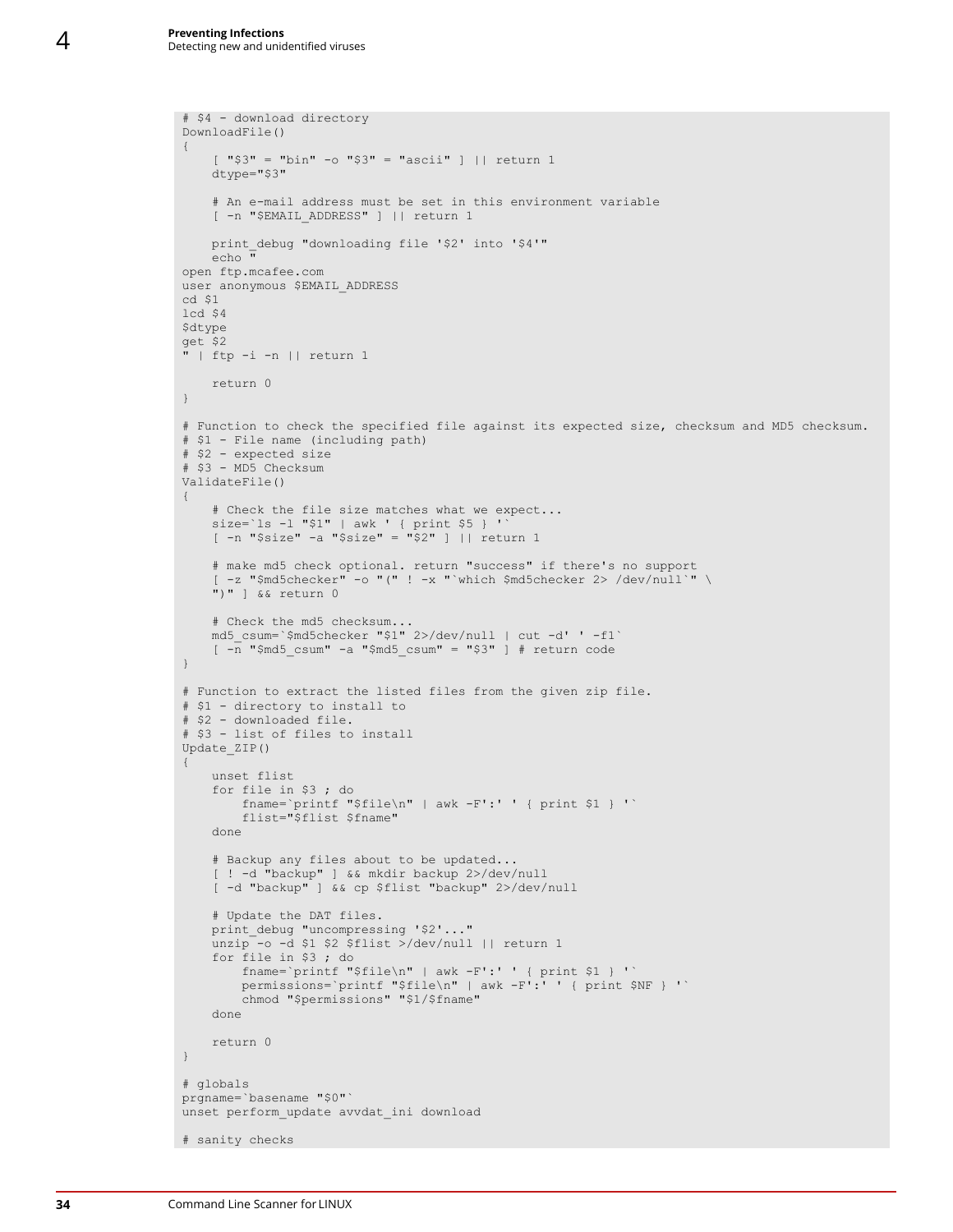```
[ -d "$tmp_dir" ] || mkdir -p "$tmp_dir" 2>/dev/null
[ -d "$tmp_dir" ] || exit error "directory '$tmp_dir' does not exist."
[-x "$install dir/$UVSCAN EXE" ] \
|| exit error "could not find uvscan executable"
DownloadFile "commonupdater" "avvdat.ini" "ascii" "$tmp_dir" \
|| exit_error "downloading avvdat.ini"
avvdat_ini="$tmp_dir/avvdat.ini"
# Did we get avvdat.ini?
[ -r "$avvdat ini" ] || exit error "unable to get avvdat.ini file"
ini_section=AVV-ZIP
file_list="avvscan.dat:444 avvnames.dat:444 avvclean.dat:444"
# Get the version of the installed DATs...
current_version=`GetCurrentDATVersion "$install_dir/$UVSCAN_EXE" "$UVSCAN_SWITCHES"`
[-n] "$current version" ] \
|| exit_error "unable to get currently installed DAT version."<br>current major=`echo "$current version" | cut -d. -f-1`
current<sup>-major=`echo</sup> "$current version"
current_major cono veurrent_version" | cut -d. -f2-
INISection=`FindINISection "$ini_section" < $avvdat_ini`
 [ -n "$INISection" ] \
|| exit_error "unable to get section $ini_section from avvdat.ini"
unset major ver file name file path file size md5
# Some INI sections have the MinorVersion field missing.
minor ver=0 # To work around this, we will initialise it to 0.
 # Parse the section and keep what we are interested in.
for field in $INISection ; do
     name=`echo "$field" | awk -F'=' ' { print $1 } '`
     value=`echo "$field" | awk -F'=' ' { print $2 } '`
    case $name in
         "DATVersion") major_ver=$value ;; # available: major
         "MinorVersion") minor ver=$value ;; # available: minor
        "FileName") file name="$value" ;; # file to download
         "FilePath") file path=$value ;; # path on FTP server
         "FileSize") file size=$value ;; # file size
        "MD5") md5=$value ;; # MD5 checksum
    esac
done
# sanity check
[ -n "$major ver" -a -n "$minor ver" -a -n "$file name" \
-a -n "$file path" -a -n "$file size" -a -n "$md5" ] \
|| exit error "avvdat.ini: '[$ini section]' has incomplete data"
[ "(" "$current_major" -lt "$major_ver" ")" -o "(" \
"$current major" -eq "$major ver" -a \
"$current minor" -lt "$minor ver" ")" ] && perform update="yes"
if [ -n "$perform update" ] ; then
printf "$prgname: Performing an update ($current version -> $major ver.$minor ver)\n"
# Download the dat files...
DownloadFile "commonupdater$file path" "$file name" "bin" "$tmp_dir" \
|| exit_error "downloading '$file_name'"
download="$tmp_dir/$file_name"
# Did we get the dat update file?
[ -r "$download" ] || exit error "unable to get $file name file"
ValidateFile "$download" "$file size" "$md5" \
|| exit_error "DAT update failed - File validation failed"
Update_ZIP "$install_dir" "$download" "$file list" \
|| exit_error "updating DATs from file '$download'"
# Check the new version matches the downloaded one.
new version=`GetCurrentDATVersion "$install dir/$UVSCAN EXE" \
"$UVSCAN SWITCHES"`
new major=`echo "$new version" | cut -d. -f-1`
new minor=`echo "$new version" | cut -d. -f2-`
```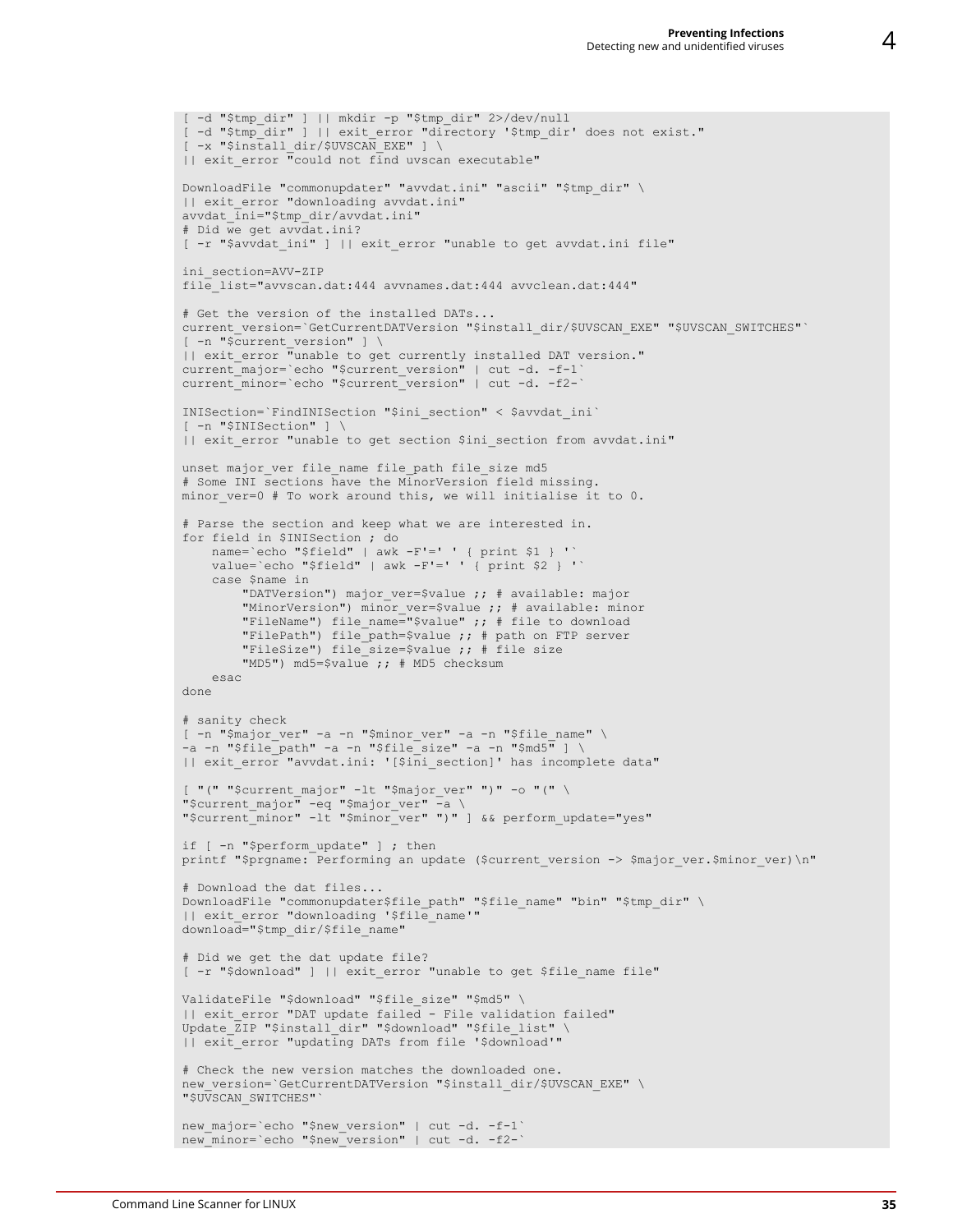```
if [ "$new major" = "$major ver" -a "$new minor" = "$minor ver" ]
then printf "$prgname: DAT update succeeded $current version -> $new version\n"
else exit error "DAT update failed - installed version different than expected\n"
fi
else
    printf "$prgname: DAT already up to date ($current_version)\n"
fi
Cleanup ; exit 0
```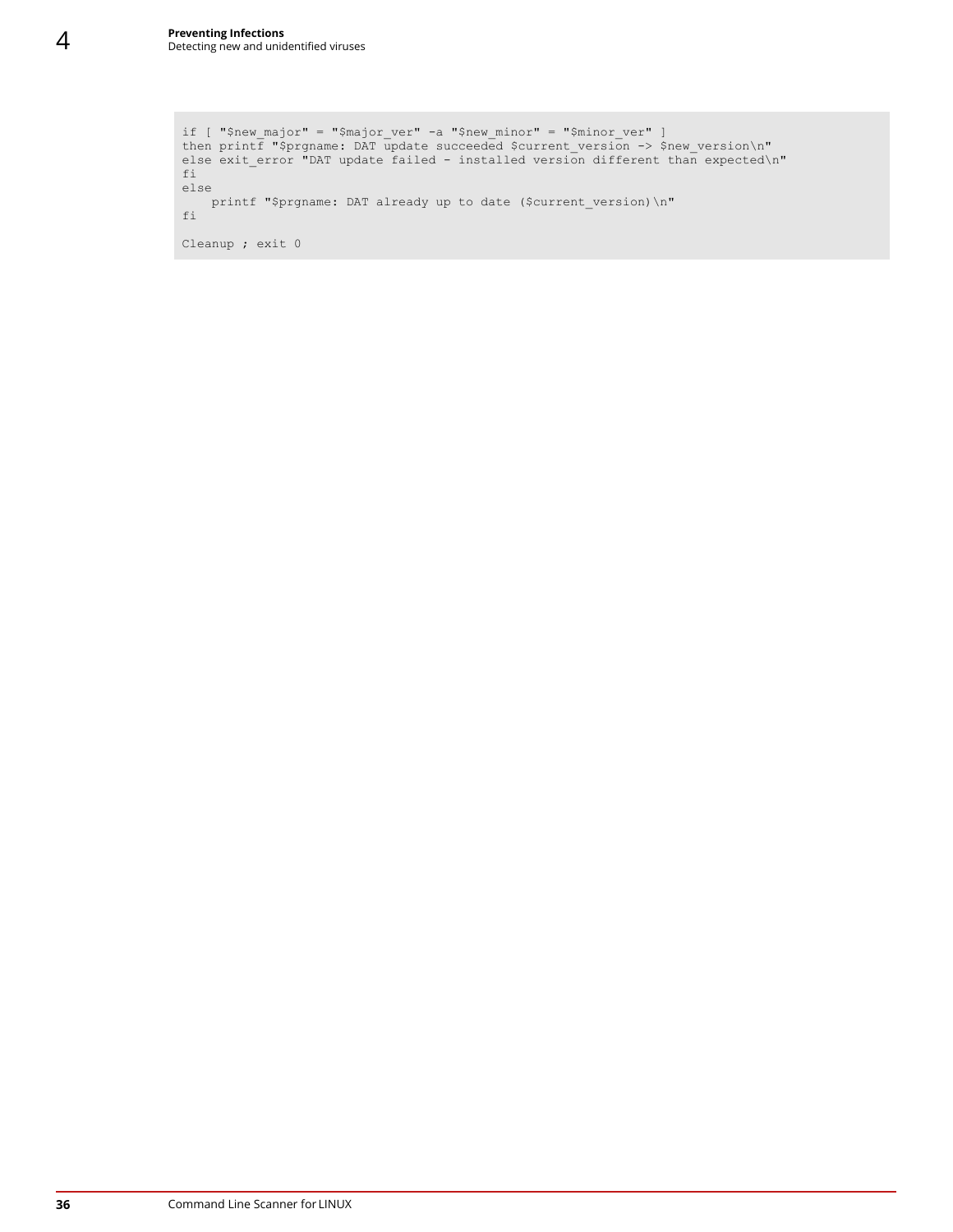# <span id="page-36-0"></span>**Schema for the XML reports**

The formal schema for the XML reports is as follows:

```
<?xml version="1.0" encoding="UTF-8"?>
<!--W3C Schema for the VSCL 6.0 XML Report format-->
<xs:schema xmlns:xs="http://www.w3.org/2001/XMLSchema">
<xs:element name="Scan">
<xs:complexType>
<xs:sequence>
<xs:element ref="Preamble"/>
<xs:element ref="Date_Time"/>
<xs:element ref="Options"/>
<xs:group ref="FileSummary" maxOccurs="unbounded" minOccurs="0"/>
<xs:element ref="Time"/>
</xs:sequence>
</xs:complexType>
</xs:element>
<xs:element name="Preamble">
<xs:complexType>
<xs:sequence>
<xs:element ref="Product_name"/>
<xs:element ref="Version"/>
<xs:element ref="License_info"/>
<xs:element ref="AV_Engine_version"/>
<xs:element ref="Dat_set_version"/>
<xs:element ref="Extra_Dat_Info" minOccurs="0"/>
</xs:sequence>
</xs:complexType>
</xs:element>
<xs:element name="Date_Time">
<xs:complexType>
<xs:attribute name="value" type="xs:string" use="required"/>
</xs:complexType>
</xs:element>
<xs:element name="Options">
<xs:complexType>
<xs:attribute name="value" type="xs:string" use="required"/>
</xs:complexType>
</xs:element>
<xs:element name="Time">
<xs:complexType>
<xs:attribute name="value" type="xs:string" use="required"/>
</xs:complexType>
</xs:element>
<xs:group name="FileSummary">
<xs:sequence>
<xs:element ref="File" maxOccurs="unbounded" minOccurs="0"/>
<xs:element ref="Summary" maxOccurs="unbounded"/>
</xs:sequence>
</xs:group>
<xs:element name="File">
<xs:complexType>
<xs:attribute name="status" type="xs:string" use="required"/>
<xs:attribute name="name" type="xs:string" use="required"/>
<xs:attribute name="virus-name" type="xs:string" use="optional"/>
<xs:attribute name="detection-type" type="xs:string" use="optional"/>
</xs:complexType>
</xs:element>
<xs:element name="Summary">
```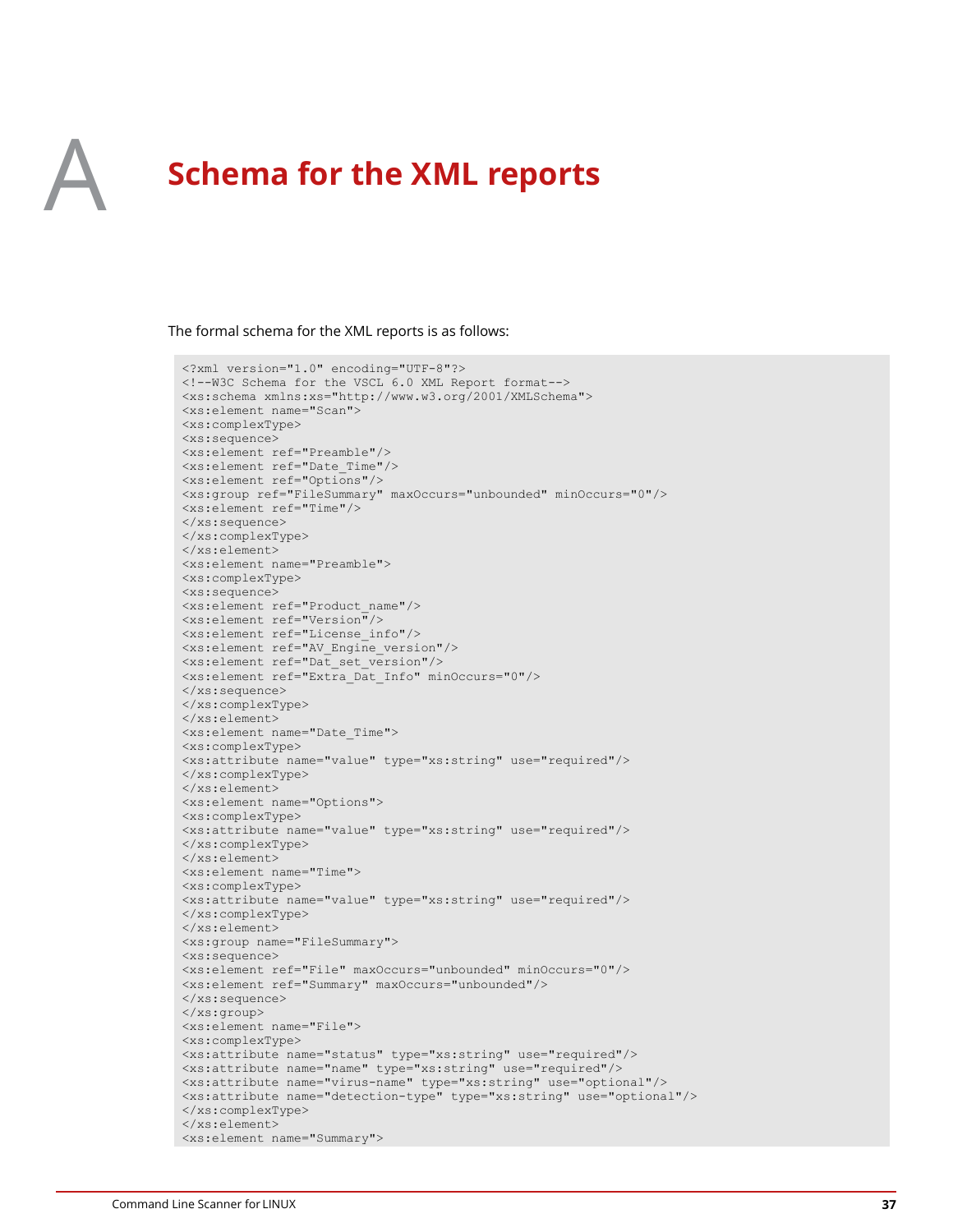A

```
<xs:complexType>
<xs:attribute name="Total-processes" type="xs:int" use="optional"/>
<xs:attribute name="On-Path" type="xs:string" use="optional"/>
<xs:attribute name="Total-files" type="xs:int" use="optional"/>
<xs:attribute name="Total-Objects" type="xs:int" use="optional"/>
<xs:attribute name="Possibly-Infected" type="xs:int" use="optional"/>
<xs:attribute name="Objects-Possibly-Infected" type="xs:int" use="optional"/>
<xs:attribute name="Not-Scanned" type="xs:int" use="optional"/>
<xs:attribute name="Clean" type="xs:int" use="optional"/>
<xs:attribute name="Possibly-Infected-MBR" type="xs:int" use="optional"/>
<xs:attribute name="Possibly-Infected-BootSector" type="xs:int" use="optional"/>
<xs:attribute name="Master-Boot-Records" type="xs:int" use="optional"/>
<xs:attribute name="Boot-Sectors" type="xs:int" use="optional"/>
<xs:attribute name="Cleaned" type="xs:int" use="optional"/>
<xs:attribute name="Moved" type="xs:int" use="optional"/>
<xs:attribute name="Deleted" type="xs:int" use="optional"/>
</xs:complexType>
</xs:element>
<xs:element name="Product_name">
<xs:complexType>
<xs:attribute name="value" type="xs:string" use="required"/>
</xs:complexType>
</xs:element>
<xs:element name="Version">
<xs:complexType>
<xs:attribute name="value" type="xs:string" use="required"/>
</xs:complexType>
</xs:element>
<xs:element name="License_info">
<xs:complexType>
<xs:attribute name="value" type="xs:string" use="required"/>
</xs:complexType>
</xs:element>
<xs:element name="AV_Engine_version">
<xs:complexType>
<xs:attribute name="value" type="xs:decimal" use="required"/>
</xs:complexType>
</xs:element>
<xs:element name="Dat_set_version">
<xs:complexType>
<xs:attribute name="value" type="xs:short" use="required"/>
</xs:complexType>
</xs:element>
<xs:element name="Extra_Dat_Info">
<xs:complexType>
<xs:attribute name="Path" type="xs:string" use="required"/>
<xs:attribute name="Additional_Viruses" type="xs:string" use="required"/>
</xs:complexType>
</xs:element>
</xs:schema>
```
The following table lists the Status attributes and the description for each attribute.

| <b>Status attributes</b> | <b>Description</b>                                                                                                                                                  |
|--------------------------|---------------------------------------------------------------------------------------------------------------------------------------------------------------------|
| оk                       | The object was scanned ok.                                                                                                                                          |
| infected                 | Virus-name and detection-type will contain further detail.                                                                                                          |
| corrupted                | The object is corrupt. This message is usually issued for files within archives; for<br>example, a corrupted .ZIP file.                                             |
| error locked             | The object could not be opened for reading or data could not be read from the<br>object.                                                                            |
| password-protected       | The object is encrypted and the engine does not understand the encryption method.<br>This value is usually issued for compressed files that are password-protected. |
| packaged                 | The object is packaged with a packer. The object is neither being reported as<br>infected nor as being clean.                                                       |

### **Table A-1 Status attribute description**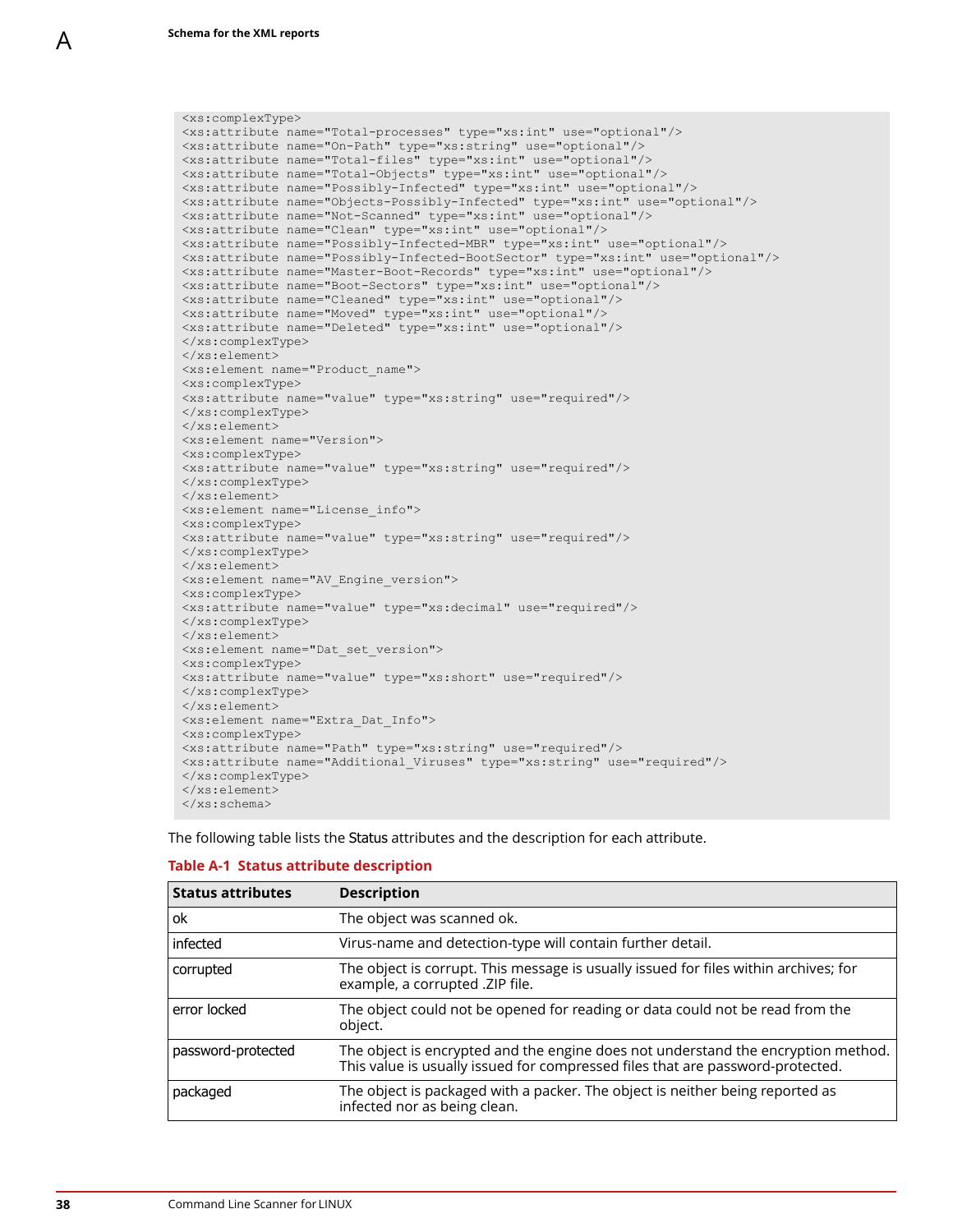### **Table A-1 Status attribute description** *(continued)*

| <b>Status attributes</b> | <b>Description</b>                                                                                               |
|--------------------------|------------------------------------------------------------------------------------------------------------------|
| error bcs-file           | The object is a Block, FIFO, or character special file. This is only used in UNIX<br>systems.                    |
| error outofmemory        | A memory allocation failed and the scan cannot continue.                                                         |
|                          | error process not running The specified process was not found. This for process objects only.                    |
| Scan Time Out            | Scanning stopped due to /TIMEOUT option.                                                                         |
| Unknown error            | Unspecified internal error. This may be returned for errors that are not covered by<br>other XML status strings. |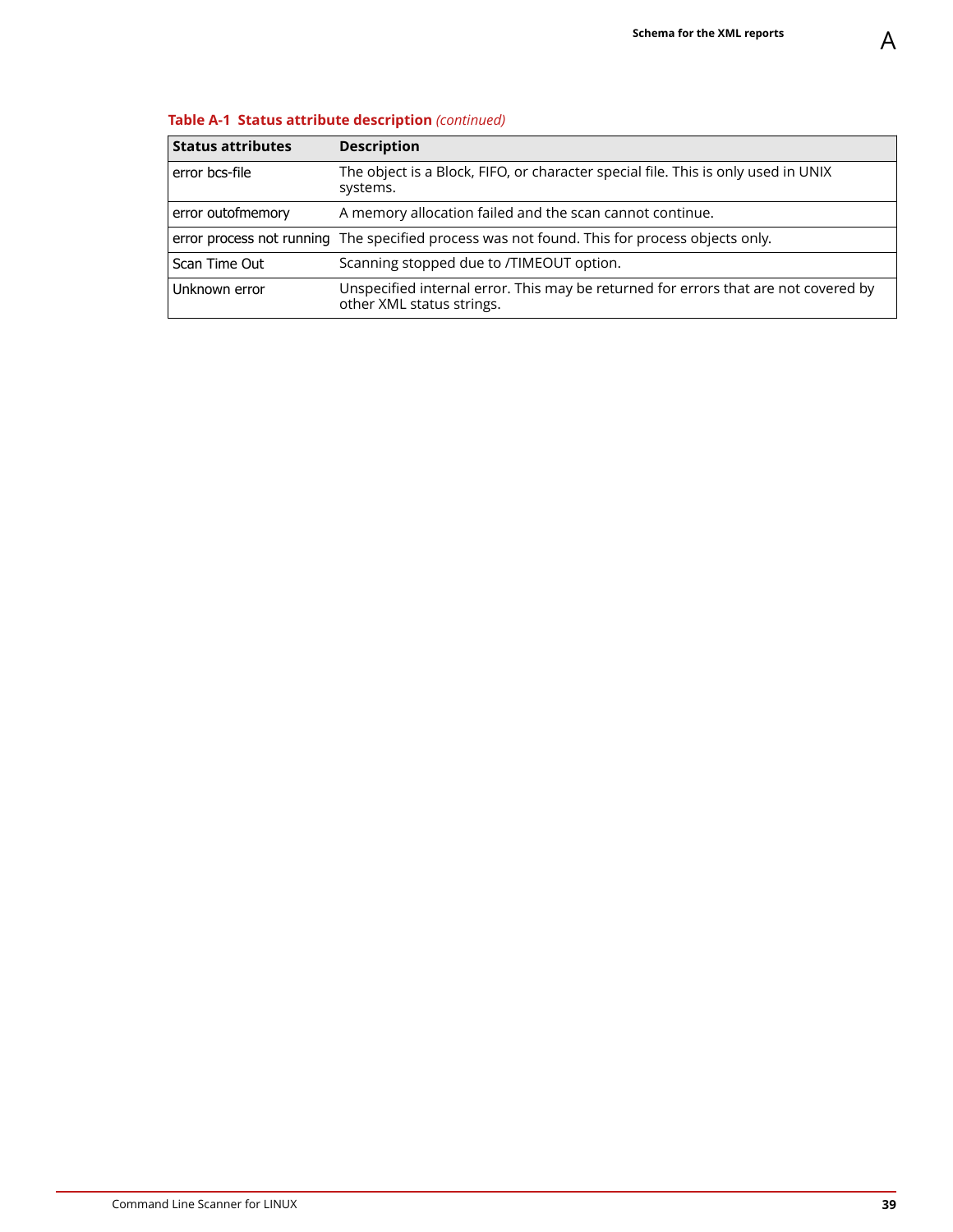**Schema for the XML reports**

A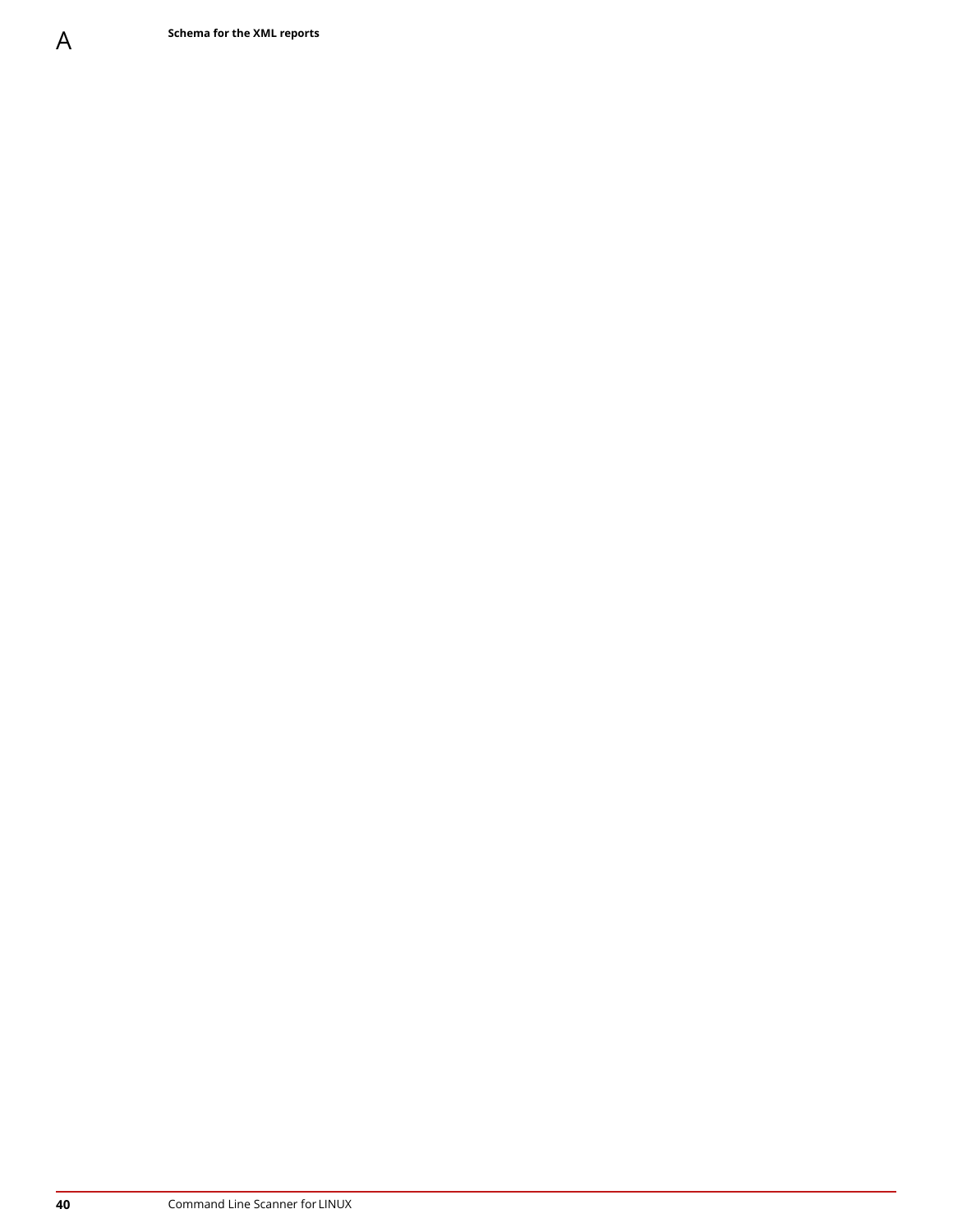# <span id="page-40-0"></span>**Index**

bloodhound (See heuristic analysis) [19](#page-18-0) IDE (See DAT files) [31](#page-30-0) pattern files (See DAT files) [31](#page-30-0) switches (See options [17](#page-16-0) virus definitions (See DAT files) [31](#page-30-0)

### **A**

about this guide [5](#page-4-0) access date of files, preserving last [22](#page-21-0) ascii switch [22](#page-21-0) automatic scan [18](#page-17-0)

### **B**

backup software [22](#page-21-0) boot-sector viruses [15](#page-14-0)

### **C**

cache sizes, for archives [22](#page-21-0) cleaning infected files [25](#page-24-0) COM2EXE [22](#page-21-0) compressed files, ignore during scans [22](#page-21-0) configuration file, option for loading saved [22](#page-21-0) configuration options [17](#page-16-0) conventions and icons used in this guide [5](#page-4-0) conventions, command line [16](#page-15-0) cron, UNIX command [18](#page-17-0) crontab files, for automatic scans [18](#page-17-0) Cryptcom [22](#page-21-0)

### **D**

DAT file [31](#page-30-0) do not show expiration notice [22](#page-21-0) updates [31](#page-30-0) disk scanning [22](#page-21-0) distributions, versions of software [9](#page-8-0) documentation audience for this guide [5](#page-4-0) product-specific, finding [6](#page-5-0) typographical conventions and icons [5](#page-4-0)

### **E**

EICAR "virus" for testing installation [12](#page-11-0)

encrypted files [22](#page-21-0) error codes [29](#page-28-0) error messages [11](#page-10-0) Eudora [22](#page-21-0) examples configuring scans [17](#page-16-0) configuring scans [17](#page-16-0) consecutive options [16](#page-15-0) cron [18](#page-17-0) --verbose option [examples : verbose] [20](#page-19-0) --summary option [examples: summary] [20](#page-19-0) reports [20](#page-19-0) scanning and cleaning [19](#page-18-0) scanning and cleaning [19](#page-18-0) scheduling scans [18](#page-17-0) update script for UNIX [32](#page-31-0) exit codes [29](#page-28-0) exit-on-error, setting for scans [22](#page-21-0) extra.dat [22](#page-21-0)

### **F**

files, list of types scanned [26](#page-25-0)

### **G**

general options [26](#page-25-0) GZIP [22](#page-21-0)

### **H**

help, online [16](#page-15-0), [26](#page-25-0) heuristic analysis [22](#page-21-0), [25](#page-24-0) HTML [22](#page-21-0)

### **I**

infected files cannot be cleaned [20](#page-19-0) cleaning [25](#page-24-0) quarantine [25](#page-24-0) renaming [20](#page-19-0) installation requirements [10](#page-9-0) installation, testing effectiveness of [12](#page-11-0) installing Command Line Scanner software [10](#page-9-0)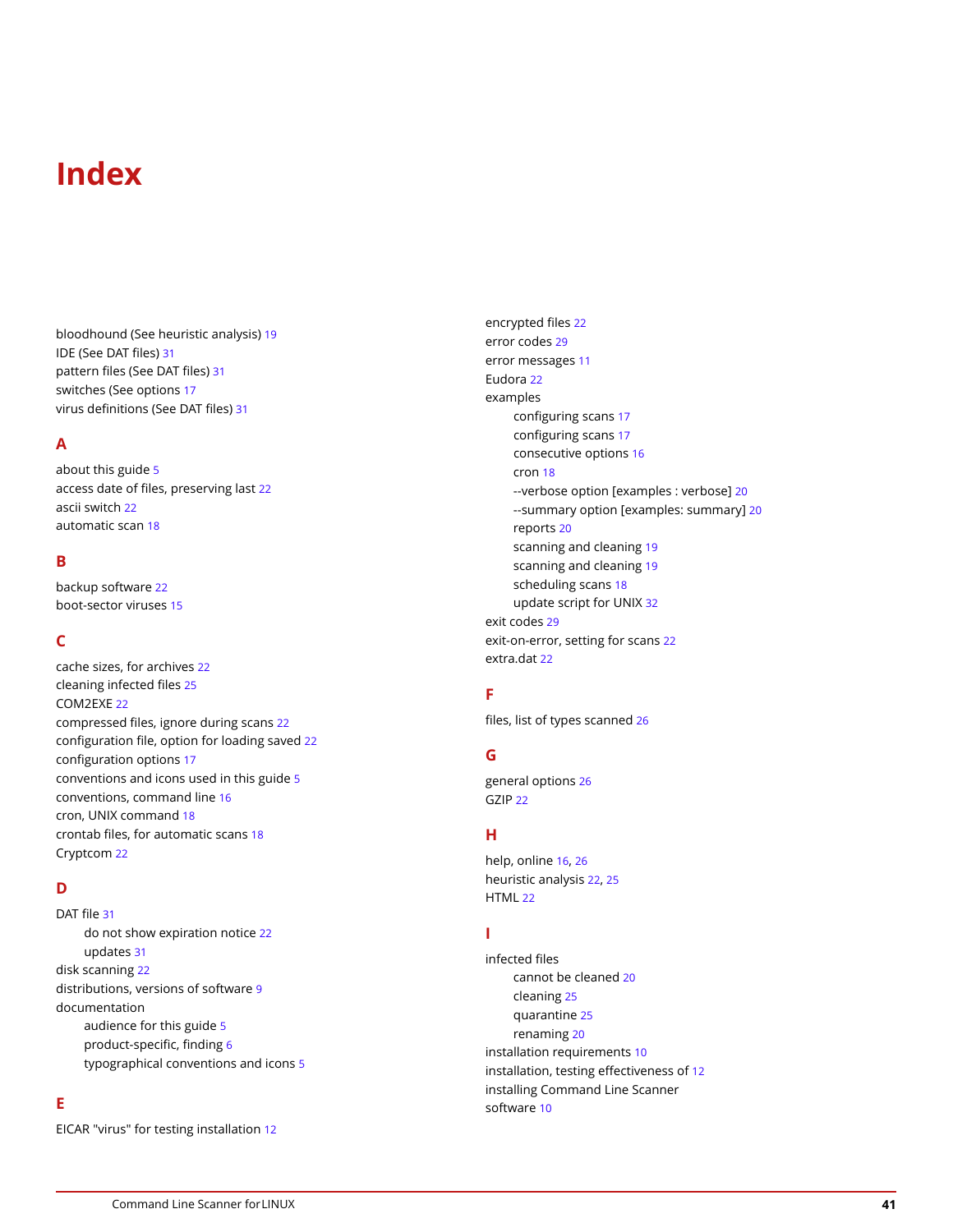### **J**

JavaScript [22](#page-21-0) joke programs [22](#page-21-0)

### **L**

library paths [10](#page-9-0) links, creating to uvscan and shared library [10](#page-9-0) list of viruses [26](#page-25-0)

### **M**

macros [22](#page-21-0) delete from files [25](#page-24-0) mailboxes not cleaned [22](#page-21-0) plain-text [22](#page-21-0) McAfee ServicePortal, accessing [6](#page-5-0) Microsoft Expand [22](#page-21-0) Microsoft Word files, do not scan [22](#page-21-0) MIME [22](#page-21-0)

### **N**

Netscape [22](#page-21-0)

### **O**

on-demand scanning [15](#page-14-0) options alphabetic list o [26](#page-25-0) examples [17](#page-16-0), [19](#page-18-0) examples [17](#page-16-0), [19](#page-18-0) general [26](#page-25-0) report [20](#page-19-0) response [18](#page-17-0)

### **P**

password cracking [22](#page-21-0) permissions [10](#page-9-0) PINE [22](#page-21-0) PKLITE [22](#page-21-0) plain-text mailboxes [22](#page-21-0) preventing virus infection [31](#page-30-0) progress of scan summary of scan [20](#page-19-0) progress summary [26](#page-25-0)

### **Q**

quarantine, moving infected files to [25](#page-24-0)

### **R**

recursion [22](#page-21-0) removing the software by hand [13](#page-12-0) with the uninstallation script [13](#page-12-0) reports [20](#page-19-0)

response options [18](#page-17-0) return values [29](#page-28-0) root account [10](#page-9-0)

### **S**

scan targets, supplying by a file [22](#page-21-0) scanning ARC files [22](#page-21-0) boot sector of disk [22](#page-21-0) diskette [22](#page-21-0) on-demand [15](#page-14-0) secure [22](#page-21-0) time taken for [20](#page-19-0) with maximum security [16](#page-15-0) scheduling a scan [18](#page-17-0) Script Component Type Libraries [22](#page-21-0) secure scanning [22](#page-21-0) ServicePortal, finding product documentation [6](#page-5-0) shared library path, removing [13](#page-12-0) standard input, to set scan targets [22](#page-21-0) subdirectories, scanning of [22](#page-21-0) summary of scan results, displaying;scan results, displaying [26](#page-25-0) syntax, variables in [21](#page-20-0) system requirements [10](#page-9-0)

### **T**

task file [17](#page-16-0) technical support, finding product information [6](#page-5-0) Teledisk [22](#page-21-0) testing your installation [12](#page-11-0) troubleshooting installation [11](#page-10-0)

### **U**

updates [15](#page-14-0)

### **V**

variables, in command line [21](#page-20-0) verbose scan reports, setting [26](#page-25-0) version number [16](#page-15-0), [26](#page-25-0) viruses cleaning infected files [25](#page-24-0) list of detected [16](#page-15-0) obtaining a list of [26](#page-25-0) preventing infections [31](#page-30-0) signature [19](#page-18-0) Visual Basic [22](#page-21-0)

### **W**

warning, "-" option [19](#page-18-0) what's in this guide [6](#page-5-0)

### **Z**

zipped files, ignore during scans [22](#page-21-0)